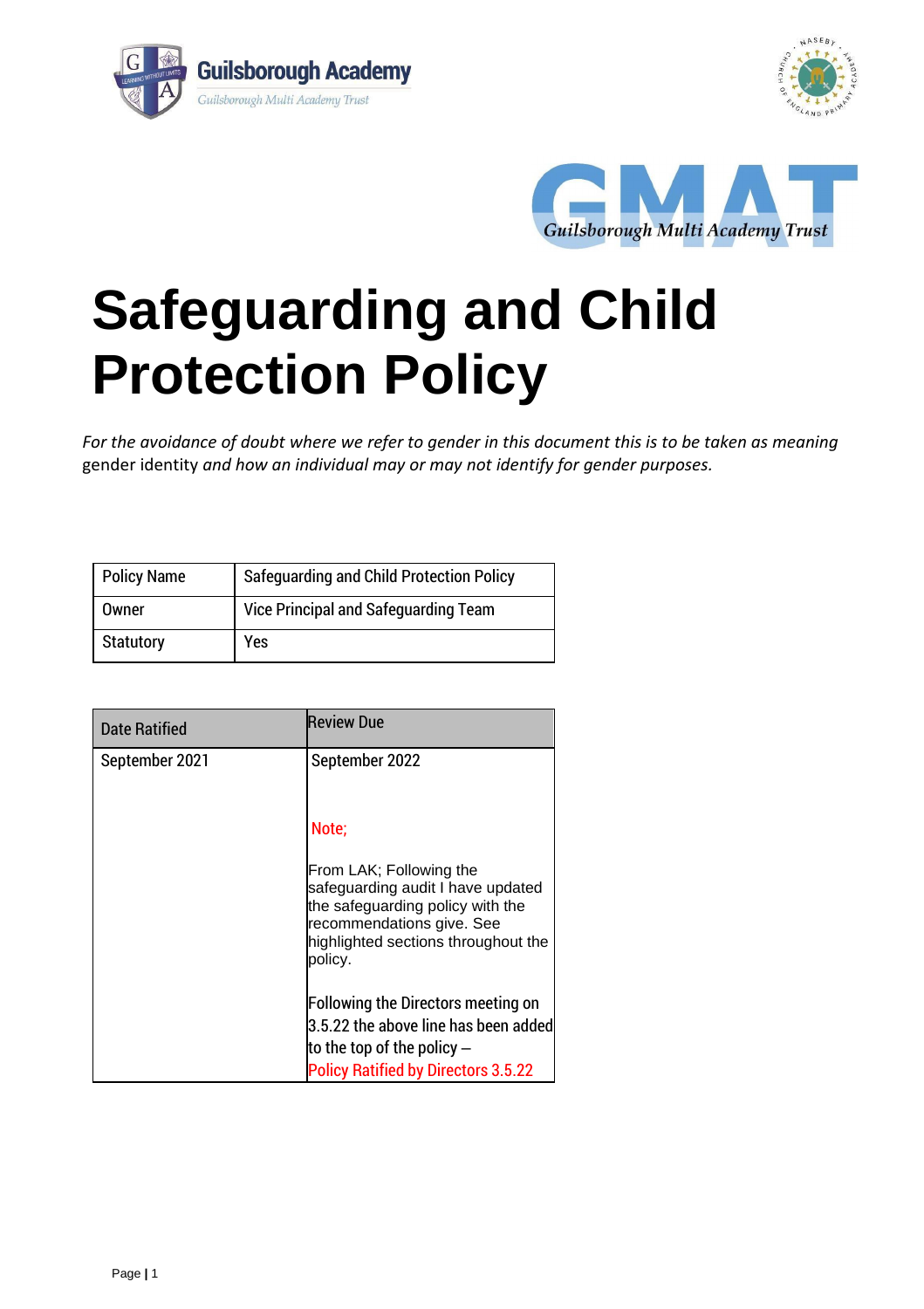



# **Contents**

| Appendix 2: safer recruitment and DBS checks - policy and procedures22 |  |
|------------------------------------------------------------------------|--|
|                                                                        |  |
|                                                                        |  |
|                                                                        |  |

# <span id="page-1-0"></span>**Important contacts**

| ROLE/ORGANISATION                                         | <b>NAME</b>                                                                          | <b>CONTACT DETAILS</b>                              |  |  |  |
|-----------------------------------------------------------|--------------------------------------------------------------------------------------|-----------------------------------------------------|--|--|--|
| <b>Guilsborough Academy</b>                               |                                                                                      |                                                     |  |  |  |
| Designated safeguarding<br>lead (DSL) and<br>PREVENT Lead | Mrs Angela Lakey                                                                     | 01604 740641<br>lakey@guilsborough.northants.sch.uk |  |  |  |
| Deputy DSL                                                | Miss Gabriella Keenes<br>Miss Laura-Jayne Ward<br>Mrs Nichola York<br>Mr Nick Haddon | 01604 740641                                        |  |  |  |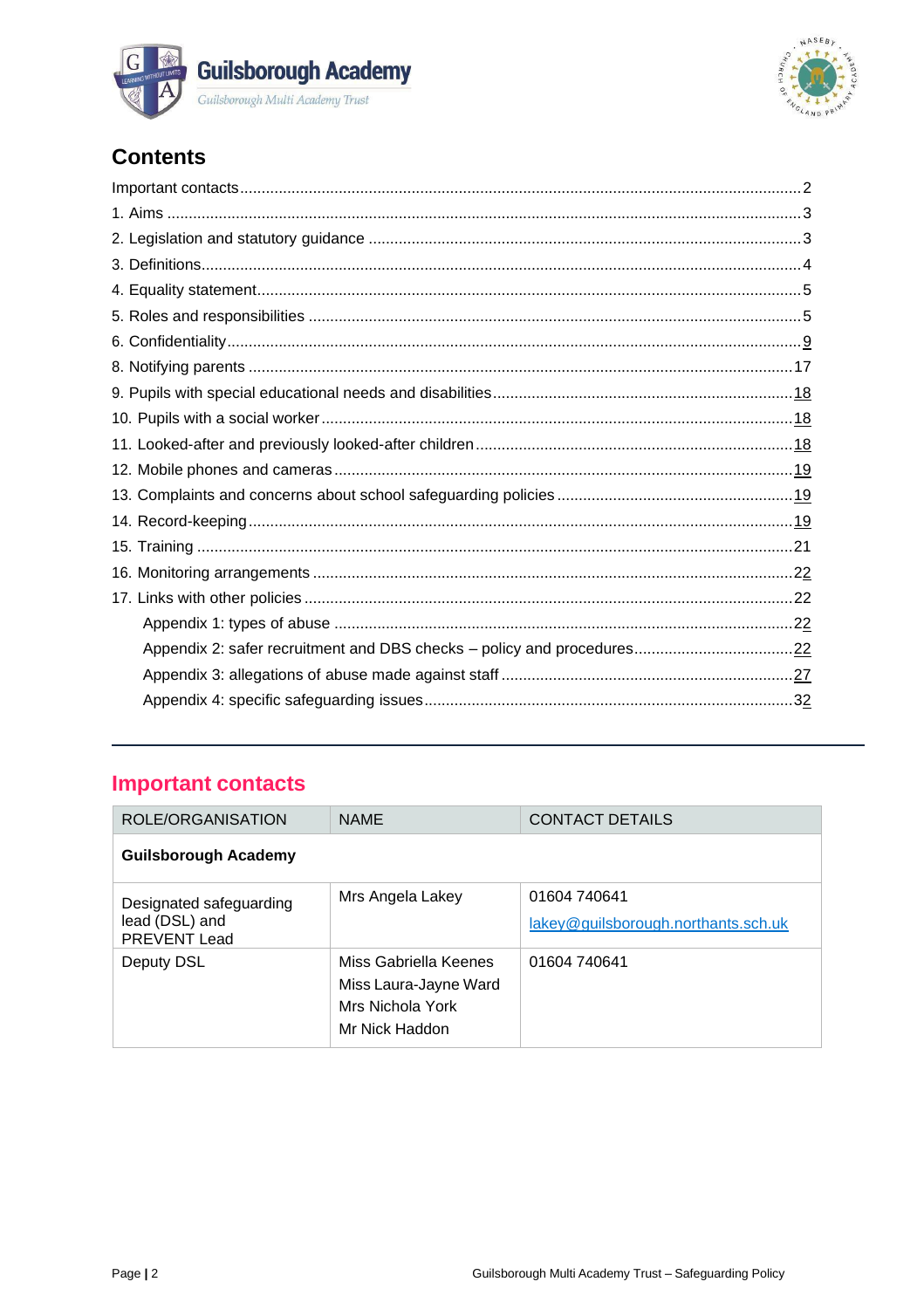



| <b>Naseby Church of England Primary Academy</b>                               |                        |                                          |  |  |
|-------------------------------------------------------------------------------|------------------------|------------------------------------------|--|--|
| Designated Safeguarding<br>Lead (DSL) and<br><b>PREVENT Lead</b>              | Mrs Louise Cook        | head@naseby-ce.northants-ecl.gov.uk      |  |  |
|                                                                               |                        | 01604 740540                             |  |  |
| Deputy Designated                                                             | Mrs Newlyn-Jones & Mrs | newlyn-jones@nasebyacademy.com           |  |  |
| Safeguarding Lead                                                             | Sarah Burdett          | burdett@nasebyacademy.com                |  |  |
| Designated officer (Formerly<br>Local authority Designated<br>Officer - LADO) |                        | LADOReferral@northamptonshire.gov.uk     |  |  |
|                                                                               |                        | Administrator (to ask for a return call) |  |  |
|                                                                               |                        | 01604 364031                             |  |  |
| Chair of governors                                                            | Mr Peter Moyes         | c/o Clerk to the Governors               |  |  |
| Guilsborough Academy                                                          |                        | 01604 740641                             |  |  |
| Chair of governors                                                            | Mrs Jasmin Schelts     | scheltsj@nasebyacademy.com               |  |  |
| Naseby School                                                                 |                        |                                          |  |  |
| Channel helpline                                                              |                        | 020 7340 7264                            |  |  |

# **1. Aims**

<span id="page-2-0"></span>We are committed to safeguarding children and young people and we expect everyone who works in our school to share this commitment.

Adults in our school take all welfare concerns seriously and encourage children and young people to talk about anything that worries them.

We will always act in the best interest of the child and if there is a safeguarding concern, governors and school leaders will ensure that the child's wishes are feelings will be taken into account when determining what action to take and what services to provide.

Systems are in place to enable children to express their views and feelings.

The school aims to ensure that:

- Appropriate action is taken in a timely manner to safeguard and promote children's welfare
- All staff are aware of their statutory responsibilities with respect to safeguarding
- <span id="page-2-1"></span>• Staff are properly training in recognising and reporting safeguarding issues as part of our culture of vigilance.
- A whole school approach to safeguarding (i.e. safeguarding culture) is clear and that safeguarding underpins all relevant systems and processes with a continuing commitment and ongoing vigilance.

# **2. Legislation and statutory guidance**

This policy is based on the Department for Education's statutory guidance [Keeping Children Safe in](https://www.gov.uk/government/publications/safeguarding-practitioners-information-sharing-advice) [Education \(2021\)](http://www.gov.uk/government/publications/sexual-violence-and-)

https://assets.publishing.service.gov.uk/government/uploads/system/uploads/attachment\_data/file/99 9348/Keeping\_children\_safe\_in\_education\_2021.pdf and [Working Together to Safeguard Children](https://www.gov.uk/government/publications/working-together-to-safeguard-children--2) [\(2018\)](https://www.gov.uk/government/publications/working-together-to-safeguard-children--2) , and the [Governance Handbook. W](https://www.gov.uk/government/publications/homelessness-reduction-bill-policy-factsheets)e comply with this guidance and the arrangements agreed and published by our 3 local safeguarding partners – see Northamptonshire Safeguarding Partnership [http://www.northamptonshirescb.org.uk/](http://www.gov.uk/government/publications/sexual-violence-and-sexual-harassment-between-)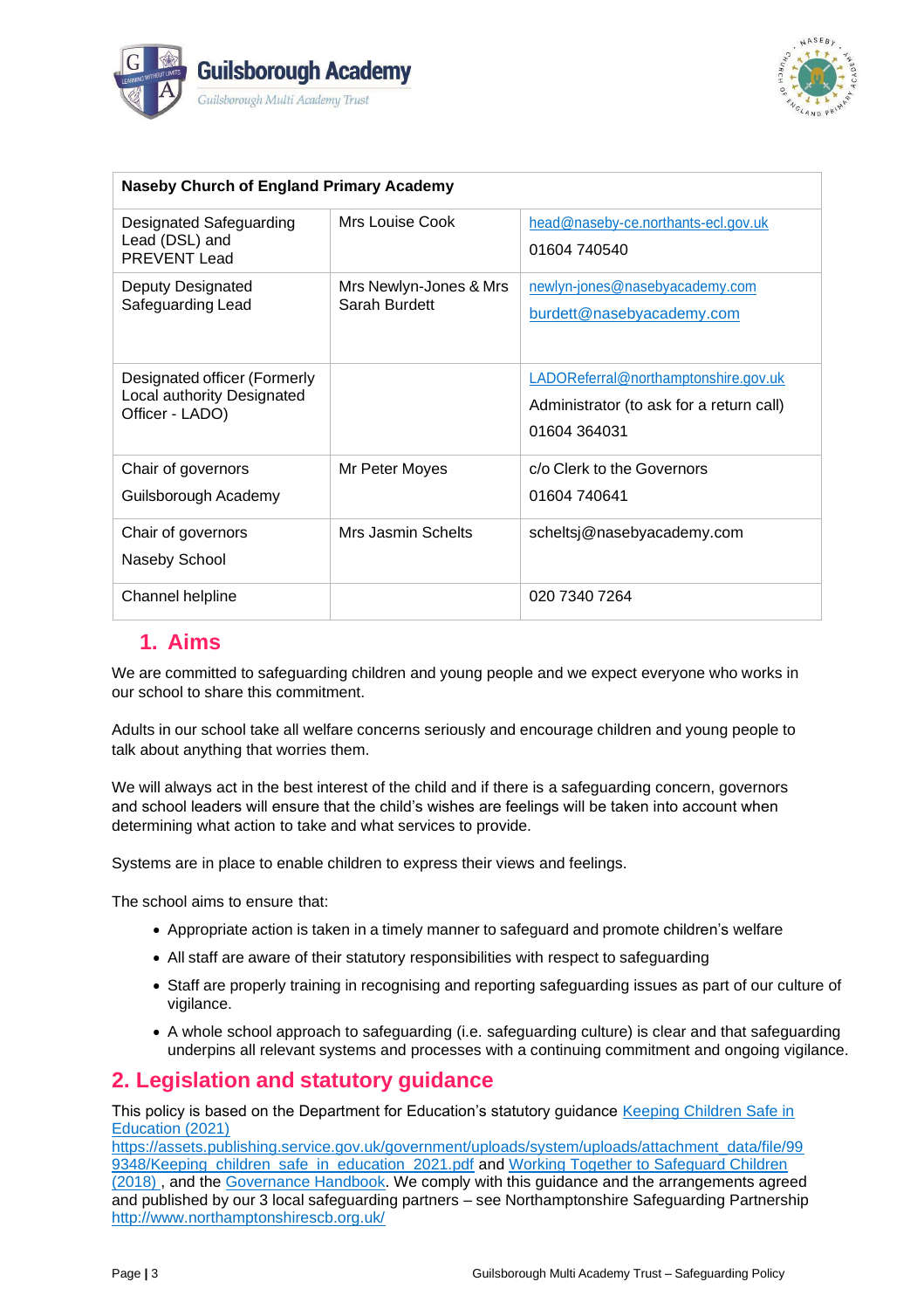



This policy is also based on the following legislation:

Part 3 of the schedule to the [Education \(Independent School Standards\) Regulations 2014, w](https://assets.publishing.service.gov.uk/government/uploads/system/uploads/attachment_data/file/719902/Sexual_violence_and_sexual_harassment_between_children_in_schools_and_colleges.pdf)hich places a duty on academies and independent schools to safeguard and promote the welfare of pupils at the school

The [Children](http://www.legislation.gov.uk/ukpga/1989/41) Act 1989 (and 2004 [amendment\)](http://www.legislation.gov.uk/ukpga/2004/31/contents), which provides a framework for the care and protection of children

Information sharing advice for safeguarding practitioners - GOV.UK (www.gov.uk)

[Prevent duty guidance -](http://educateagainsthate.com/parents/what-are-the-warning-signs/) GOV.UK (www.gov.uk)

Section 5B(11) of the Female Genital Mutilation Act 2003, as inserted by section 74 of the [Serious](http://www.legislation.gov.uk/uksi/2009/37/contents/made) Crime Act [2015, w](http://www.northamptonshirescb.org.uk/about-northamptonshire-safeguarding-children-partnership/the-partnership/)hich places a statutory duty on teachers to report to the police where they discover that female genital mutilation (FGM) appears to have been carried out on a girl under 18

Statutory [guidance](https://www.gov.uk/government/publications/governance-handbook) on FGM, which sets out responsibilities with regards to safeguarding and supporting girls affected by FGM

The [Rehabilitation](http://www.legislation.gov.uk/ukpga/1974/53) of Offenders Act 1974, which outlines when people with criminal convictions can work with children

Schedule 4 of the [Safeguarding](http://www.legislation.gov.uk/ukpga/2006/47/schedule/4) Vulnerable Groups Act 2006, which defines what 'regulated activity' is in relation to children

[Statutory guidance on the Prevent duty, w](http://www.gov.uk/government/publications/sexual-violence-and-)hich explains schools' duties under the Counter-Terrorism and Security Act 2015 with respect to protecting people from the risk of radicalisation and extremism

(Naseby Primary Academy Only)

The [Childcare \(Disqualification\) and Childcare \(Early Years Provision Free of Charge\) \(Extended](https://www.childline.org.uk/) [Entitlement\) \(Amendment\) Regulations 2018](http://www.gov.uk/government/publications/channel-guidance) (referred to in this policy as the "2018 Childcare Disqualification Regulations") and [Childcare](http://www.legislation.gov.uk/ukpga/2006/21/contents) Act 2006, which set out who is disqualified from working with children

(Naseby Primary Academy Only)

This policy also meets requirements relating to safeguarding and welfare in the [statutory framework](https://www.gov.uk/government/publications/early-years-foundation-stage-framework--2) for the Early Years [Foundation](http://www.northamptonshirescb.org.uk/about-northamptonshire-safeguarding-children-partnership/the-partnership/) Stage

(Naseby Primary Academy Only)

Where appropriate, the policy reflects measures regarding serious violence. Further advice is provided in the Home Office's Preventing youth violence and gang involvement at [https://www.gov.uk/government/publications/advice-to-schools-and-colleges-on-gangs-and-youth](https://www.gov.uk/government/publications/sharing-nudes-and-semi-nudes-advice-for-education-settings-working-with-children-and-young-people)[violence;](http://www.gov.uk/government/publications/sexual-violence-and-sexual-harassment-between-) and its Criminal Eploitation of Children and vulnerable adults and county lines guidance; http[s://www.gov.uk/go](http://www.gov.uk/government/publications/advice-to-schools-and-colleges-on-gangs-and-youth-)[vernment/publications/advice-to-schools-and-colleges-on-gangs-and-youth](https://www.gov.uk/government/publications/prevent-duty-guidance)violence

This policy also complies with our funding agreement and articles of association.

# <span id="page-3-0"></span>**3. Definitions**

**Safeguarding and promoting the welfare of children** means:

Protecting children from maltreatment

Preventing impairment of children's mental and physical health or development

Ensuring that children grow up in circumstances consistent with the provision of safe and effective care

Taking action to enable all children to have the best outcomes

**Child protection** is part of this definition and refers to activities undertaken to prevent children suffering, or being likely to suffer, significant harm.

Page **|** 4 Guilsborough Multi Academy Trust – Safeguarding Policy **Abuse** is a form of maltreatment of a child and may involve inflicting harm or failing to act to prevent harm. Appendix 1 explains the different types of abuse.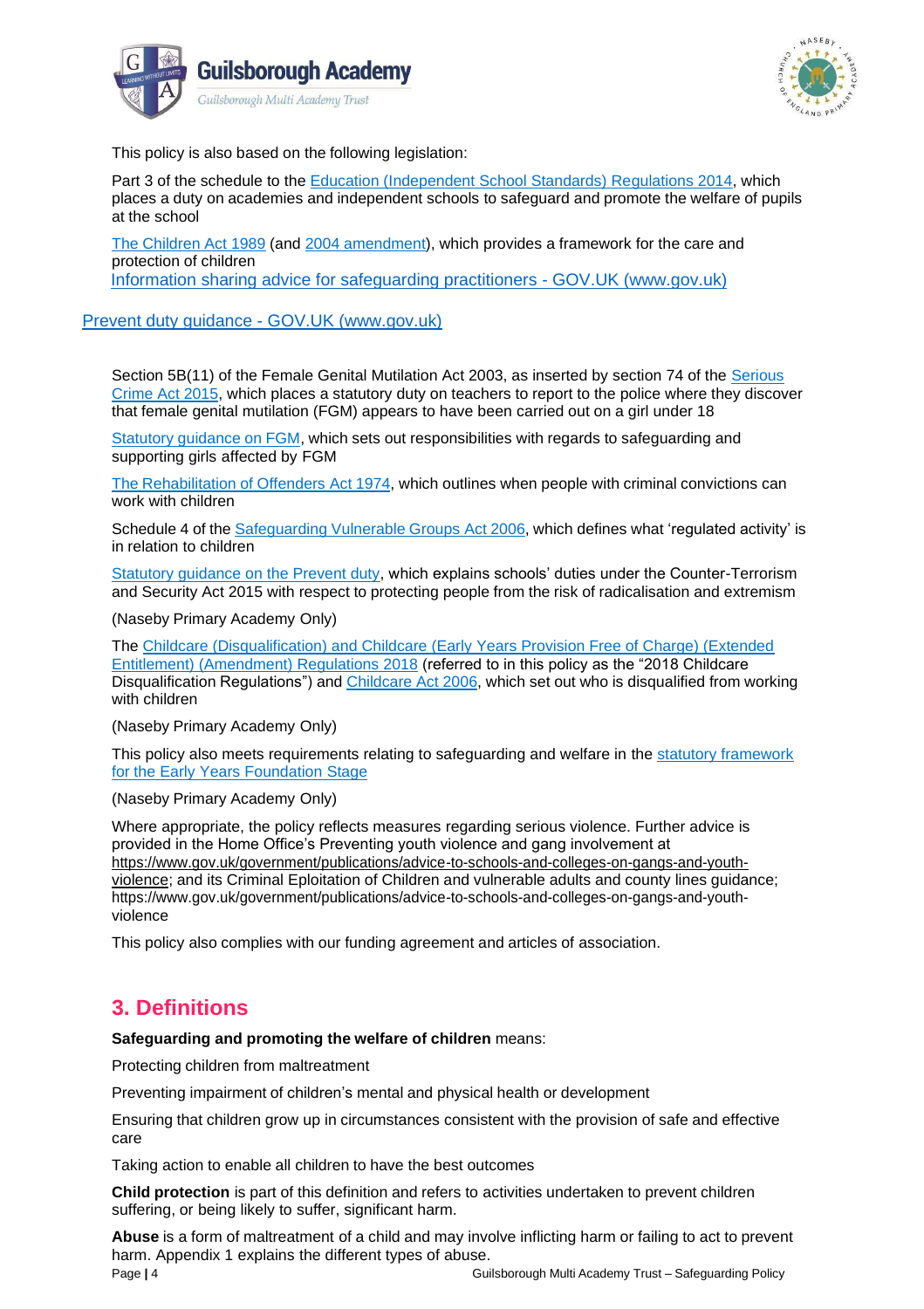



**Neglect** is a form of abuse and is the persistent failure to meet a child's basic physical and/or psychological needs, likely to result in the serious impairment of the child's health or development. Appendix 1 defines neglect in more detail.

**Nudes and Semi-Nudes** (also known as youth produced sexual imagery) is the sharing of sexual imagery (photos or videos) by children

**Children** includes everyone under the age of 18.

The following 3 **safeguarding partners** are identified in Keeping Children Safe in Education (and defined in the Children Act 2004, as amended by chapter 2 of the Children and Social Work Act 2017). They will make arrangements to work together to safeguard and promote the welfare of local children, including identifying and responding to their needs:

These are West Northamptonshire Country Council, Northamptonshire Police and Northamptonshire Clinical Commissioning Groups (Nene CCG and Corby CCG).

# <span id="page-4-0"></span>**4. Equality statement**

Some children have an increased risk of abuse, and additional barriers can exist for some children with respect to recognising or disclosing it. We are committed to anti-discriminatory practice and recognise children's diverse circumstances. We ensure that all children have the same protection, regardless of any barriers they may face.

# <span id="page-4-1"></span>**5. Roles and responsibilities**

Safeguarding and child protection is **everyone's** responsibility. This policy applies to all staff, volunteers and governors in the school and is consistent with the procedures of the 3 safeguarding partners. Our policy and procedures also apply to extended school and off-site activities.

# **5.1 All staff**

All staff will read and understand part 1 and Annex B of the Department for Education's statutory safeguarding guidance, Keeping Children Safe in Education 2021, and review this guidance at least annually.

Staff not working directly with students will read and understand the condensed Part 1 document

All staff will be aware of the following policies and must complete annual reading of the policies in italics below:

Relationships and associations that staff have in school and outside (including online), may also have implication for the safeguarding of children in school. Where this is the case, the member of staff must inform the school. Section 8 staff code of conduct: Social contact and social networking is included in the annual reading.

*Our systems and policies which support safeguarding, including this child protection and safeguarding policy include:*

- Safer Recruitment Policy
- *Safeguarding policy*
- *Positive Behaviour Policy,*
- Physical Intervention Policy,
- Anti-Bullying Policy,
- *Staff Code of Conduct*
- *Whistleblowing policy*
- Use of communicative devices policy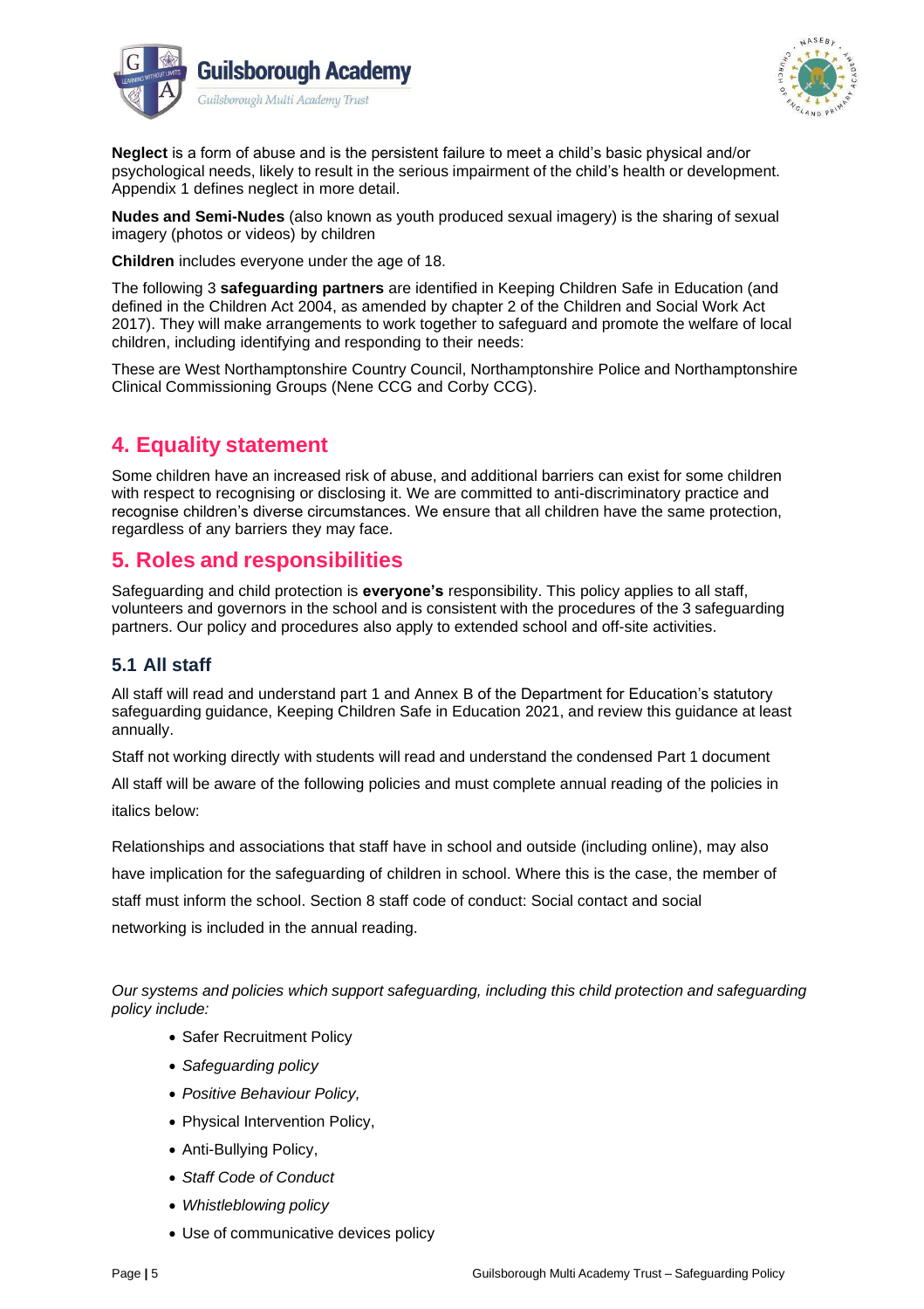



- Peer on Peer Abuse
- Sexual violence and sexual harassment between students
- Supporting children with medical needs
- The role and identity of the designated safeguarding lead (DSL) and deputies,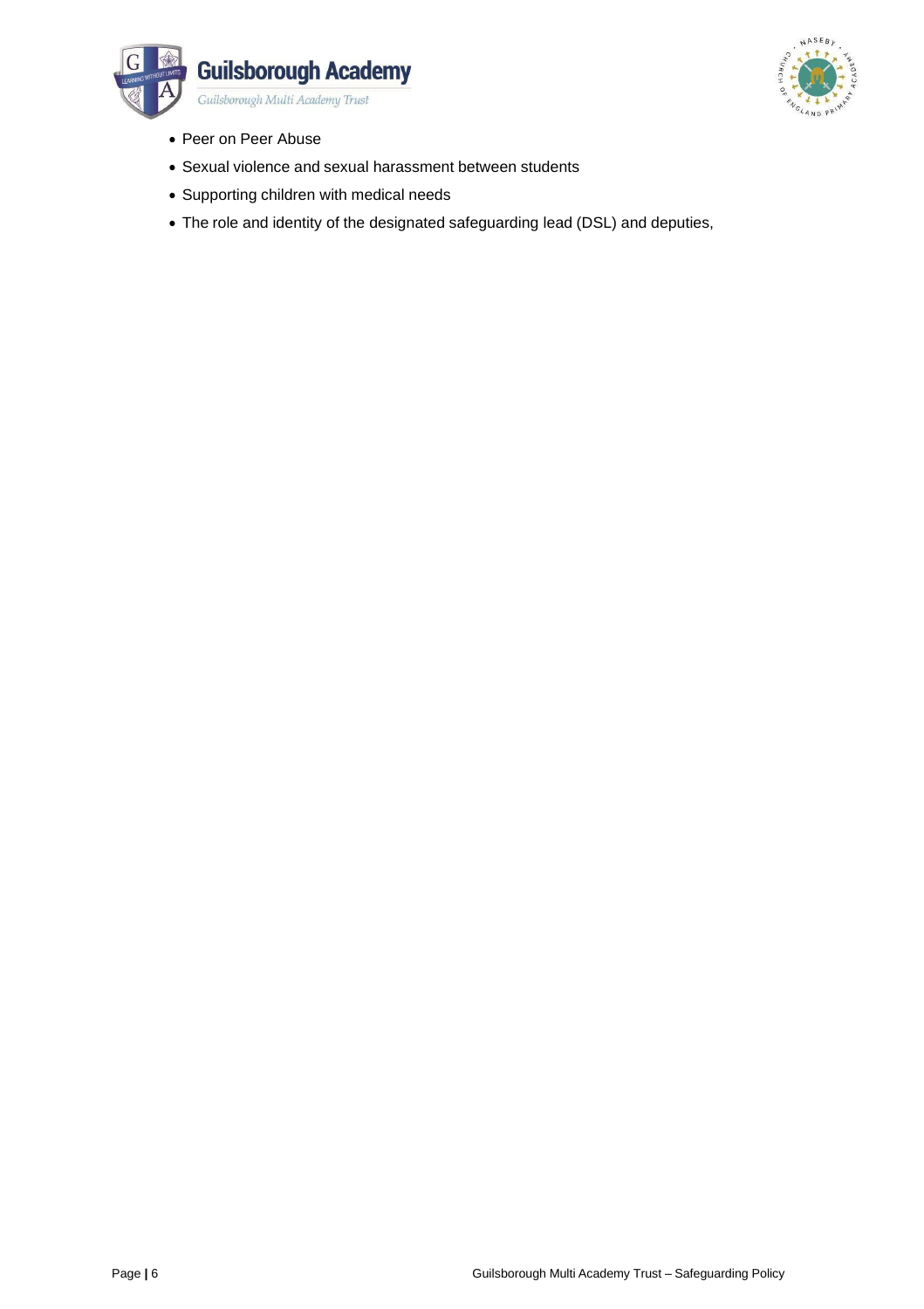



- The Early Help Process and their role in it, including identifying emerging problems, liaising with the DSL, and sharing information with other professionals to support early identification and assessment
- The process for making referrals to local authority children's social care and for statutory assessments that may follow a referral, including the role they might be expected to play
- What to do if they identify a safeguarding issue or a child tells them they are being abused or neglected, including specific issues such as FGM, and how to maintain an appropriate level of confidentiality while liaising with relevant professionals. This includes Online Safety.
- The signs of different types of abuse and neglect, as well as specific safeguarding issues, such as child sexual exploitation (CSE), indicators of being at risk from or involved with serious violent crime, FGM, Children Missing in Education (CME) and radicalisation Section 15 and appendix 4 of this policy outline in more detail how staff are supported to do this.

# **5.2 The Designated Safeguarding Lead (DSL)**

#### **Guilsborough Academy**:

The DSL is part of the Academy's Senior Leadership team – is Vice Principal Angela Lakey.

The DSL takes lead responsibility for child protection and wider safeguarding.

During term time, the DSL will be available during school hours for staff to discuss any safeguarding concerns.

A member of the Senior Leadership team of both schools will be available outside school hours and in holidays. All staff receive an out of school contact details for the DSL and Deputy DSL's on a dedicated information card.

When the DSL is absent, the Deputy DSL -- Miss Gabriella Keenes (Assistant Principal), Miss Laura-Jayne Ward (Assistant Principal), Mr Haddon (Vice Principal) or Mrs Nichola York - Safeguarding and Home School Liaison Officer) – will act as cover.

**Naseby Primary Academy**The DSL is Head Teacher, Mrs Louise Cook . The DSL takes lead responsibility for child protection and wider safeguarding.

During term time, the DSL will be available during school hours for staff to discuss any safeguarding concerns.

A member of the Senior Leadership team of both schools will be available outside school hours and in holidays. All staff receive an out of school contact details for the DSL and Deputy DSL's on a dedicated information card

When the DSL is absent, the deputies – Mrs Sarah Burdett & Mrs Lorraine Newlyn-Jones will act as cover.

The DSL will be given the time, funding, training, resources and support to:

- Provide advice and support to other staff on child welfare and child protection matters
- Take part in strategy discussions and inter-agency meetings and/or support other staff to do so
- Contribute to the assessment of children
- Refer suspected cases, as appropriate, to the relevant body (local authority children's social care, Channel programme, Disclosure and Barring Service, and/or police), and support staff who make such referrals directly.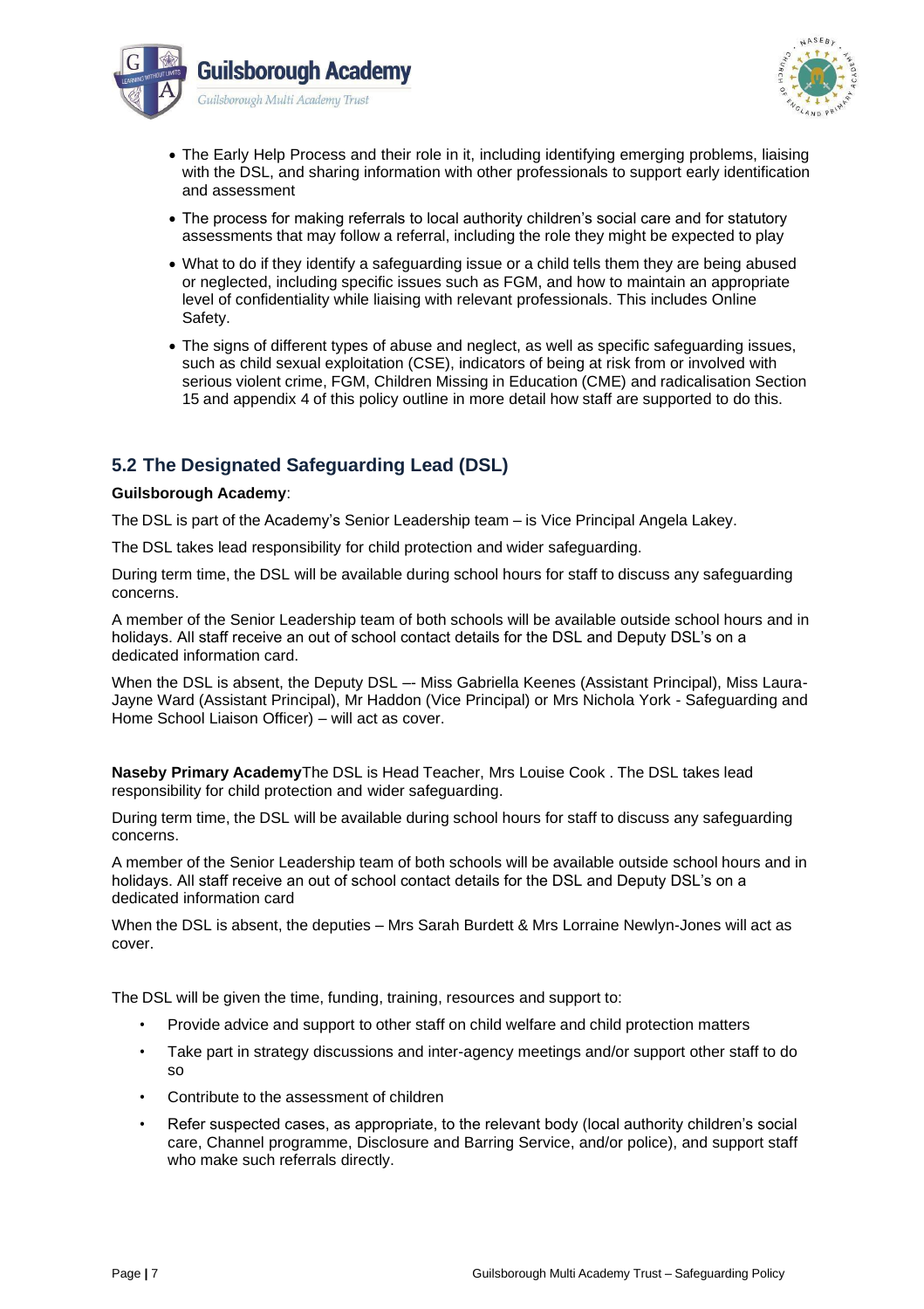



#### **Work with others**

- Liaise with the Principal/Head of School to inform them of issues especially ongoing enquiries under section 47 of the Children Act 1989 and police investigations;
- As required, liaise with the Social Workers and Early Help Team at Northamptonshire Children's Trust. Regarding a staff member issues should be referred to the Local Officer (see above); and
- Liaise with staff on matters of safety and safeguarding and when deciding whether to make a referral by liaising with relevant agencies. Act as a source of support, advice and expertise for staff.

#### **Undertake training**

- The Designated Safeguarding Lead (and any Deputies) will undergo training to provide them with the knowledge and skills required to carry out the role. This training should be updated at least every two years.
- The Designated Safeguarding Lead will undertake Prevent awareness training.
- In addition to the formal training set out above, their knowledge and skills will be refreshed (this might be via e-bulletins, meeting other Designated Safeguarding Leads, or simply taking time to read and digest safeguarding developments) at regular intervals, as required, but at least annually, to allow them to understand and keep up with any developments relevant to their role so they:
- Understand the assessment process for providing early help and intervention, for example through locally agreed common and shared assessment processes such as early help assessments;
- Have a working knowledge of how local authorities conduct a child protection case conference and a child protection review conference and be able to attend and contribute to these effectively when required to do so;
- Ensure each member of staff has access to and understands the school's safeguarding and child protection policy and procedures, especially new and part time staff;
- Are alert to the specific needs of children in need, those with special educational needs and young carers;
- Are able to keep detailed, accurate, secure written records of concerns and referrals;
- Understand and support the school or college with regards to the requirements of the Prevent duty and are able to provide advice and support to staff on protecting children from the risk of radicalisation;
- Obtain access to resources and attend any relevant or refresher training courses; and
- Encourage a culture of listening to children and taking account of their wishes and feelings, among all staff, in any measures the school or college may put in place to protect them.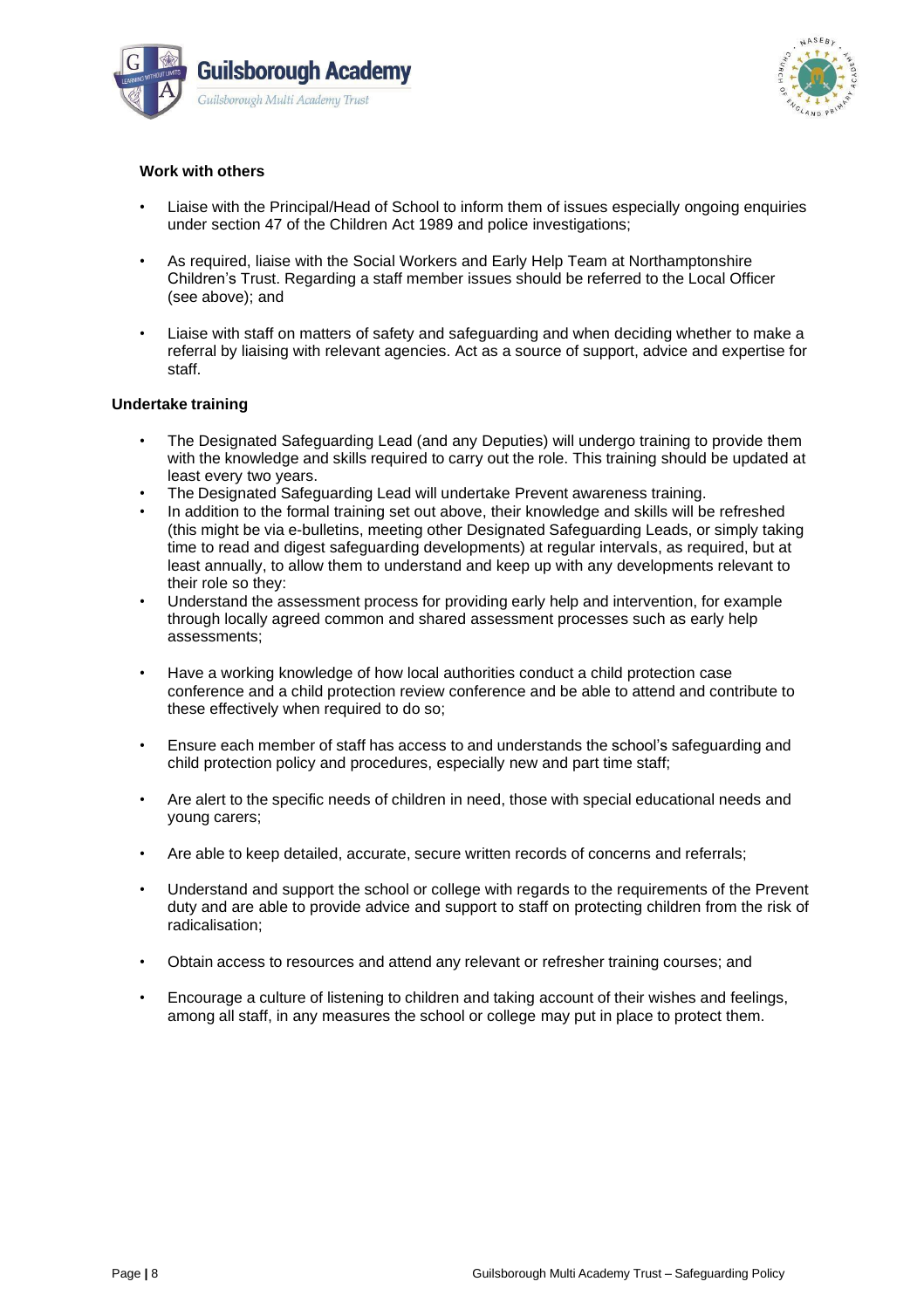



#### **Raise Awareness**

- The Designated Safeguarding Lead will ensure the school safeguarding and child protection policies are known, understood and used appropriately;
- Ensure the school's safeguarding and child protection policy is reviewed annually (as a minimum) and the procedures and implementation are updated and reviewed regularly, and work with governing bodies or proprietors regarding this;
- Ensure the safeguarding and child protection policy is available publicly and parents are aware of the fact that referrals about suspected abuse or neglect may be made and the role of the school or college in this; and
- Link with Northamptonshire Children's Safeguarding Partnership to make sure staff are aware of training opportunities and the latest local policies on safeguarding.
- Ensure that a child will not be academically disadvantaged if there are safeguarding issues.

The DSL will also keep the Principal / Head Teacher informed of any issues, and liaise with local authority case managers and Designated Officers for child protection concerns as appropriate.

The full responsibilities of the DSL Deputies are set out in their job description.

# **5.3 The governing board**

The governing board will approve this policy at each review, ensure it complies with the law and hold the Principal / Head Teacher to account for its implementation.

The governing board will appoint a senior board level (or equivalent) governor to monitor the effectiveness of this policy in conjunction with the full governing board. This is always a different person from the DSL.

The chair of governors will act as the 'case manager' in the event that an allegation of abuse is made against the Principal / Head Teacher, where appropriate (see appendix 3).

All governors will read Keeping Children Safe in Education.

The Governing body ensures they facilitate a whole school approach to safeguarding.

Section 15 of this policy has information on how governors are supported to fulfil their role.

### **5.4 The Principal / Head Teacher**

The Principal / Head Teacher is responsible for the implementation of this policy, including:

- Ensuring that staff (including temporary staff) and volunteers are informed of our systems which support safeguarding, including this policy, as part of their induction
- Communicating this policy to parents when their child joins the school and via the school website
- Ensuring that the DSL has appropriate time, funding, training and resources, and that there is always adequate cover if the DSL is absent
- Ensuring that all staff undertake appropriate safeguarding and child protection training and update this regularly
- Acting as the 'case manager' in the event of an allegation of abuse made against another member of staff or volunteer, where appropriate (see appendix 3)

Naseby Primary Academy

• Ensuring the relevant staffing ratios are met, where applicable

Naseby Primary Academy

• Making sure each child in the Early Years Foundation Stage is assigned a key person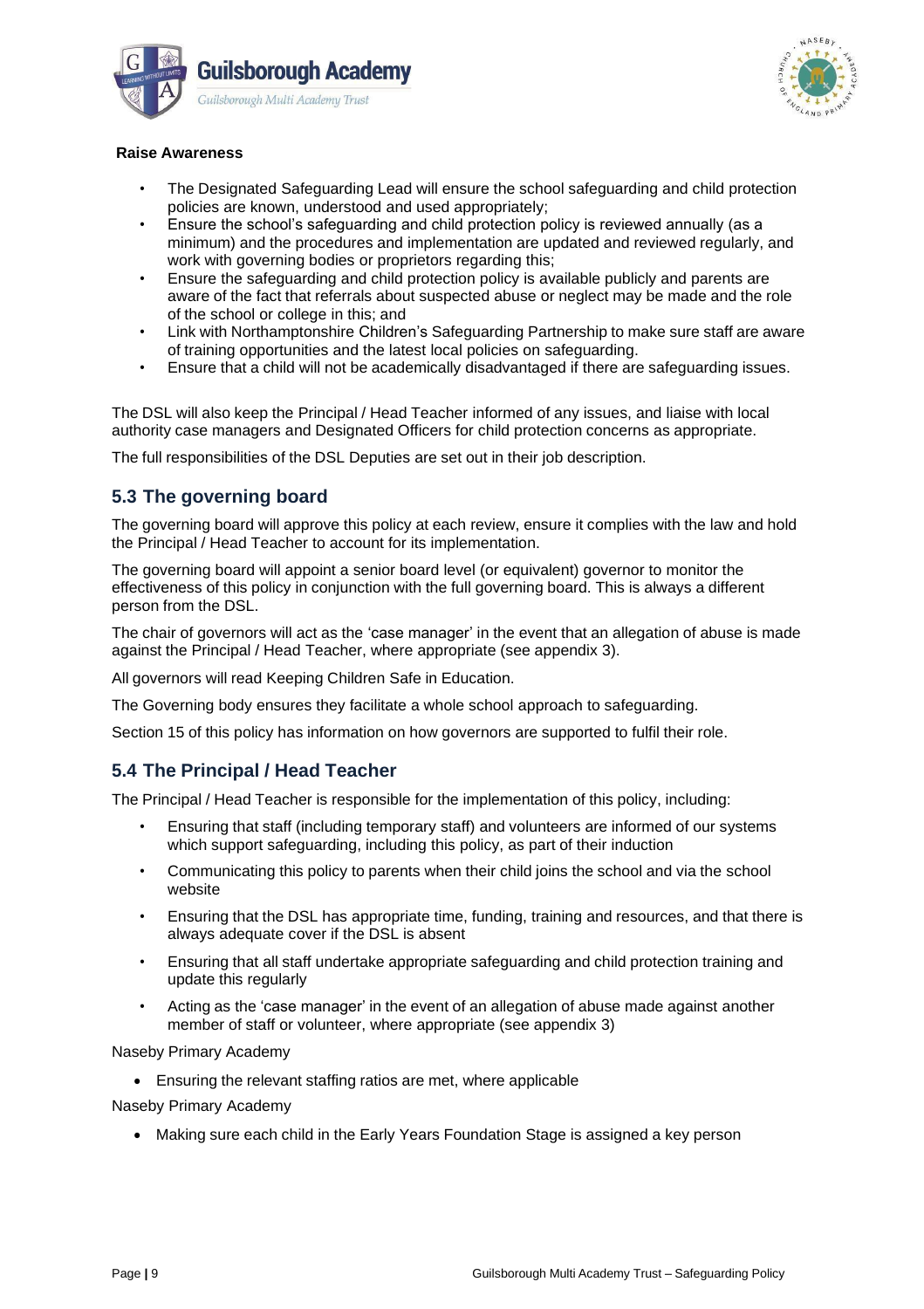



# <span id="page-9-0"></span>**6. Confidentiality**

Information sharing is vital in identifying and tackling all forms of abuse and neglect. GDPR does not prevent, or limit, the sharing of information for the purposes of keeping children safe. Lawful and secure information sharing between schools, Northamptonshire Children's Trust, and other local agencies, is essential for keeping children safe and ensuring they get the support they need.

#### **The Data Protection Act 2018 introduced 'safeguarding' as a reason to be able to process sensitive, personal information, even without consent** (DPA, Part 2,18; Schedule 8, 4)

When Designated Safeguarding Leads in schools are considering whether, or not, to share safeguarding information (especially with other agencies) Guilsborough Academy / Naseby Primary Academy record who they are sharing that information with and for what reason. If we have taken a decision not to seek consent from the data subject and/or parent/carer that should also be recorded within the safeguarding file.

All relevant information can be shared without consent if to gain consent would place a child at risk.

Fears about sharing information **must not be allowed** to stand in the way of promoting the welfare and protecting the safety of children. As with all data sharing, appropriate organisational and technical safeguards should still be in place.

The Working Together to Safeguard Children statutory guidance states the following:

1. Effective sharing of information is essential for early identification of need, assessment, and service provision to keep children safe.

2. All professionals responsible for children should be proactive in sharing information as early as possible to help identify, assess and respond to risks or concerns about the safety and welfare of children, whether this is when problems are first emerging, or where a child is already known to local authority children's social care (e.g. they are being supported as a child in need or have a child protection plan). You should be alert to sharing important information about any adults with whom that child has contact, which may affect the child's safety or welfare.

3. Information sharing is also essential for the identification of patterns of behaviour when a child has gone missing, when multiple children appear associated to the same context or locations of risk, or in relation to children in the secure estate where there may be multiple local authorities involved in a child's care.

4. Fears about sharing information must not be allowed to stand in the way of the need to promote the welfare, and protect the safety, of children, which must always be the paramount concern.

To ensure effective safeguarding arrangements:

- The school's policy has clear processes and principles for sharing information. all professionals responsible for children should not assume that someone else will pass on information that they think may be critical to keeping a child safe.
- If a member of staff has concerns about a child's welfare and considers that they may be a child in need or that the child has suffered or is likely to suffer significant harm, then they should share the information with Northamptonshire Multi Agency Safeguarding Hub and/or the police.
- Staff should be particularly alert to the importance of sharing information when a child moves from one school to another, due to the risk that knowledge pertinent to keeping a child safe could be lost.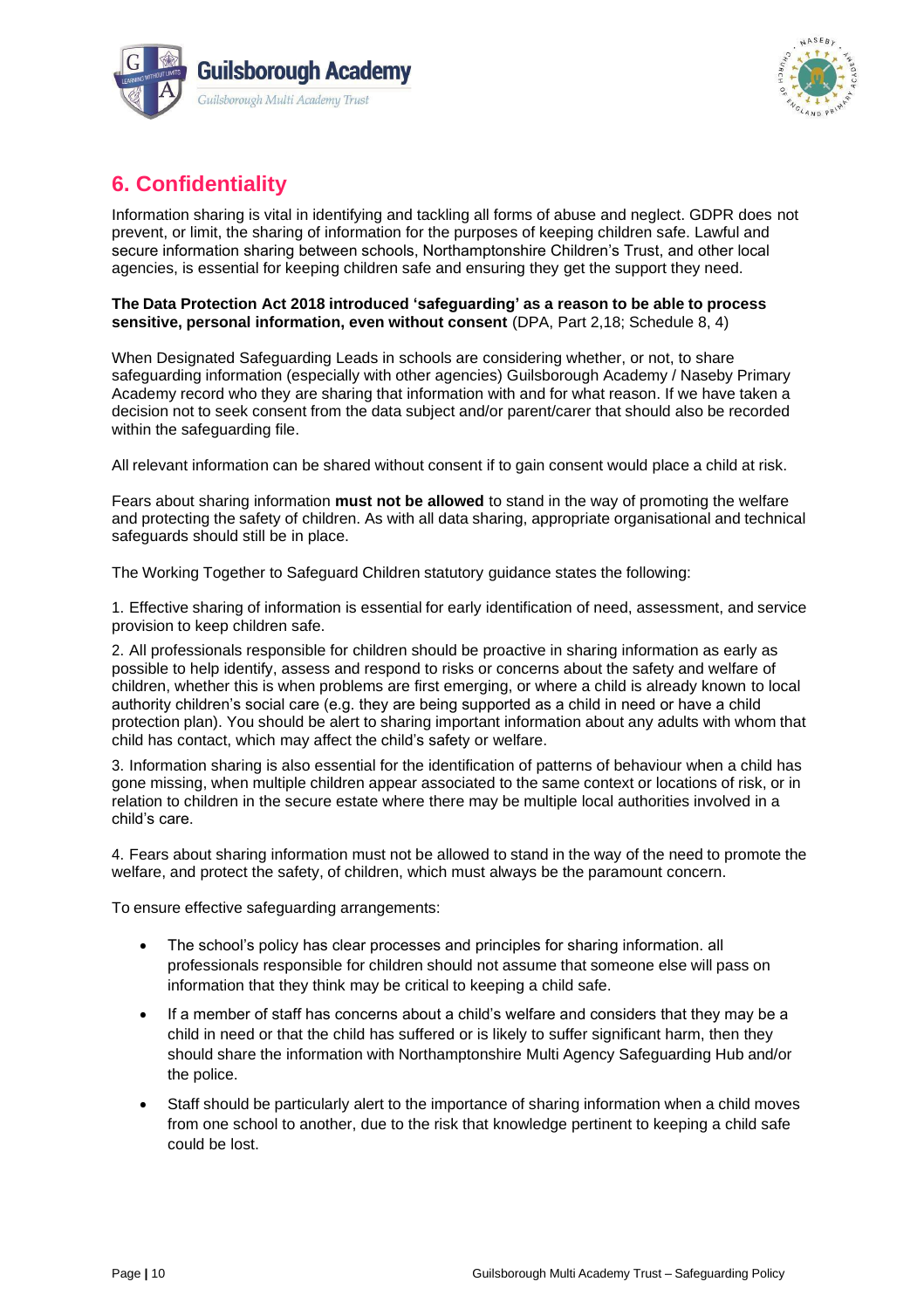



• School staff will aim to gain consent to share information, but not in the instance where to do so would place a child at increased risk of harm. In those cases, information may be shared without consent if you have good reasons to do so and believe that sharing the information will enhance the safeguarding of a child in a timely manner. When decisions are made to share or withhold information, we will record who has been given the information and why.

Safeguarding children raises issues of **confidentiality** that will be followed by all staff/volunteers in school:

- Timely information sharing is essential to effective safeguarding
- Fears about sharing information must not be allowed to stand in the way of the need to promote the welfare, and protect the safety, of children
- The Data Protection Act (DPA) 2018 and GDPR do not prevent, or limit, the sharing of information for the purposes of keeping children safe
- If staff need to share 'special category personal data', the DPA 2018 contains 'safeguarding of children and individuals at risk' as a processing condition that allows practitioners to share information without consent if it is not possible to gain consent, it cannot be reasonably expected that a practitioner gains consent, or if to gain consent would place a child at risk
- Staff should never promise a child that they will not tell anyone about a report of abuse, as this may not be in the child's best interests
- The government's [information sharing advice for safeguarding practitioners](https://www.saferinternet.org.uk/helpline/professionals-online-safety-helpline) includes 7 'golden rules' for sharing information, and will support staff who have to make decisions about sharing information
- If staff are in any doubt about sharing information, they should speak to the designated safeguarding lead (or deputy)

Confidentiality is also addressed in this policy with respect to record-keeping in section 14, and allegations of abuse against staff in appendix 3

# **7. Recognising abuse and taking action**

School and college staff are particularly important as they are in a position to identify concerns early, provide help for children, promote children's welfare and prevent concerns from escalating.

Staff, volunteers and governors must follow the procedures set out below in the event of a safeguarding issue.

Please note – in this and subsequent sections, you should take any references to the DSL to mean "the DSL (or deputy DSL)".

# **7.1 If a child is suffering or likely to suffer harm, or in immediate danger**

If our staff have any concerns about a child's welfare, they should act on them immediately If staff have a concern, they should follow this child protection policy and speak to the DSL (or deputy).

All Academy staff are particularly alert to the potential need for early help for a child who:

- Is disabled or has certain health conditions and has specific additional needs
- Has special educational needs (whether or not they have a statutory Education, Health and Care Plan
- Has a mental health need
- Is a young carer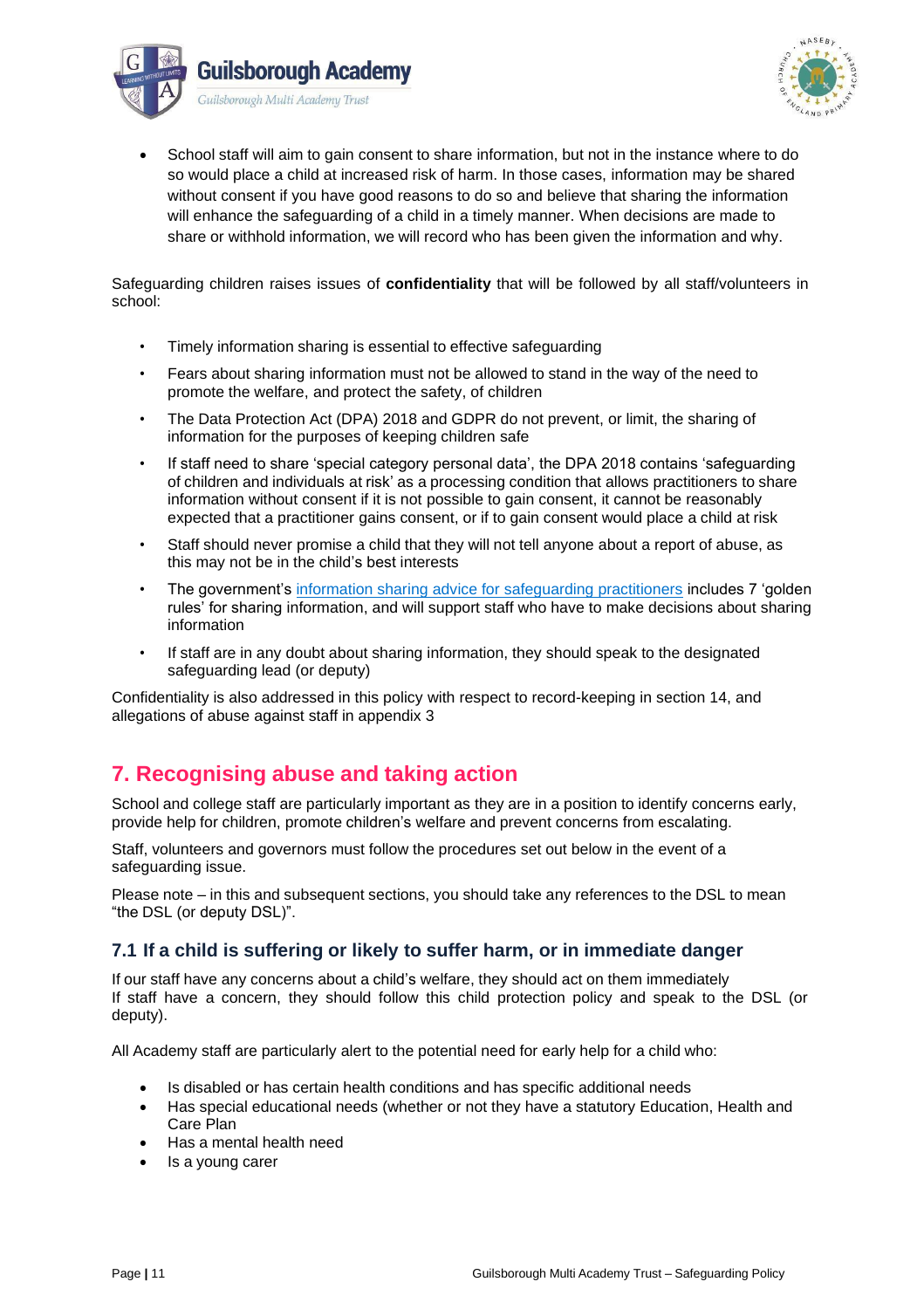



- Is showing signs of being drawn in to anti-social or criminal behaviour, including gang involvement and association with organized crime groups or county lines
- Is frequently missing/goes missing from care or from home
- Is at risk of modern slavery, trafficking, sexual or criminal exploitation
- Is at risk of being radicalised or exploited
- Has a family member in prison, or is affected by parental offending
- Is in a family circumstance presenting challenges for the child, such as drug and alcohol misuse, adult mental health issues and domestic abuse
- Is misusing drugs or alcohol themselves
- Has returned home to their family from care
- Is at risk of honour-based abuse such as Female Genital Mutilation or Forced Marriage
- Is a privately fostered child
- Is persistently absent from education

All staff are aware that technology is a significant component in many safeguarding and wellbeing issues and that children are at risk of abuse online, face to face and in many cases, both.

The DSL will decide on the most appropriate course of action and whether the concerns should be referred to [Northamptonshire](http://www.northamptonshirescb.org.uk/more/borough-and-district-councils/how-to-make-an-online-referral/) Children's Trust – referring to Northamptonshire Threshold and [Pathways](https://www3.northamptonshire.gov.uk/councilservices/children-families-education/help-and-protection-for-children/protecting-children-information-for-professionals/Documents/NSCB%20Thresholds%20Guidance%202018.pdf) [Guidance.](https://www3.northamptonshire.gov.uk/councilservices/children-families-education/help-and-protection-for-children/protecting-children-information-for-professionals/Documents/NSCB%20Thresholds%20Guidance%202018.pdf) If it is decided to make a referral to Northamptonshire Children'sTrust the parent will be informed, unless to do so would place the child at further risk or undermine the collection of evidence eg obtaining forensic evidence. All concerns, discussions and decisions will be recorded in writing. NB: Informing parents does not require seeking their consent to share the information with professionals who need to know.

The DSL should refer all cases of suspected abuse or neglect to the Multi Agency Safeguarding Hub (MASH), Police (cases where a crime may have been committed) and to the Channel programme where there is a radicalisation concern. Safeguarding Referrals must be made in one of the following ways:

- $\Box$ By telephone contact to the Multi-Agency Safeguarding Hub (MASH): 0300 126 7000
- $\Box$ By e-mail to: [MASH@northamptonshire.gcsx.gov.uk](http://www.nota.co.uk/)
- By using the online referral form found at:  $\Box$

[http://www.northamptonshirescb.org.uk/more/borough-and-district-councils/how-to-make-an-online](http://www.legislation.gov.uk/ukpga/2015/9/part/5/crossheading/female-genital-mutilation)[referral/](http://www.legislation.gov.uk/uksi/2018/794/contents/made)

- In an emergency outside office hours, contact children's social care out of hours team on  $\Box$ **01604 626938** or the Police
- $\Box$ If a child is in immediate danger at any time, left alone or missing, you should contact the police directly and/or an ambulance using 999

If a member of staff has been unable to locate the DSL or Deputy in an emergency situation they must tell the DSL (see section 5.2) as soon as possible.

Guidance can also be found at

[https://www.gov.uk/report-child-abuse-to-local-council](https://www.gov.uk/government/publications/keeping-children-safe-in-education--2)

### **7.2 If a child makes a disclosure to a member of staff**

If a child discloses a safeguarding issue to a member of staff, our procedures are ::

- Listen to and believe the student. Allow them time to talk freely and do not ask leading questions
- Stay calm and do not show that you are shocked or upset
- Tell the child they have done the right thing in telling you. Do not tell them they should have told you sooner
- Explain what will happen next and that you will have to pass this information on. Do not promise to keep it a secret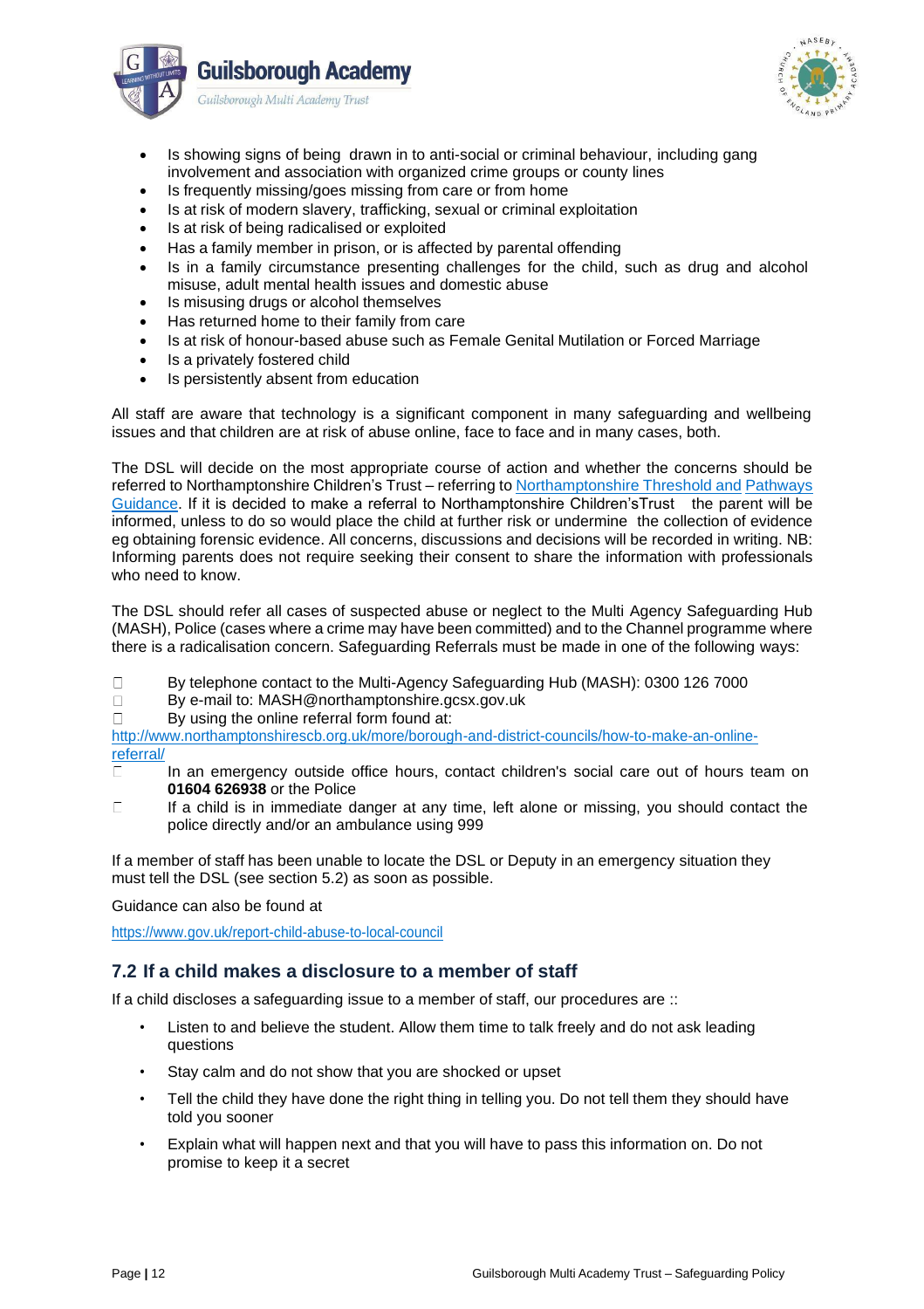



- Write up your conversation as soon as possible in the child's own words. Stick to the facts, and do not put your own judgement on it
- Sign and date the write-up and pass it on to the DSL.
- Alternatively, if appropriate, make a referral to children's social care and/or the police directly (see 7.1), and tell the DSL as soon as possible that you have done so

### **7.3 If a member of staff discovers that FGM has taken place or a pupil is at risk of FGM**

The Department for Education's Keeping Children Safe in Education explains that FGM comprises "all procedures involving partial or total removal of the external female genitalia, or other injury to the female genital organs".

FGM is illegal in the UK and a form of child abuse with long-lasting, harmful consequences. It is also known as 'female genital cutting', 'circumcision' or 'initiation'.

Possible indicators that a pupil has already been subjected to FGM, and factors that suggest a pupil may be at risk, are set out in appendix 4.

**Any teacher** who discovers (either through disclosure by the victim or visual evidence) that an act of FGM appears to have been carried out on a **pupil under 18** must immediately report this to the police, personally. This is a statutory duty, and teachers will face disciplinary sanctions for failing to meet it.

Unless they have been specifically told not to disclose, they should also discuss the case with the DSL and involve children's social care as appropriate.

**Any other member of staff** who discovers that an act of FGM appears to have been carried out on a **pupil under 18** must speak to the DSL and follow our local safeguarding procedures.

The duty for teachers mentioned above does not apply in cases where a pupil is *at risk* of FGM or FGM is suspected but is not known to have been carried out. Staff should not examine pupils.

**Any member of staff** who suspects a pupil is *at risk* of FGM or suspects that FGM has been carried out must speak to the DSL and follow our local safeguarding procedures.

In those circumstances, the member of staff should inform the DSL or Deputy in person and then log it on Myconcern, or on a cause for concern sheet (Naseby).

### **7.4 If a member of staff has concerns about a child (as opposed to believing a child is suffering or likely to suffer from harm, or is in immediate danger)**

Figure 1 on page 11 illustrates the procedure they will follow if there are concerns about a child's welfare.

Where possible, speak to the DSL/Deputy DSL first to agree a course of action.

If in exceptional circumstances the DSL/Deputy DSL is not available, this should not delay appropriate action being taken. Speak to a member of the senior leadership team and/or take advice from local authority children's social care, the MASH on 0300 126 7000. You can also seek advice at any time from the NSPCC helpline on 0808 800 5000. Share details of any actions you take with the DSL as soon as practically possible.

In those exceptional circumstances, the member of staff will make a referral to the MASH directly, if appropriate (see 'Referral' below). Share any action taken with the DSL as soon as possible and report it on Myconcern (Guilsborough only), or on a cause for concern sheet (Naseby).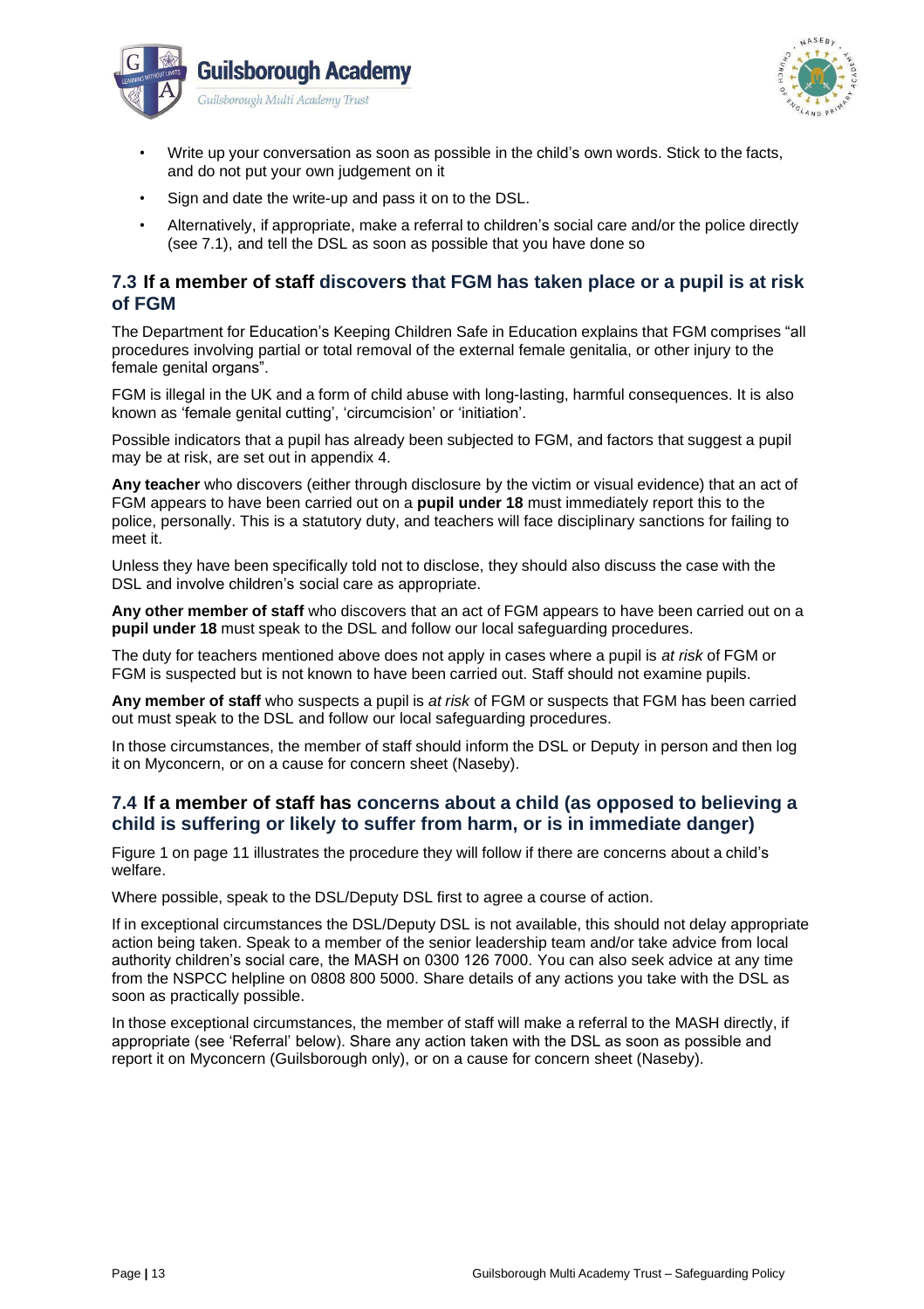



# **Early help**

If early help is appropriate, the DSL will generally lead on liaising with other agencies and setting up an inter-agency assessment as appropriate. Staff may be required to support other agencies and professionals in an early help assessment, in some cases acting as the lead practitioner.

The DSL will keep the case under constant review and the school will consider a referral to local authority children's social care if the situation does not seem to be improving. Timelines of interventions will be monitored and reviewed.

This will be initiated by the Student Support team or the Safeguarding hub in school (Guilsborough only).

#### **Referral**

If it is appropriate to refer the case to local authority children's social care or the police, in most cases the DSL will make the referral or in exceptional circumstances support the member of staff to do so.

If you make a referral directly (see section 7.1), you must tell the DSL as soon as possible.

The MASH will make a decision within 1 working day of a referral about what course of action to take and will let the person who made the referral know the outcome. The DSL or person who made the referral must follow up with the local authority if this information is not made available, and ensure outcomes are properly recorded.

If the child's situation does not seem to be improving after the referral, the DSL or person who made the referral must follow local escalation procedures to ensure their concerns have been addressed and that the child's situation improves.

This is the link to the Northamptonshire Safeguarding Partnership which should be followed when school is concerned about an outcome from children's services.

[http://www.northamptonshirescb.org.uk/about-northamptonshire-safeguarding-children](http://www.gov.uk/government/publications/sexual-violence-and-sexual-harassment-between-)[partnership/policies/case-conflict-resolution-protocol/.](http://www.northamptonshirescb.org.uk/schools/safeguarding-themes/private-fostering/)

### **7.5 If a member of staff has concerns about extremism**

If a child is not suffering or likely to suffer from harm, or in immediate danger, where possible speak to the DSL first to agree a course of action.

If in exceptional circumstances the DSL is not available, this should not delay appropriate action being taken. The member of staff will speak to a member of the senior leadership team and/or seek advice from the local authority. Make a referral to local Northamptonshire Children's Trust directly, if appropriate (see 'Referral' above). Inform the DSL or deputy as soon as practically possible after the referral.

Where there is a concern, the DSL will consider the level of risk and decide which agency to make a referral to. This could include [Channel, t](mailto:newlyn-jones@nasebyacademy.com)he government's programme for identifying and supporting individuals at risk of being drawn into terrorism, or the local authority children's social care team.

The Department for Education also has a dedicated telephone helpline, 020 7340 7264, which school staff and governors can call to raise concerns about extremism with respect to a pupil. You can also email [counter.extremism@education.gov.uk. N](mailto:counter.extremism@education.gov.uk)ote that this is not for use in emergency situations.

In an emergency, a member of staff will call 999 or the confidential anti-terrorist hotline on 0800 789 321 if they:

Think someone is in immediate danger

Think someone may be planning to travel to join an extremist group

See or hear something that may be terrorist-related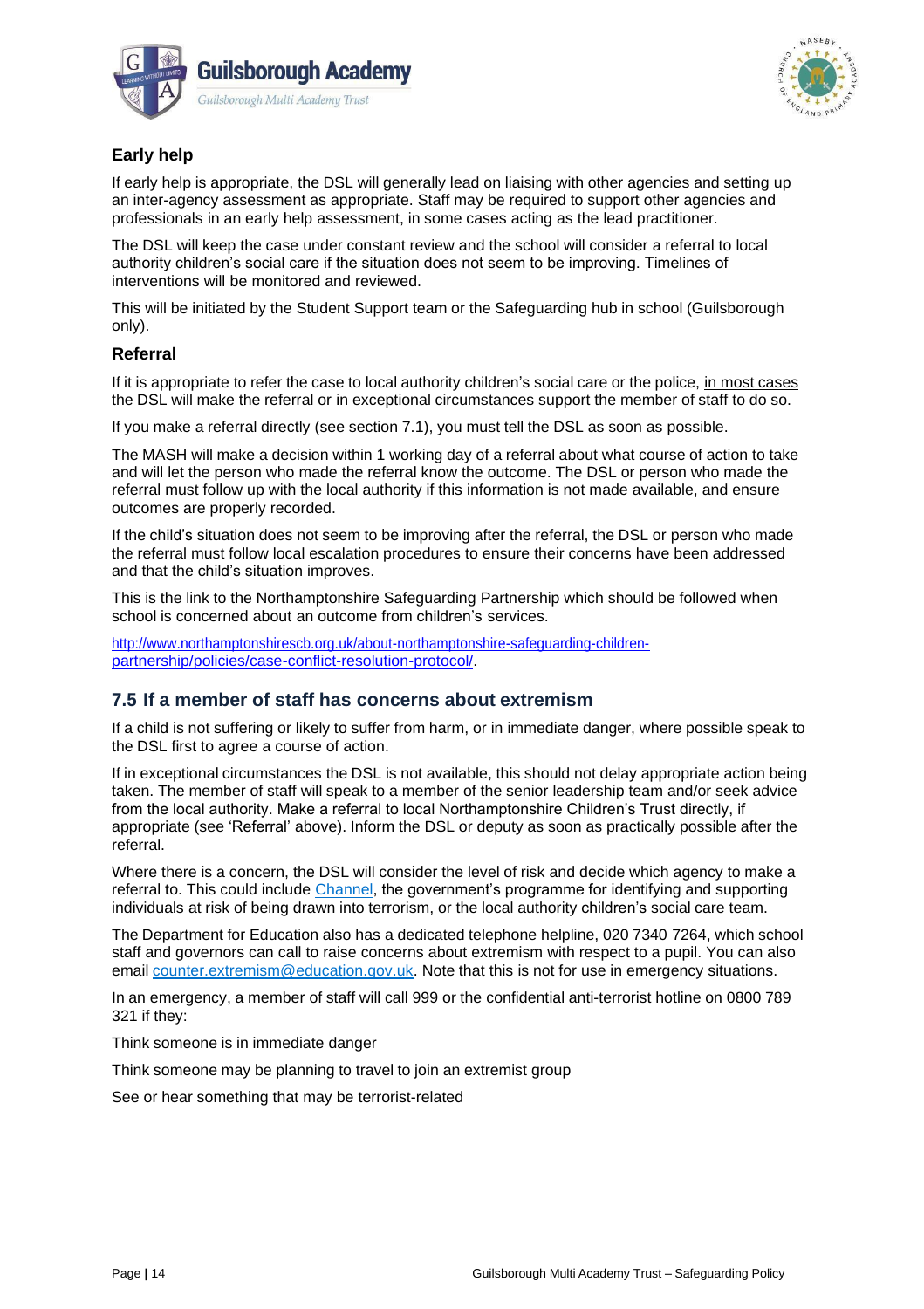



# **7.6 If a child has a mental health concern**

Mental health problems can, in some cases, be an indicator that a child has suffered or is at risk of suffering abuse, neglect or exploitation.

School staff are not expected or trained to diagnose mental health conditions or issues, but are alert to behavioural signs that suggest a child may be experiencing a mental health problem or be at risk of developing one.

If a member of staff has a mental health concern about a child that is also a safeguarding concern, they will take immediate action by following the steps in section 7.4.

If a member of staff has a mental health concern that is **not** also a safeguarding concern, they will speak to the DSL to agree a course of action. Please refer to the Student Support team or the Safeguarding hub, who will speak to parents about a referral to the Children and Adolescent Mental Health team (Guilsborough) or Head Teacher (Naseby).

See also the Department for Education guidance on [mental health and behaviour in schools](https://www.gov.uk/government/publications/mental-health-and-behaviour-in-schools--2) for more information.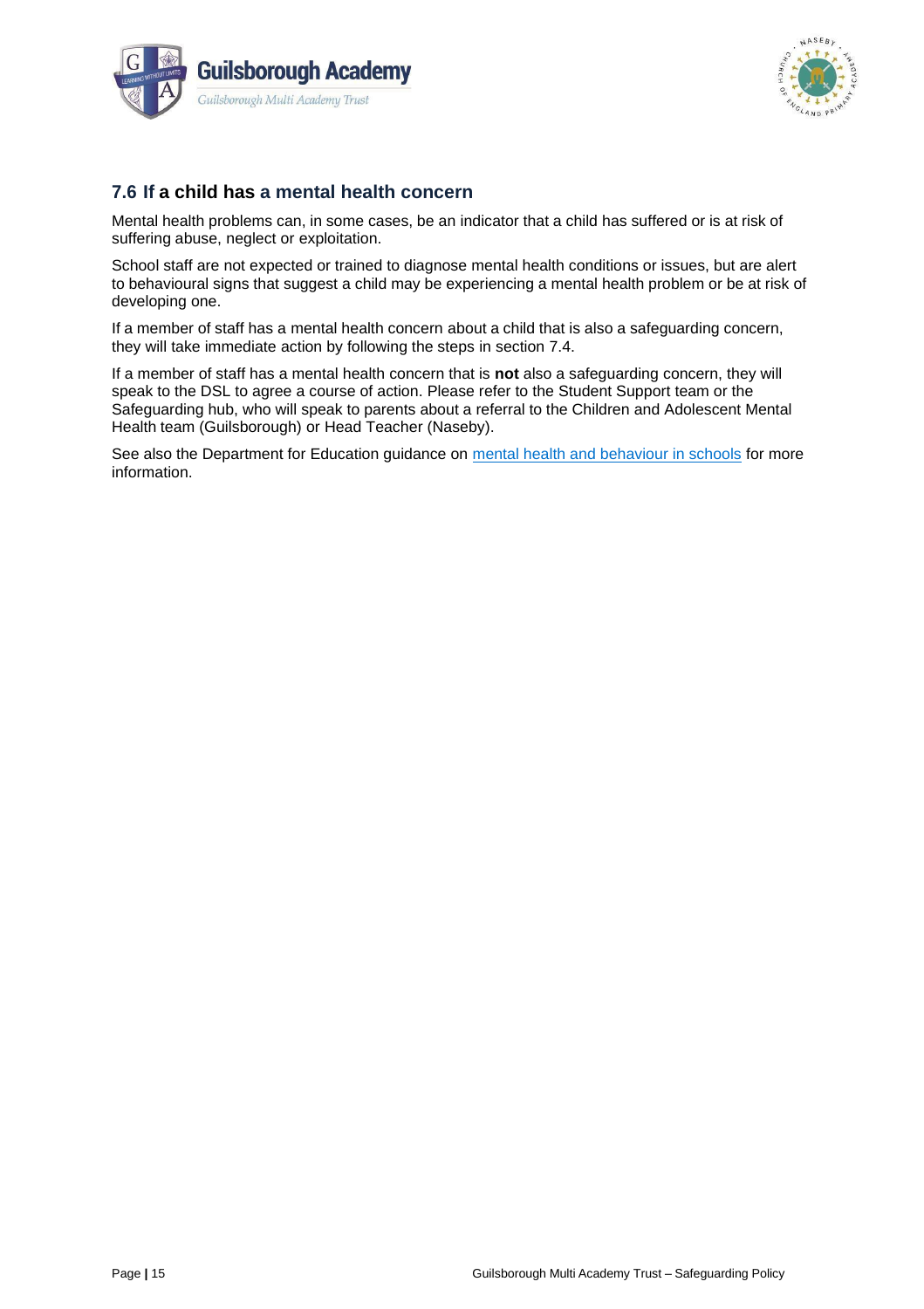



**Figure 1: procedure if you have concerns about a child's welfare (as opposed to believing a child is suffering or likely to suffer from harm, or in immediate danger)**

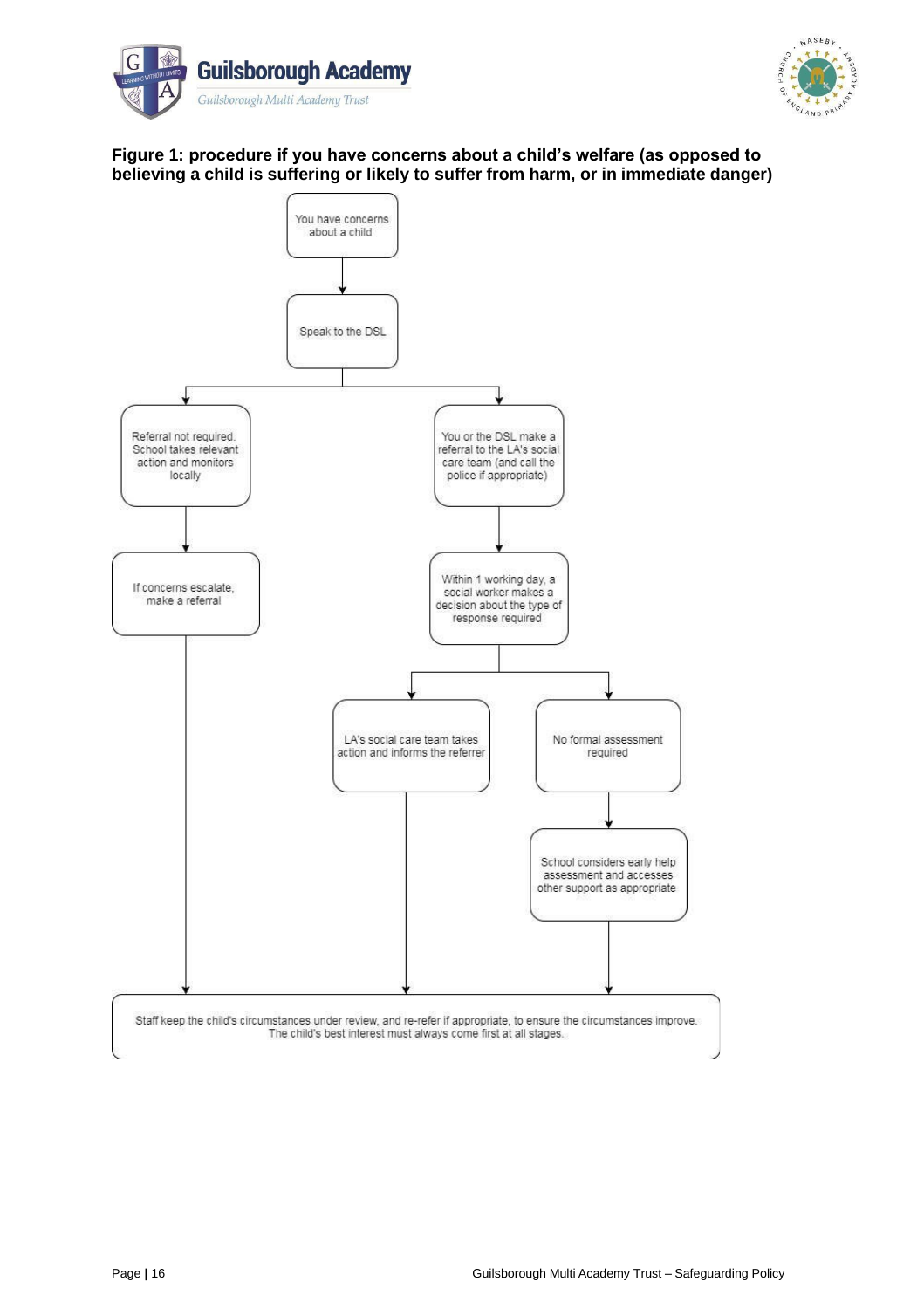



# **7.7 Concerns about a staff member, supply teacher or volunteer**

If a member of staff has concerns about a member of staff (including a supply teacher or volunteer), or an allegation is made about a member of staff (including a supply teacher or volunteer) posing a risk of harm to children, they must speak to the Principal / Head Teacher.

If the concerns/allegations are about the Principal / Head Teacher, they must speak to the chair of governors.

The Principal / Head Teacher / Chair of Governors will then follow the procedures set out in appendix 3, if appropriate.

#### **Low -Level Concerns**

The term 'low-level' concern does not mean that it is insignificant, it means that the behaviour towards a child does not meet the threshold set out at paragraph 338 of KCSIE Sept 2021. A low-level concern is any concern – no matter how small, and even if no more than causing a sense of unease or a 'nagging doubt' - that an adult working in or on behalf of the school or college may have acted in a way that:

• is inconsistent with the staff code of conduct, including inappropriate conduct outside of work; and

• does not meet the allegations threshold or is otherwise not considered serious enough to consider a referral to the Designated officer (LADO).

Examples of such behaviour could include, but are not limited to:

- being over friendly with children;
- having favourites;
- taking photographs of children on their mobile phone;
- engaging with a child on a one-to-one basis in a secluded area or behind a closed door; or,
- using inappropriate sexualised, intimidating or offensive language.

If you have a low level concern report to the Principal/Head Teacher who will address the behaviour, review any previous records to look for patterns, clusters or concerns and if needed the Principal may report to the Designated Officer (LADO)

# **7.8 Allegations of abuse from one student or students from one student against another student(s) towards another student or another student(s)**

See Guilsborough Academy policies:

- Sexual Violence & Sexual Harassment policy
- Peer on Peer Abuse Policy

We recognise that children are capable of abusing their peers. Abuse will never be tolerated or passed off as "banter", "just having a laugh" or "part of growing up".

All peer-on-peer abuse is unacceptable and will always be taken seriously.

Most cases of students hurting other students will be dealt with under our school's behaviour policy, but this child protection and safeguarding policy will apply to any allegations that raise safeguarding concerns. This might include where the alleged behaviour:

- Is serious, and potentially a criminal offence
- Could put pupils in the school at risk
- Is violent
- Involves pupils being forced to use drugs or alcohol
- Involves sexual exploitation, sexual abuse or sexual harassment, such as indecent exposure, sexual assault, upskirting or sexually inappropriate pictures or videos (including Nudes and Semi-Nudes)
- Involves intimate personal abuse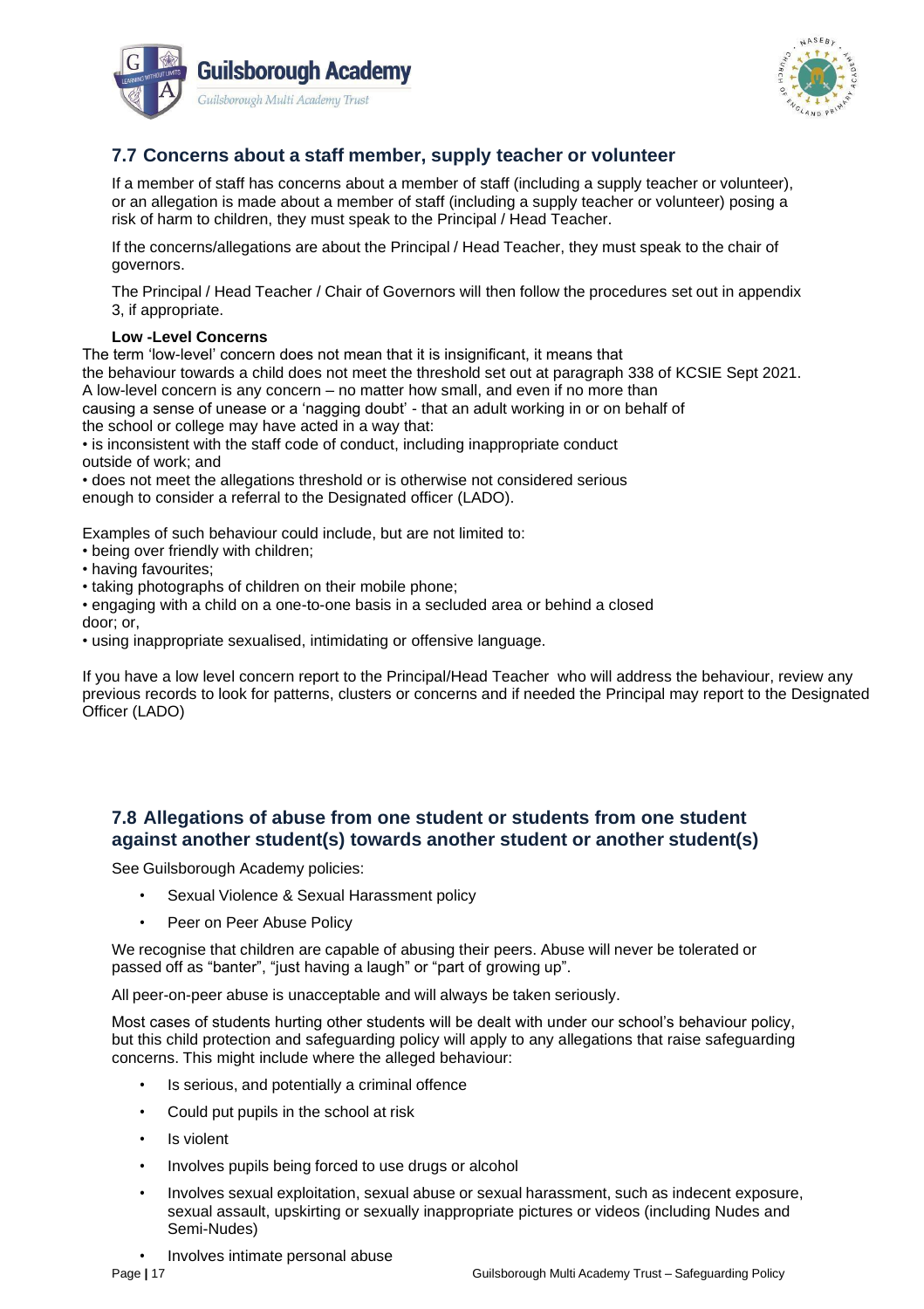



• Can be part of child criminal and child sexual exploitation

See Appendix 4 for further information of how the Academy will deal with these incidents

We will minimise the risk of peer-on-peer abuse by:

- Challenging any form of derogatory or sexualised language or behaviour, including requesting or sending sexual images
- Being vigilant to issues that particularly affect different genders
- Ensuring our curriculum helps to educate pupils about appropriate behaviour and consent
- Ensuring pupils know they can talk to staff confidentially
- Ensuring staff are trained to understand that a pupil harming a peer could be a sign that the child is being abused themselves, and that this would fall under the scope of this policy

The Academy will refer to: Metropolitan Police booklet on Safeguarding children from Sexual Violence, Child Sexual Exploitation and Harmful Practices.pdf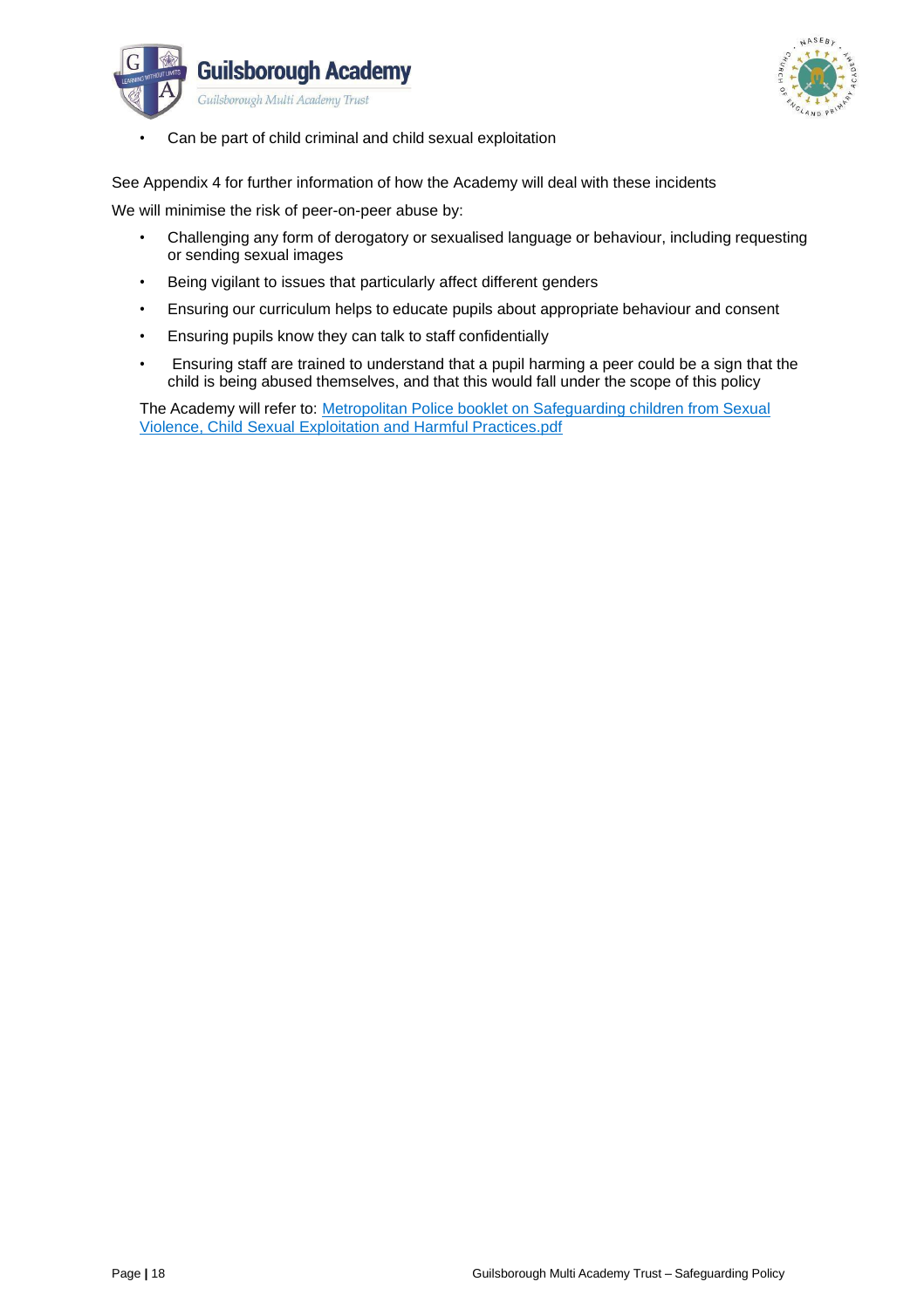



# **7.9 Nudes and semi-nudes (previously referred to as sexting)**

#### **If a member of staff is made aware of an incident relating to inappropriate images they will report it to the DSL immediately.**

They will not:

- View, download or share the imagery or ask a pupil to share or download it. If they have already viewed the imagery by accident, they will report this to the DSL
- Delete the imagery or ask the pupil to delete it
- Ask the student(s) who are involved in the incident to disclose information regarding the imagery (this is the DSL's responsibility)
- Share information about the incident with other members of staff, the pupil(s) it involves or their, or other, parents and/or carers
- Say or do anything to blame or shame any young people involved

The student should be told that the member of staff needs to report the incident and reassure the student(s) that they will receive support and help from the DSL.

#### **See further procedures in Appendix 4 under Peer on Peer Abuse**

# **7.10 Opportunities to teach safeguarding and online safety Make link to policy**

Children are taught about safeguarding, including online safety, as part of our Life Skills and RSE and Health Education (Guilsborough Academy) programme.

Our staff are aware of the signs of cyberbullying and other online risks and there is filtering and monitoring software to support children and staff.

- Children and young people accessing remote learning receive guidance on keeping safe online and know how to raise concerns with the school, [Childline, t](http://www.northamptonshirescb.org.uk/?utm_source=google&utm_medium=cpc&utm_campaign=UK_GO_S_B_BND_Grant_Childline_Information&utm_term=role_of_childline&gclsrc=aw.ds&&gclid=EAIaIQobChMIlfLRh-ez6AIVRrDtCh1N9QR2EAAYASAAEgLc-vD_BwE&gclsrc=aw.ds)he [UK Safer Internet](http://www.legislation.gov.uk/uksi/2014/3283/schedule/part/3/made) [Centre](https://reportharmfulcontent.com/) and [CEOP.](https://www.ceop.police.uk/safety-centre/)
- Parents and carers receive information about keeping children safe online with peers, the school, other education offers they may access and the wider internet community including information provided by:
	- o [Internet](mailto:MASH@northamptonshire.gcsx.gov.uk?gclid=EAIaIQobChMIktuA5LWK2wIVRYXVCh2afg2aEAAYASAAEgIJ5vD_BwE) matters for support for parents and carers to keep their children safe online
	- o London Grid [for Learning](http://www.gov.uk/government/publications/channel-guidance) for support for parents and carers to keep their children
	- safe online
	- [Net-aware](https://www.gov.uk/government/publications/designated-teacher-for-looked-after-children) for support for parents and careers from the NSPCC
	- o [Parent](https://parentinfo.org/) info for support for parents and carers to keep their children safe online
	- o [Thinkuknow](http://www.thinkuknow.co.uk/) for advice from the National Crime Agency to stay safe online
	- o UK Safer [Internet](https://www.gov.uk/government/publications/advice-to-schools-and-colleges-on-gangs-and-youth-violence) Centre advice for parents and carers

Free additional support for staff in responding to online safety issues can be accessed from the [Professionals Online](https://www.gov.uk/government/publications/prevent-duty-guidance) Safety Helpline at the UK Safer Internet Centre

Staff who need to interact with children online through remote learning will continue to look out for signs a child may be at risk. If a staff member is concerned about a child, that staff member will follow the approach set out in this annex and report that concern to the DSL or to a deputy DSL through **myconcern** or on a cause for concern sheet (Naseby).

# <span id="page-18-0"></span>**8. Notifying parents**

Where appropriate, we will discuss any concerns about a child with the child's parents. The DSL will normally do this in the event of a suspicion or disclosure.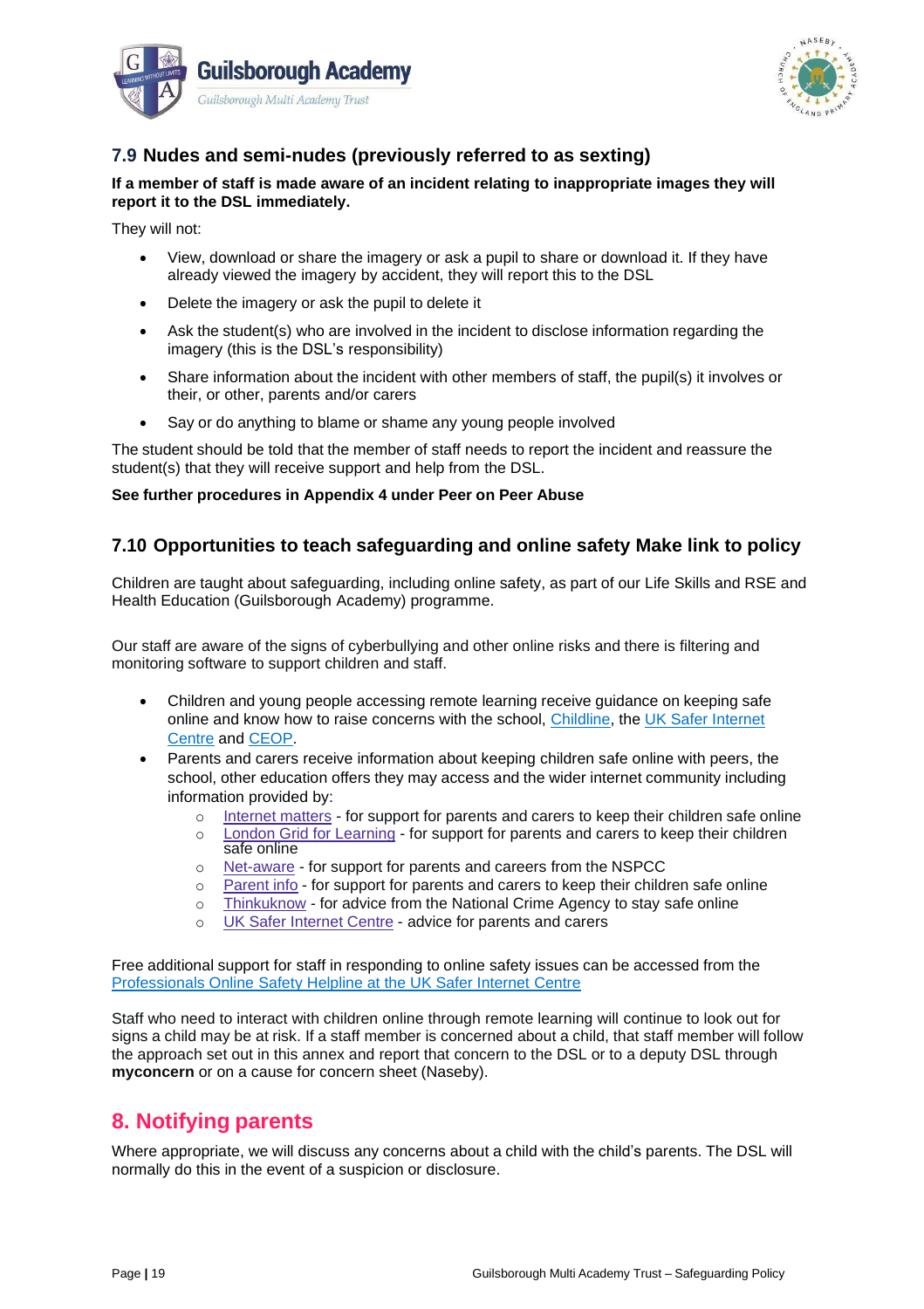



Other staff will only talk to parents about any such concerns following consultation with the DSL.

If we believe that notifying the parents would increase the risk to the child, we will discuss this with the local authority children's social care team before doing so.

In the case of allegations of abuse made against other children, we will normally notify the parents of all the children involved.

# <span id="page-19-0"></span>**9. Students with special educational needs and disabilities**

We recognise that students with special educational needs (SEN) and disabilities can face additional safeguarding challenges. Additional barriers can exist when recognising abuse and neglect in this group, including:

- Assumptions that indicators of possible abuse such as behaviour, mood and injury relate to the child's disability without further exploration
- Students being more prone to peer group isolation than other students
- The potential for students with SEN and disabilities being disproportionally impacted by behaviours such as bullying, without outwardly showing any signs
- Communication barriers and difficulties in overcoming these barriers

We offer extra pastoral support for students with SEN and disabilities. This includes:

The SEN department, the child's key worker, the Student Support team and the Safeguarding hub will work together to provide support for our students with SEN and disabilities.

# <span id="page-19-1"></span>**10. Students with a social worker**

We recognise that when a child has a social worker, it is an indicator that the child is more at risk than most students. This may mean that they are more vulnerable to further harm, as well as facing educational barriers to attendance, learning, behaviour and poor mental health.

Students may need a social worker due to safeguarding or welfare needs. We recognise that a child's experiences of adversity and trauma can leave them vulnerable to further harm as well as potentially creating barriers to attendance, learning, behaviour and mental health.

The DSL and all members of staff will work with and support social workers to help protect vulnerable children.

Where we are aware that a students has a social worker, the DSL will always consider this fact to ensure any decisions are made in the best interests of the student's safety, welfare and educational outcomes. For example, it will inform decisions about:

- Responding to unauthorised absence or missing education where there are known safeguarding risks
- The provision of pastoral and/or academic support

# <span id="page-19-2"></span>**11. Looked-after and previously looked-after children**

We will ensure that staff have the skills, knowledge and understanding to keep looked-after children (including children with a Speical Guardian) previously looked-after children safe. In particular, we will ensure that:

Appropriate staff have relevant information about children's looked after legal status, contact arrangements with birth parents or those with parental responsibility, and care arrangements

The DSL has details of children's social workers and relevant virtual school heads.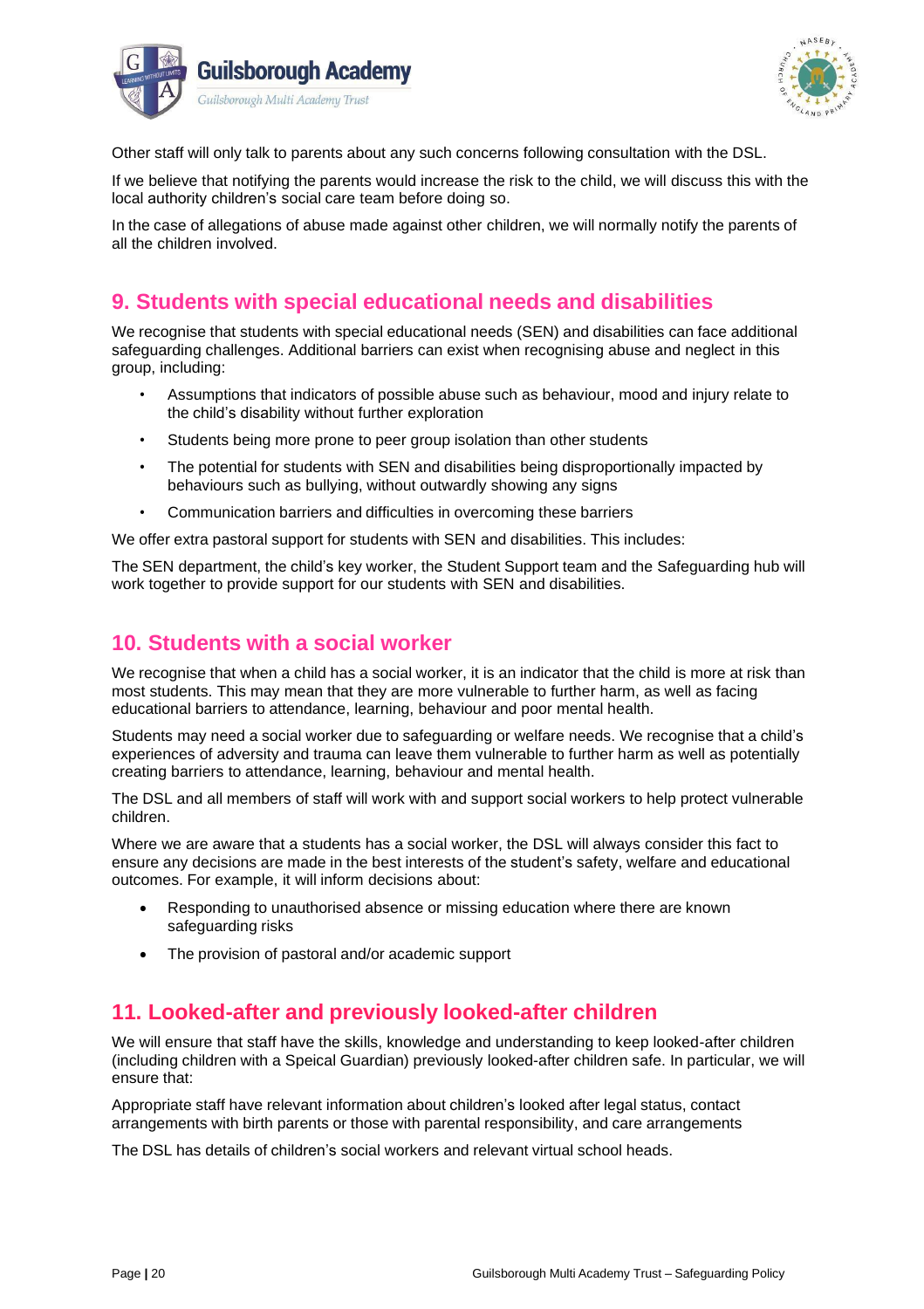



We have appointed a designated teacher, (Guilsborough – Mrs Caroline Church and Naseby Primary Academy Head Teacher – Mrs Louise Cook, who is responsible for promoting the educational achievement of looked-after children and previously looked-after children in line with [statutory](http://www.legislation.gov.uk/uksi/2018/794/contents/made) [guidance.](https://www.gov.uk/government/publications/channel-guidance)

The designated teacher is appropriately trained and has the relevant qualifications and experience to perform the role.

As part of their role, the designated teacher will:

- Work closely with the DSL to ensure that any safeguarding concerns regarding looked-after and previously looked-after children are quickly and effectively responded to
- Work with virtual school heads to promote the educational achievement of looked-after and previously looked-after children, including discussing how pupil premium plus funding can be best used to support looked-after children and meet the needs identified in their personal education plans

# <span id="page-20-0"></span>**12. Mobile phones and cameras**

Staff are allowed to bring their personal phones to school for their own use but will limit such use to non-contact time when pupils are not present. Staff members' personal phones will remain in their bags or cupboards during contact time with pupils. See Staff Code of Conduct 2021.

Staff will not take pictures or recordings of pupils on their personal phones or cameras.

We will follow the General Data Protection Regulation and Data Protection Act 2018 when taking and storing photos and recordings for use in the school.

See School policy: Use of Communicative Electronic Devices Policy sets out the Academy's rules regarding phones and other devices by students.

# <span id="page-20-1"></span>**13. Complaints and concerns about school safeguarding policies**

### **13.1 Complaints against staff**

Complaints against staff that are likely to require a child protection investigation will be handled in accordance with our procedures for dealing with allegations of abuse made against staff (see appendix 3).

### **13.2 Other complaints**

See Complaints Policy

13.3 Whistle-blowing

The Multi Academy Trust (MAT) Director's policy and procedure for dealing with concerns raised by employees except allegations of child abuse against teachers and other staff and volunteers which will be dealt with under the "Managing Allegations Against Teachers and Other Staff Policy".

See Whistle-Blowing Policy

# <span id="page-20-2"></span>**14. Record-keeping**

We will hold records in line with our records retention schedule.

See Northamptonshire Safeguarding Partnership document: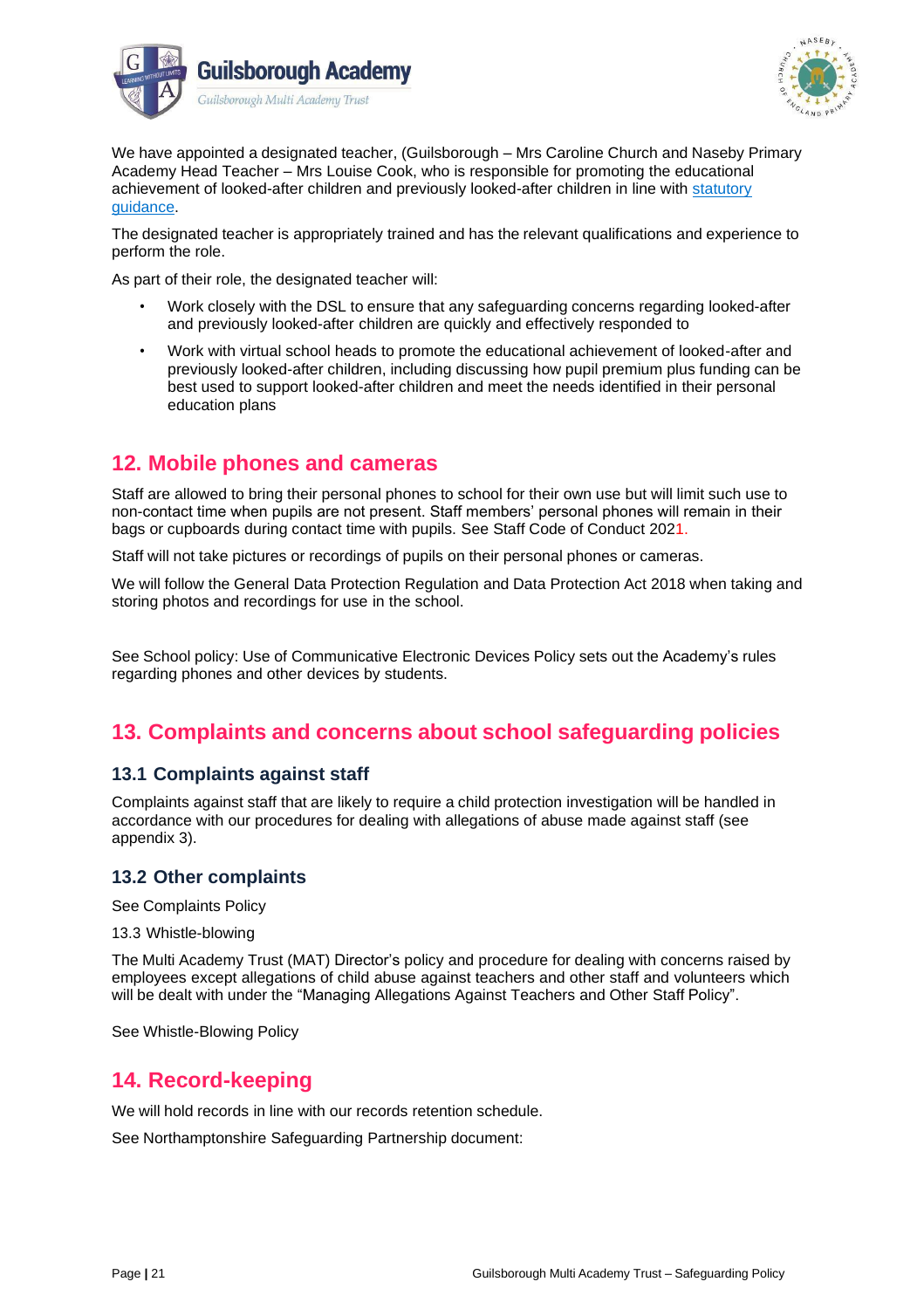



#### **Guidance on the Retention and Transfer of Child Protection Records for Educational Establishments in Northamptonshire**

All concerns, discussions and decisions made and the reasons for those decisions should be recorded in writing. If in doubt about recording requirements staff should discuss with the Designated Safeguarding Lead.

When a child has made a disclosure, the member of staff/volunteer should:

- Record as soon as possible after the conversation. Do not destroy the original notes in case they are needed by a court
- Record the date, time, place and any noticeable non-verbal behaviour and the words used by the child
- Draw a diagram to indicate the position of any injuries (Guilsborough only see body map on Myconcern)
- Record statements and observations rather than interpretations or assumptions

Staff at Guilsborough Academy are able to log a concern on the MyConcern database, or on a pink paper Safeguarding Concern sheet.

Naseby CE Primary Academy staff should use the yellow Cause for Concern forms.

All records need to be given to the Designated Safeguarding Lead promptly. No copies should be retained by the member of staff or volunteer.

The Designated Safeguarding Lead will ensure that all safeguarding records are managed in accordance with the Education (Pupil Information) (England) Regulations 2005.

Non-confidential records will be easily accessible and available. Confidential information and records will be held securely and only available to those who have a right or professional need to see them.

We will hold records in line with our records retention schedule.

If a child for whom the school has, or has had, safeguarding concerns moves to another school, the DSL will ensure that their child protection file is forwarded promptly and securely, and separately from the main pupil file. In addition, if the concerns are significant or complex, and/or social services are involved, the DSL will speak to the DSL of the receiving school and provide information to enable them to have time to make any necessary preparations to ensure the safety of the child.

All safeguarding concerns, discussions, decisions made and the reasons for those decisions, must be recorded in writing. If you are in any doubt about whether to record something, discuss it with the DSL.

Non-confidential records will be easily accessible and available. Confidential information and records will be held securely and only available to those who have a right or professional need to see them.

Safeguarding records relating to individual children will be retained for a reasonable period of time after they have left the school.

If a child for whom the school has, or has had, safeguarding concerns moves to another school, the DSL will ensure that their child protection file is forwarded promptly and securely, and separately from the main pupil file. In addition, if the concerns are significant or complex, and/or social services are involved, the DSL will speak to the DSL of the receiving school and provide information to enable them to have time to make any necessary preparations to ensure the safety of the child.

If the receiving school has Myconcern, records can be sent to them electronically on Myconcern.

See Record, Retention, Destruction and Archive policy

In addition:

Appendix 2 sets out our policy on record-keeping specifically with respect to recruitment and preemployment checks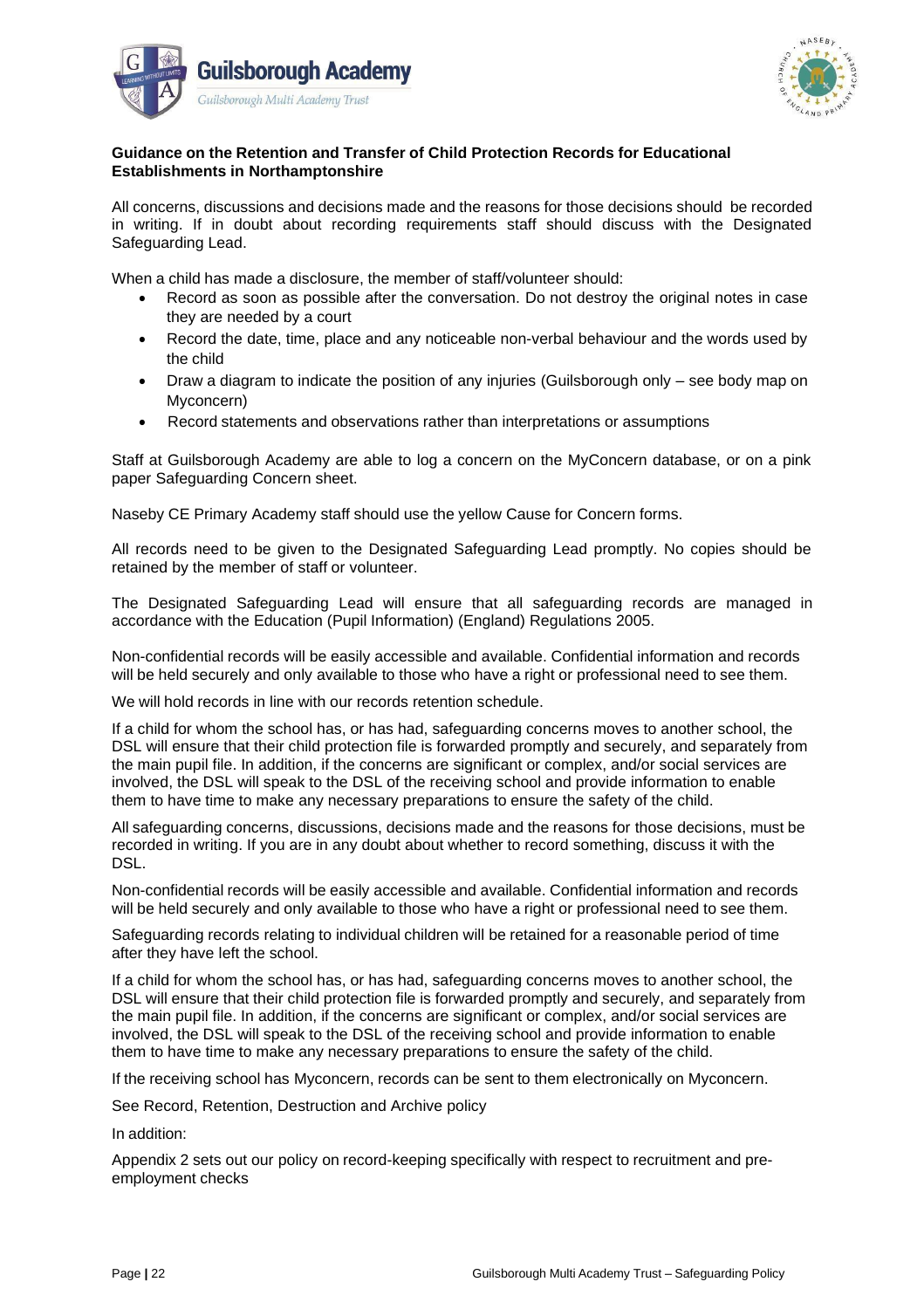



Appendix 3 sets out our policy on record-keeping with respect to allegations of abuse made against staff

# <span id="page-22-0"></span>**15. Training**

# **15.1 All staff**

All staff members will undertake safeguarding and child protection training at induction, including on whistle-blowing procedures, to ensure they understand the school's safeguarding systems and their responsibilities, and can identify signs of possible abuse or neglect. This training will be regularly updated and will be in line with advice from the 3 safeguarding partners.

All staff will have training on the government's anti-radicalisation strategy, Prevent, to enable them to identify children at risk of being drawn into terrorism and to challenge extremist ideas.

Staff will also receive regular safeguarding and child protection updates (for example, through emails, e-bulletins and staff meetings) as required, but at least annually.

Contractors who are provided through a private finance initiative (PFI) or similar contract will also receive safeguarding training.

Volunteers will receive appropriate training, if applicable.

# **15.2 The DSL and Deputies**

The DSL and Deputies will undertake child protection and safeguarding training at least every 2 years.

In addition, they will update their knowledge and skills at regular intervals and at least annually (for example, through e-bulletins, meeting other DSLs, or taking time to read and digest safeguarding developments).

They will also undertake Prevent awareness training.

### **15.3 Governors**

All governors receive training about safeguarding, to make sure they have the knowledge and information needed to perform their functions and understand their responsibilities.

As the Chair of Governors may be required to act as the 'case manager' in the event that an allegation of abuse is made against the Principal / Head Teacher, they receive training in managing allegations for this purpose.

### **15.4 Recruitment – interview panels**

To reduce the risk of allegations, all staff should be aware of safer working practice and should be familiar with the guidance contained in the staff handbook/school code of conduct/staff behaviour policy and Safer Recruitment Consortium document *Guidance for safer working practice for those working with children and young people in education settings (September 2019).*

The document seeks to ensure that the responsibilities of school leaders towards children and staff are discharged by raising awareness of illegal, unsafe, unprofessional and unwise behaviour. This includes guidelines for staff on positive behaviour management in line with the ban on corporal punishment **(**School Standards and Framework Act 1998**).** Please see the school/college's positive behaviour policy for more information.

At least one person conducting any interview for a post at the school will have undertaken safer recruitment training. This will cover, as a minimum, the contents of the Department for Education's statutory guidance, Keeping Children Safe in Education, and will be in line with local safeguarding procedures. See Safer Recruitment Policy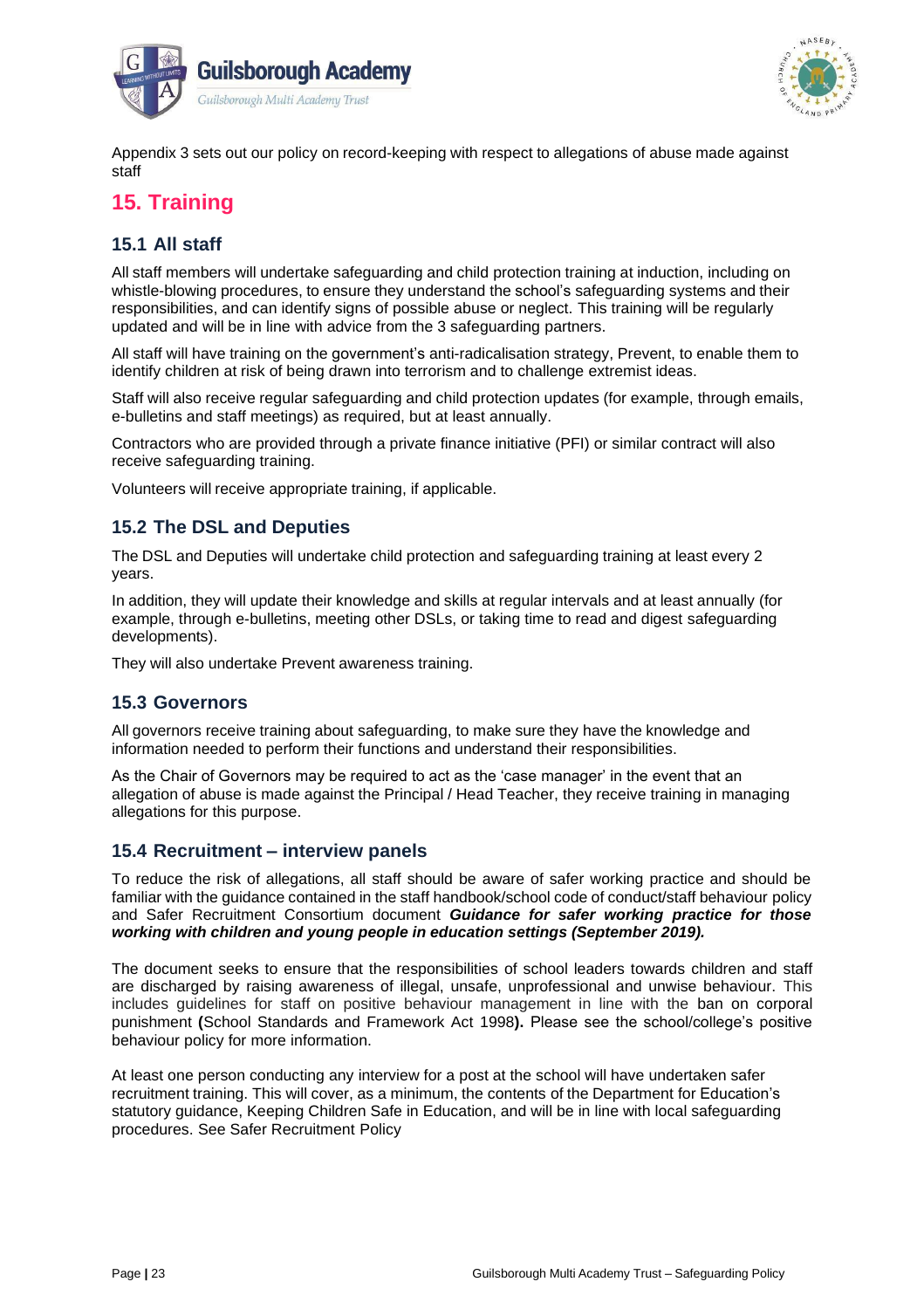



# **15.5 Staff who have contact with pupils and families**

All staff who have contact with children and families will have supervision which will provide them with support, coaching and training, promote the interests of children and allow for confidential discussions of sensitive issues.

# <span id="page-23-0"></span>**16. Monitoring arrangements**

This policy will be reviewed **annually** by the Designated Safeguarding Lead. At every review, it will be approved by the full governing board.

# <span id="page-23-1"></span>**17. Links with other policies**

This policy links to the following policies and procedures:

- Safer Recruitment Policy,
- Positive Behaviour Policy,
- Physical Intervention Policy,
- Anti-Bullying Policy,
- Code of Conduct/Staff Behaviour Policy,
- Use of communicative electronic devices policy
- Peer on Peer Abuse
- Sexual violence and sexual harassment between students
- Supporting children with medical needs
- Attendance policy
- Complaints Procedure
- Health and Safety policy
- Data Protection policy
- Equality Objectives Duty Workbook and Plan
- Curriculum policy
- Online Safety Check

#### **These appendices are based on the Department for Education's statutory guidance, Keeping Children Safe in Education 2021**

#### <span id="page-23-2"></span>**Appendix 1: types of abuse**

Abuse, including neglect, and safeguarding issues are rarely standalone events that can be covered by one definition or label. In most cases, multiple issues will overlap.

**Physical abuse** may involve hitting, shaking, throwing, poisoning, burning or scalding, drowning, suffocating or otherwise causing physical harm to a child. Physical harm may also be caused when a parent or carer fabricates the symptoms of, or deliberately induces, illness in a child.

**Emotional abuse** is the persistent emotional maltreatment of a child such as to cause severe and adverse effects on the child's emotional development. Some level of emotional abuse is involved in all types of maltreatment of a child, although it may occur alone.

Emotional abuse may involve:

Conveying to a child that they are worthless or unloved, inadequate, or valued only insofar as they meet the needs of another person

Not giving the child opportunities to express their views, deliberately silencing them or 'making fun' of what they say or how they communicate

Age or developmentally inappropriate expectations being imposed on children. These may include interactions that are beyond a child's developmental capability, as well as overprotection and limitation of exploration and learning, or preventing the child participating in normal social interaction

Seeing or hearing the ill-treatment of another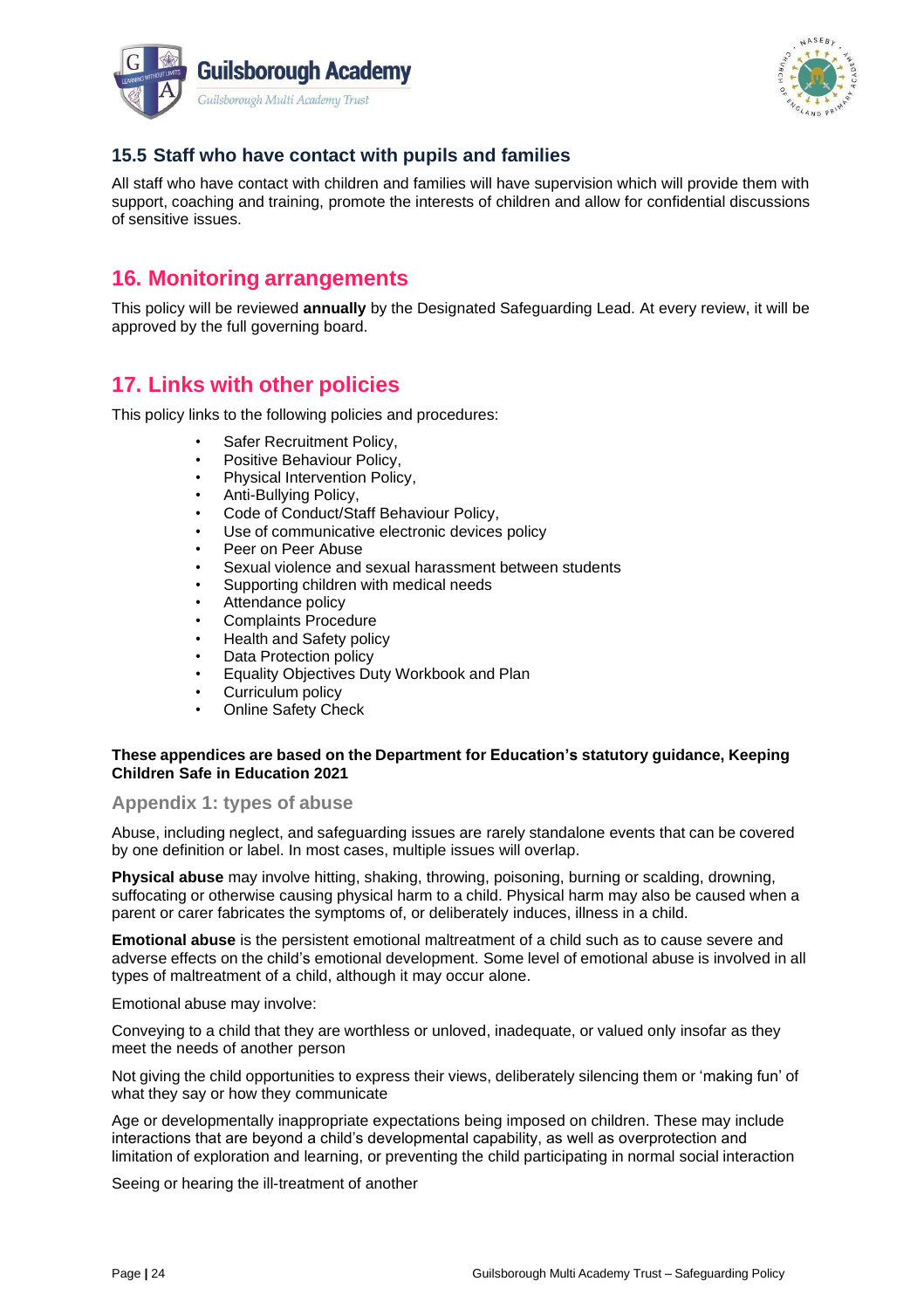



Serious bullying (including cyberbullying), causing children frequently to feel frightened or in danger, or the exploitation or corruption of children

**Sexual abuse** involves forcing or enticing a child or young person to take part in sexual activities, not necessarily involving a high level of violence, whether or not the child is aware of what is happening. The activities may involve:

Physical contact, including assault by penetration (for example rape or oral sex) or non-penetrative acts such as masturbation, kissing, rubbing and touching outside of clothing

Non-contact activities, such as involving children in looking at, or in the production of, sexual images, watching sexual activities, encouraging children to behave in sexually inappropriate ways, or grooming a child in preparation for abuse (including via the internet)

**Neglect** is the persistent failure to meet a child's basic physical and/or psychological needs, likely to result in the serious impairment of the child's health or development. Neglect may occur during pregnancy as a result of maternal substance abuse.

Once a child is born, neglect may involve a parent or carer failing to:

Provide adequate food, clothing and shelter (including exclusion from home or abandonment)

Protect a child from physical and emotional harm or danger

Ensure adequate supervision (including the use of inadequate care-givers)

Ensure access to appropriate medical care or treatment

It may also include neglect of, or unresponsiveness to, a child's basic emotional needs.

#### <span id="page-24-0"></span>**Appendix 2: safer recruitment and DBS checks – policy and procedures**

We will record all information on the checks carried out in the school's single central record (SCR). Copies of these checks, where appropriate, will be held in individuals' personnel files. We follow requirements and best practice in retaining copies of these checks, as set out below.

### **New staff**

When appointing new staff, we will:

Verify their identity

Obtain an enhanced Disclosure and Barring Service (DBS) certificate, including barred list information for those who will be engaging in regulated activity (see definition below).

Obtain a separate barred list check if they will start work in regulated activity before the DBS certificate is available

Verify their mental and physical fitness to carry out their work responsibilities via a medical questionnaire.

Verify their right to work in the UK. We will keep a copy of this verification for the duration of the member of staff's employment and for 7 years afterwards

Verify their professional qualifications, as appropriate

Ensure they are not subject to a prohibition order if they are employed to be a teacher

Carry out further additional checks, as appropriate, on candidates who have lived or worked outside of the UK, including (where relevant) any teacher sanctions or restrictions imposed by a European Economic Area professional regulating authority, and criminal records checks or their equivalent.

Check that candidates taking up a management position are not subject to a prohibition from management (section 128) direction made by the secretary of state

At Naseby Primary Academy where pupils are aged under 8 years of age: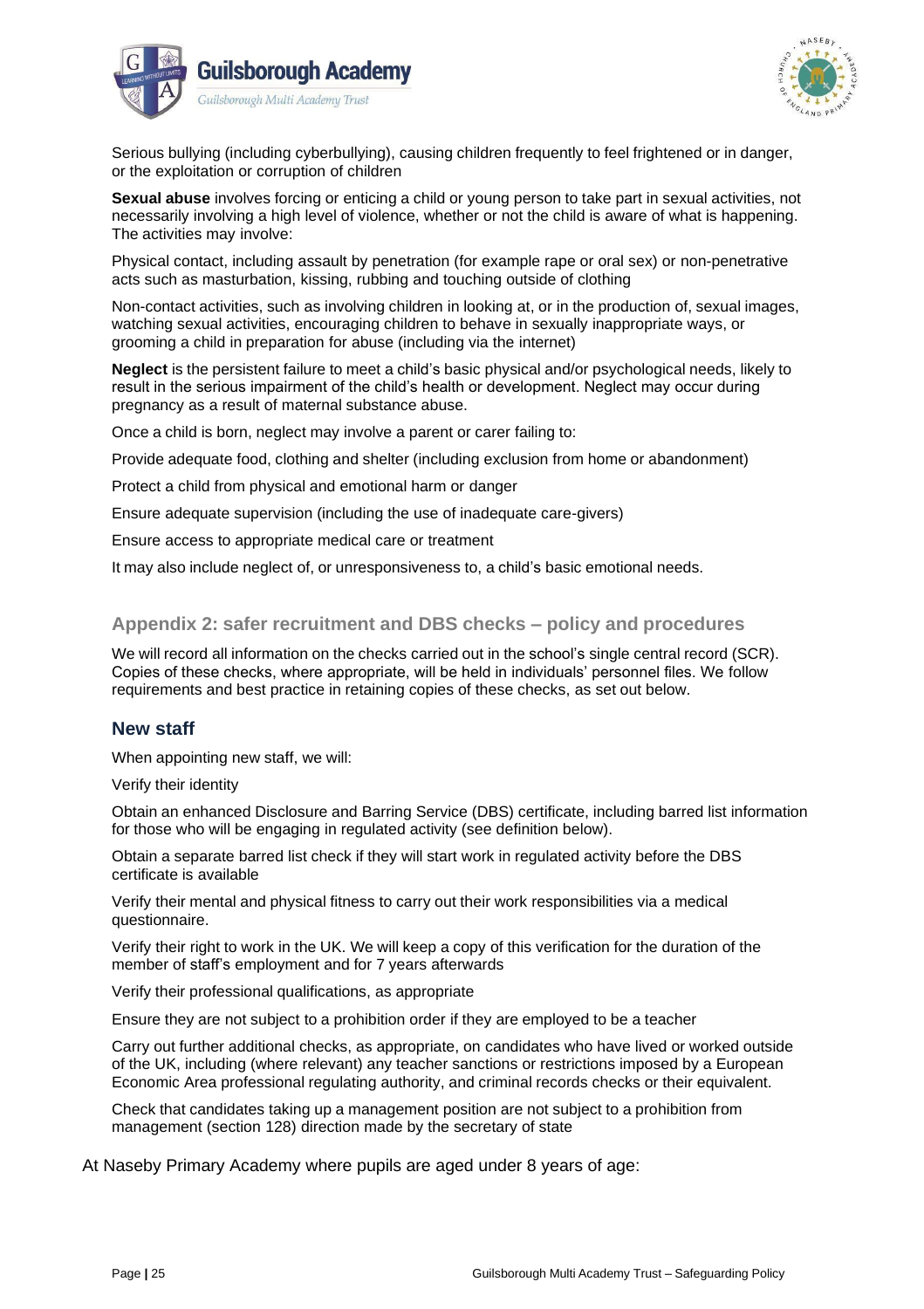



We will ensure that appropriate checks are carried out to ensure that individuals are not disqualified under the 2018 Childcare Disqualification Regulations and Childcare Act 2006. Where we take a decision that an individual falls outside of the scope of these regulations and we do not carry out such checks, we will retain a record of our assessment on the individual's personnel file. This will include our evaluation of any risks and control measures put in place, and any advice sought.

We will ask for written information about previous employment history and check that information is not contradictory or incomplete.

We will seek references on all short-listed candidates, including internal candidates, before interview. We will scrutinise these and resolve any concerns before confirming appointments. The references requested will ask specific questions about the suitability of the applicant to work with children.

Staff must inform the school of any change in status which would bring into question their ability to care for the under 8's as outlined in the legislation above.

**Regulated activity** means a person who will be:

Responsible, on a regular basis in a school or college, for teaching, training, instructing, caring for or supervising children; or

Carrying out paid, or unsupervised unpaid, work regularly in a school or college where that work provides an opportunity for contact with children; or

Engaging in intimate or personal care or overnight activity, even if this happens only once and regardless of whether they are supervised or not

# **Existing staff**

If we have concerns about an existing member of staff's suitability to work with children, we will carry out all the relevant checks as if the individual was a new member of staff. We will also do this if an individual moves from a post that is not regulated activity to one that is.

We will refer to the DBS anyone who has harmed, or poses a risk of harm, to a child or vulnerable adult where:

We believe the individual has engaged in relevant [conduct;](https://www.gov.uk/guidance/making-barring-referrals-to-the-dbs#relevant-conduct-in-relation-to-children) or

The individual has received a caution or conviction for a relevant offence, or there is reason to believe the individual has committed a listed relevant offence, under the [Safeguarding Vulnerable Groups Act](https://www.gov.uk/report-child-abuse-to-local-council) 2006 (Prescribed Criteria and Miscellaneous Provisions) [Regulations 2009; o](https://assets.publishing.service.gov.uk/government/uploads/system/uploads/attachment_data/file/609874/6_2939_SP_NCA_Sexting_In_Schools_FINAL_Update_Jan17.pdf)r

The 'harm test' is satisfied in respect of the individual (i.e. they may harm a child or vulnerable adult or put them at risk of harm); and

The individual has been removed from working in regulated activity (paid or unpaid) or would have been removed if they had not left

### **Agency and third-party staff**

We will obtain written notification from any agency or third-party organisation that it has carried out the necessary safer recruitment checks that we would otherwise perform. We will also check that the person presenting themselves for work is the same person on whom the checks have been made.

# **Contractors**

We will ensure that any contractor, or any employee of the contractor, who is to work at the school has had the appropriate level of DBS check (this includes contractors who are provided through a PFI or similar contract). This will be:

An enhanced DBS check with barred list information for contractors engaging in regulated activity

An enhanced DBS check, not including barred list information, for all other contractors who are not in regulated activity but whose work provides them with an opportunity for regular contact with children

We will obtain the DBS check for self-employed contractors.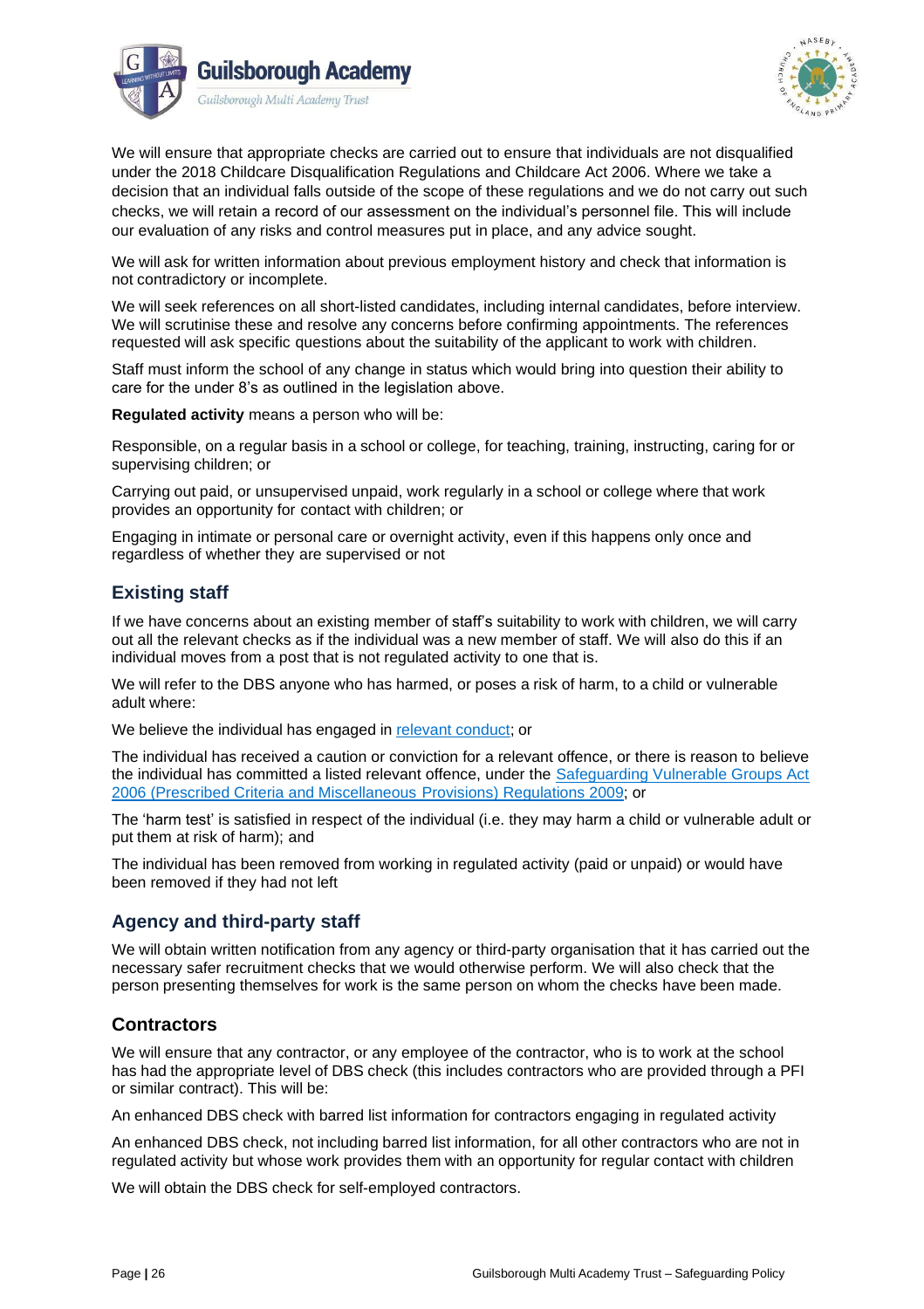



Contractors who have not had any checks will not be allowed to work unsupervised or engage in regulated activity under any circumstances.

We will check the identity of all contractors and their staff on arrival at the school.

In school holidays and only where there are no students on site, there may be Contractors that do not hold DBS and who are left unsupervised.

(Naseby Primary Academy Only): For self-employed contractors such as music teachers or sports coaches, we will ensure that appropriate checks are carried out to ensure that individuals are not disqualified under the 2018 Childcare Disqualification Regulations and Childcare Act 2006. Where we decide that an individual falls outside of the scope of these regulations and we do not carry out such checks, we will retain a record of our assessment. This will include our evaluation of any risks and control measures put in place, and any advice sought.

# **Trainee/student teachers**

Where applicants for initial teacher training are salaried by us, we will ensure that all necessary checks are carried out.

Where trainee teachers are fee-funded, we will obtain written confirmation from the training provider that necessary checks have been carried out and that the trainee has been judged by the provider to be suitable to work with children.

In both cases, this includes checks to ensure that individuals are not disqualified under the 2018 Childcare Disqualification Regulations and Childcare Act 2006.

### **Volunteers**

We will:

Never leave an unchecked volunteer unsupervised or allow them to work in regulated activity

Obtain an enhanced DBS check with barred list information for all volunteers who are new to working in regulated activity

Carry out a risk assessment when deciding whether to seek an enhanced DBS check without barred list information for any volunteers not engaging in regulated activity. We will retain a record of this risk assessment

Ensure that appropriate checks are carried out to ensure that individuals are not disqualified under the 2018 Childcare Disqualification Regulations and Childcare Act 2006. Where we decide that an individual falls outside of the scope of these regulations and we do not carry out such checks, we will retain a record of our assessment. This will include our evaluation of any risks and control measures put in place, and any advice sought

#### **Governors**

All governors will have an enhanced DBS check without barred list information.

They will have an enhanced DBS check with barred list information if working in regulated activity.

The chair of the board will have their DBS check countersigned by the secretary of state.

All proprietors, trustees, local governors and members will also have the following checks:

- A section 128 check (to check prohibition on participation in management under [section 128](https://www.gov.uk/government/publications/keeping-children-safe-in-education--2) [of the Education and Skills Act 2008\)](https://www.gov.uk/government/publications/multi-agency-statutory-guidance-on-female-genital-mutilation). [Section 128 checks are only required for local governors if they have retained or been delegated any management responsibilities.]
- **Identity**
- Right to work in the UK
- Other checks deemed necessary if they have lived or worked outside the UK
- The chair of the board will have their DBS check countersigned by the secretary of state.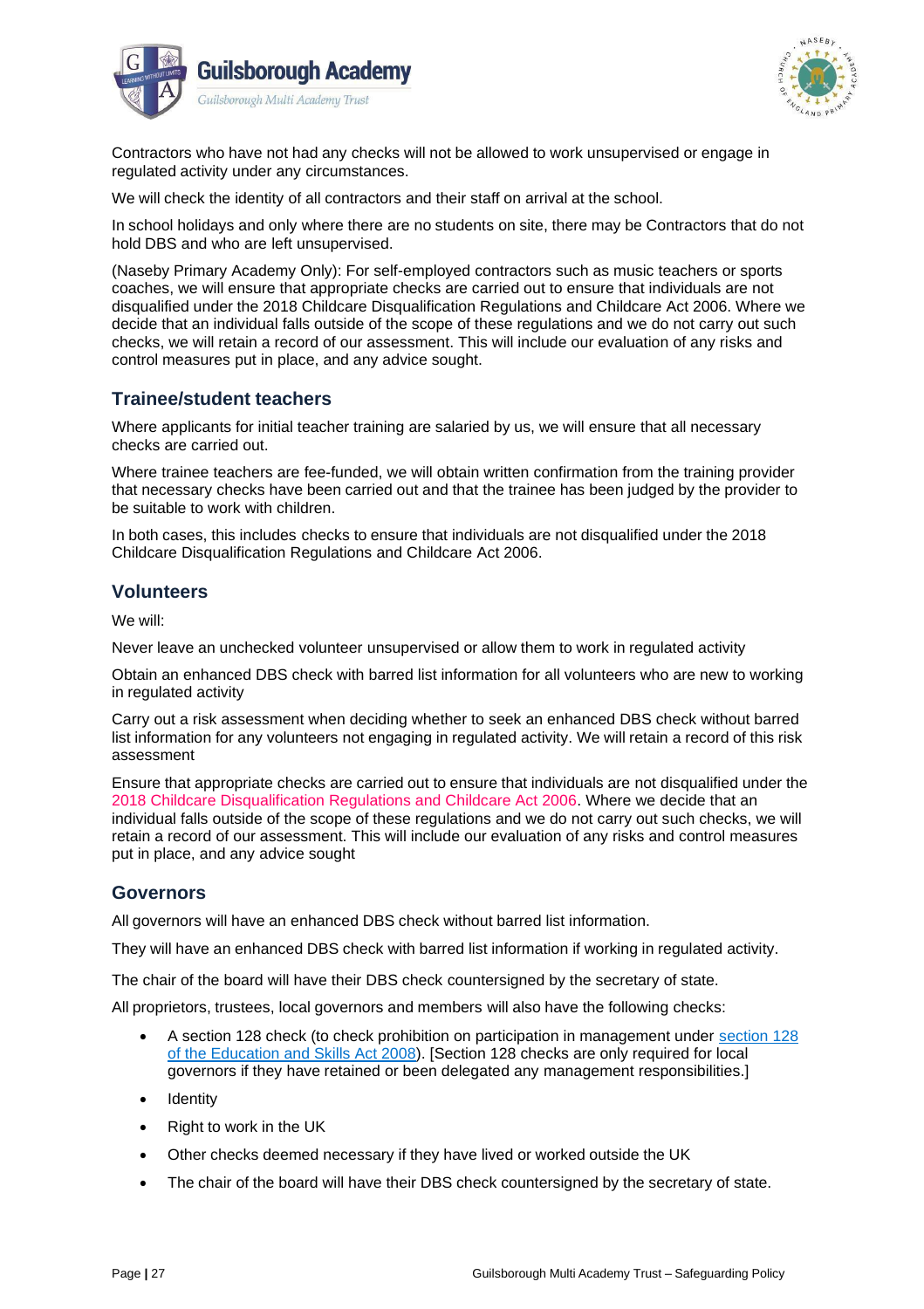



- All governors will also have the following checks:
- Identity
- Right to work in the UK
- Other checks deemed necessary if they have lived or worked outside the UK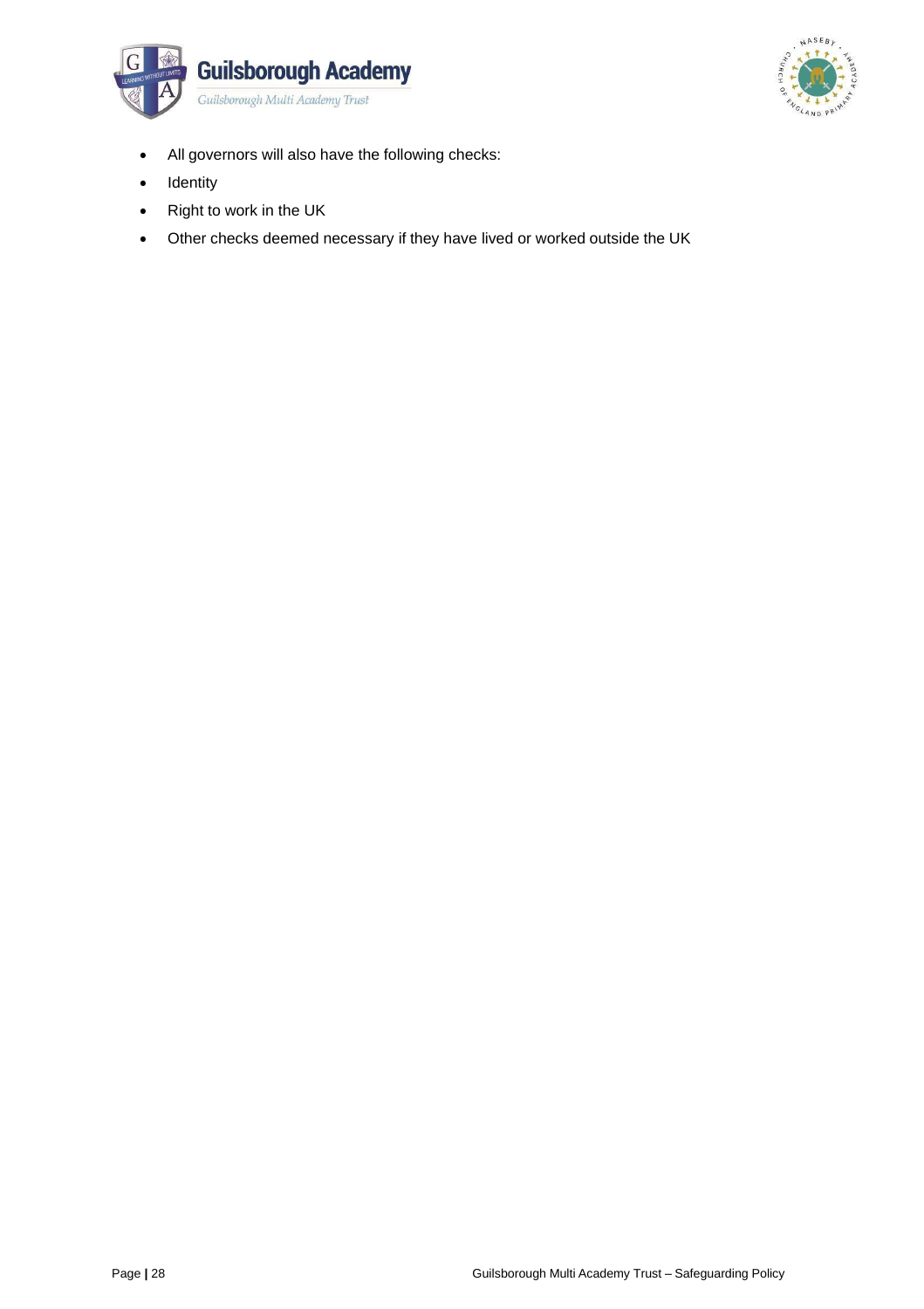



<span id="page-28-0"></span>**Appendix 3: allegations of abuse made against staff**

This section of this policy applies to all cases in which it is alleged that a current member of staff, including a supply teacher or volunteer, has:

- Behaved in a way that has harmed a child, or may have harmed a child, or
- Possibly committed a criminal offence against or related to a child, or
- Behaved towards a child or children in a way that indicates he or she may pose a risk of harm to children, or
- Behaved or may have behaved in a way that indicates they may not be suitable to work with children

It applies regardless of whether the alleged abuse took place in the school. Allegations against a teacher who is no longer teaching and historical allegations of abuse will be referred to the police.

We will deal with any allegation of abuse against a member of staff or volunteer very quickly, in a fair and consistent way that provides effective child protection while also supporting the individual who is the subject of the allegation.

Our procedures for dealing with allegations will be applied with common sense and judgement.

# **Suspension of the accused until the case is resolved**

Suspension will not be the default position, and will only be considered in cases where there is reason to suspect that a child or other children is/are at risk of harm, or the case is so serious that it might be grounds for dismissal. In such cases, we will only suspend an individual if we have considered all other options available and there is no reasonable alternative.

Based on an assessment of risk, we will consider alternatives such as:

Redeployment within the school so that the individual does not have direct contact with the child or children concerned

Providing an assistant to be present when the individual has contact with children

Redeploying the individual to alternative work in the school so that they do not have unsupervised access to children

Moving the child or children to classes where they will not come into contact with the individual, making it clear that this is not a punishment and parents have been consulted

Temporarily redeploying the individual to another role in a different location, for example to an alternative school or other work for the Academy.

### **Definitions for outcomes of allegation investigations**

**Substantiated:** there is sufficient evidence to prove the allegation

**Malicious:** there is sufficient evidence to disprove the allegation and there has been a deliberate act to deceive

**False:** there is sufficient evidence to disprove the allegation

**Unsubstantiated:** there is insufficient evidence to either prove or disprove the allegation (this does not imply guilt or innocence)

**Unfounded**: to reflect cases where there is no evidence or proper basis which supports the allegation being made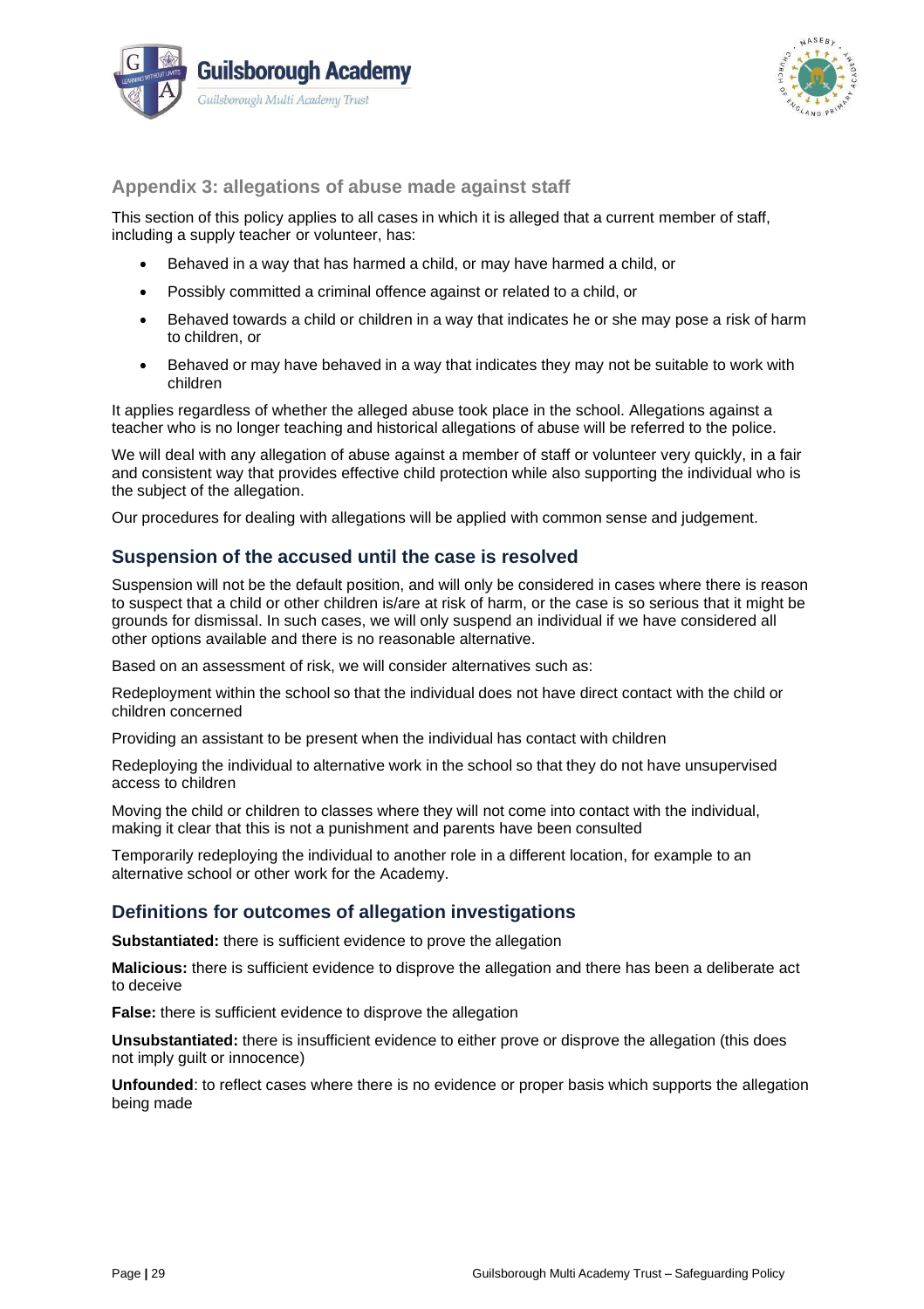



# **Procedure for dealing with allegations**

In the event of an allegation that meets the criteria above, the Principal / Head Teacher (or chair of governors where the Principal / Head Teacher is the subject of the allegation) – the 'case manager' – will take the following steps:

Immediately discuss the allegation with the Designated Officer at the local authority. This is to consider the nature, content and context of the allegation and agree a course of action, including whether further enquiries are necessary to enable a decision on how to proceed, and whether it is necessary to involve the police and/or children's social care services. (The case manager may, on occasion, consider it necessary to involve the police *before* consulting the Designated Officer – for example, if the accused individual is deemed to be an immediate risk to children or there is evidence of a possible criminal offence. In such cases, the case manager will notify the Designated Officer as soon as practicably possible after contacting the police)

Inform the accused individual of the concerns or allegations and likely course of action as soon as possible after speaking to the Designated Officer (and the police or children's social care services, where necessary). Where the police and/or children's social care services are involved, the case manager will only share such information with the individual as has been agreed with those agencies

Where appropriate (in the circumstances described above), carefully consider whether suspension of the individual from contact with children at the school is justified or whether alternative arrangements such as those outlined above can be put in place. Advice will be sought from the Designated Officer, police and/or children's social care services, as appropriate

**If immediate suspension is considered necessary**, agree and record the rationale for this with the Designated Officer. The record will include information about the alternatives to suspension that have been considered, and why they were rejected. Written confirmation of the suspension will be provided to the individual facing the allegation or concern within 1 working day, and the individual will be given a named contact at the school and their contact details

**If it is decided that no further action is to be taken** in regard to the subject of the allegation or concern, record this decision and the justification for it and agree with the Designated Officer what information should be put in writing to the individual and by whom, as well as what action should follow both in respect of the individual and those who made the initial allegation

**If it is decided that further action is needed**, take steps as agreed with the Designated Officer to initiate the appropriate action in school and/or liaise with the police and/or children's social care services as appropriate

Provide effective support for the individual facing the allegation or concern, including appointing a named representative to keep them informed of the progress of the case and considering what other support is appropriate.

Other Support may be Union representation, counselling from Health Assured (0870240 2530)

Inform the parents or carers of the child/children involved about the allegation as soon as possible if they do not already know (following agreement with children's social care services and/or the police, if applicable). The case manager will also inform the parents or carers of the requirement to maintain confidentiality about any allegations made against teachers (where this applies) while investigations are ongoing. Any parent or carer who wishes to have the confidentiality restrictions removed in respect of a teacher will be advised to seek legal advice

Keep the parents or carers of the child/children involved informed of the progress of the case and the outcome, where there is not a criminal prosecution, including the outcome of any disciplinary process (in confidence)

Make a referral to the DBS where it is thought that the individual facing the allegation or concern has engaged in conduct that harmed or is likely to harm a child, or if the individual otherwise poses a risk of harm to a child

We will inform Ofsted of any allegations of serious harm or abuse by any person living, working, or looking after children at the premises (whether the allegations relate to harm or abuse committed on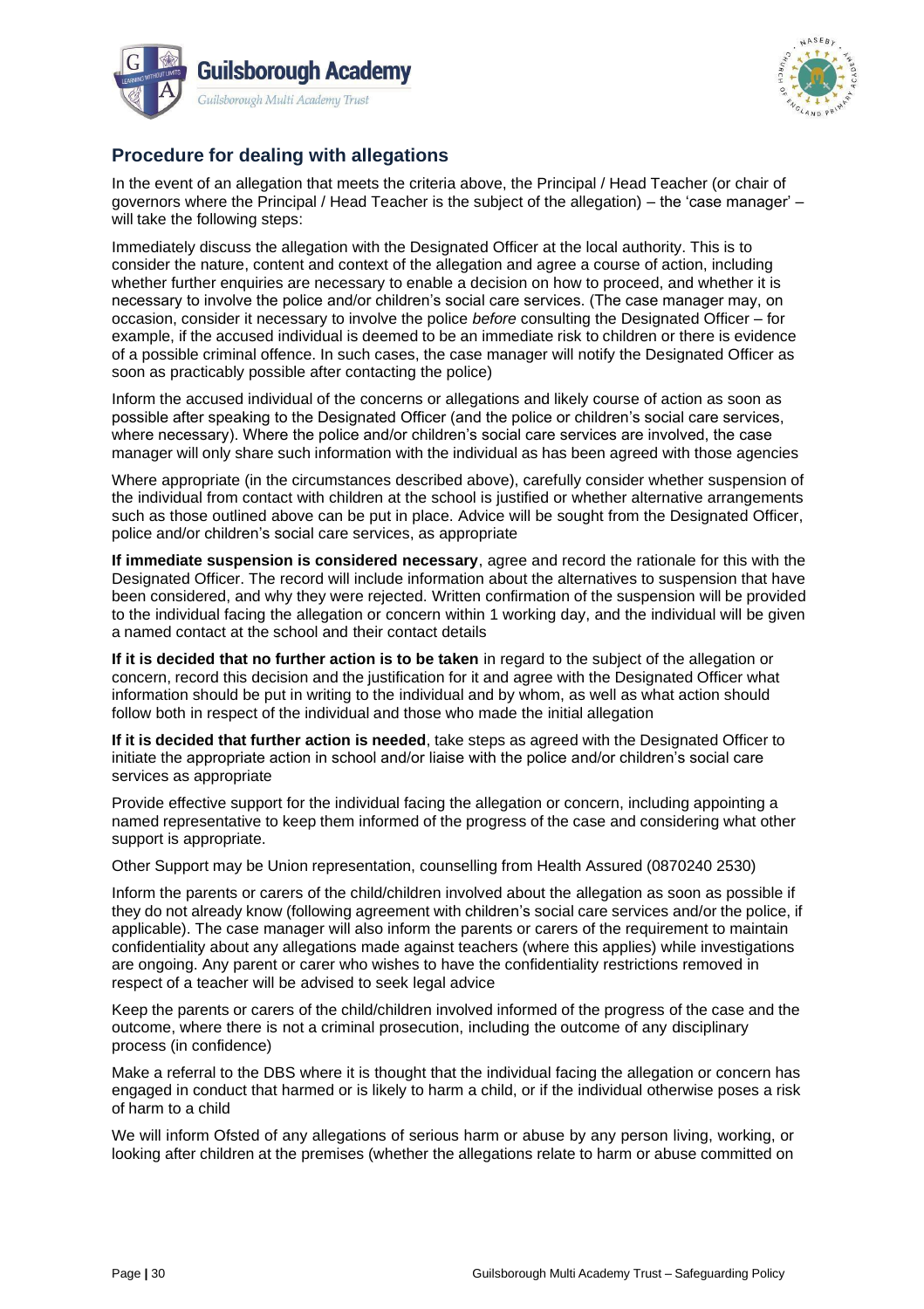



the premises or elsewhere), and any action taken in respect of the allegations. This notification will be made as soon as reasonably possible and always within 14 days of the allegations being made.

If the school is made aware that the secretary of state has made an interim prohibition order in respect of an individual, we will immediately suspend that individual from teaching, pending the findings of the investigation by the Teaching Regulation Agency.

Where the police are involved, wherever possible the Governing Body will ask the police at the start of the investigation to obtain consent from the individuals involved to share their statements and evidence for use in the school's disciplinary process, should this be required at a later point.

#### **Additional considerations for supply staff**

If there are concerns or an allegation is made against someone not directly employed by the school, such as supply staff provided by an agency, we will take the actions below in addition to our standard procedures.

We will not decide to stop using a supply teacher due to safeguarding concerns without finding out the facts and liaising with our local authority Designated Officer to determine a suitable outcome

The governing board will discuss with the agency whether it is appropriate to suspend the supply teacher, or redeploy them to another part of the school, while the school carries out the investigation

We will involve the agency fully, but the school will take the lead in collecting the necessary information and providing it to the local authority Designated Officer as required

We will address issues such as information sharing, to ensure any previous concerns or allegations known to the agency are taken into account (we will do this, for example, as part of the allegations management meeting or by liaising directly with the agency where necessary)

When using an agency, we will inform them of our process for managing allegations, and keep them updated about our policies as necessary, and will invite the agency's HR manager or equivalent to meetings as appropriate.

### **Timescales**

- Any cases where it is clear immediately that the allegation is unsubstantiated or malicious will be resolved within 1 week
- If the nature of an allegation does not require formal disciplinary action, we will institute appropriate action within 3 working days
- If a disciplinary hearing is required and can be held without further investigation, we will hold this within 15 working days

### **Specific actions**

#### **Action following a criminal investigation or prosecution**

The case manager will discuss with the local authority's Designated Officer whether any further action, including disciplinary action, is appropriate and, if so, how to proceed, taking into account information provided by the police and/or children's social care services.

#### **Conclusion of a case where the allegation is substantiated**

If the allegation is substantiated and the individual is dismissed or the school ceases to use their services, or the individual resigns or otherwise ceases to provide their services, the case manager and the school's personnel adviser will discuss with the Designated Officer whether to make a referral to the DBS for consideration of whether inclusion on the barred lists is required. If they think that the individual has engaged in conduct that has harmed (or is likely to harm) a child, or if they think the person otherwise poses a risk of harm to a child, they must make a referral to the DBS.

If the individual concerned is a member of teaching staff, the case manager and personnel adviser will discuss with the Designated Officer whether to refer the matter to the Teaching Regulation Agency to consider prohibiting the individual from teaching.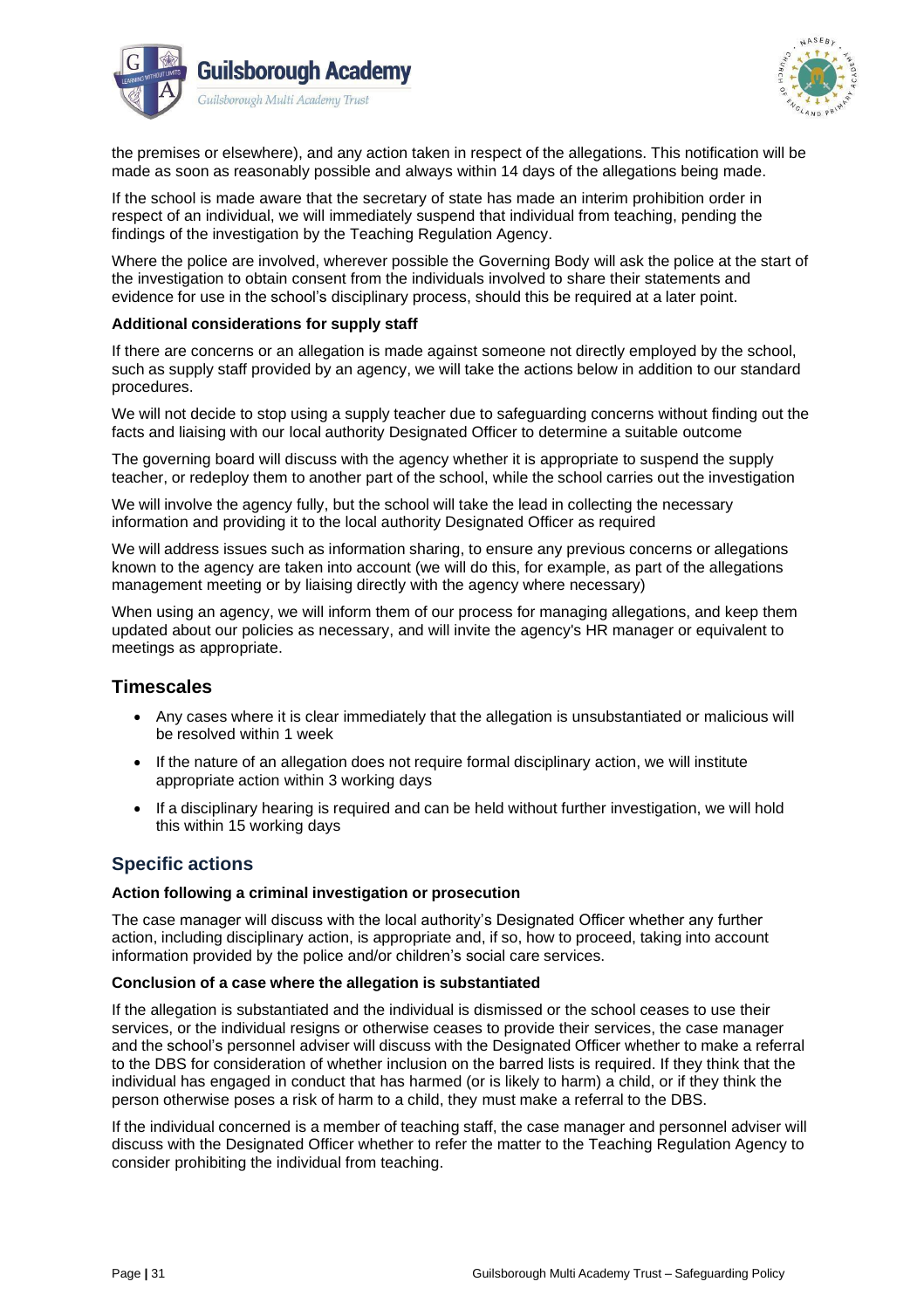



#### **Individuals returning to work after suspension**

If it is decided on the conclusion of a case that an individual who has been suspended can return to work, the case manager will consider how best to facilitate this.

The case manager will also consider how best to manage the individual's contact with the child or children who made the allegation, if they are still attending the school.

#### **Unsubstantiated or malicious allegations**

If an allegation is shown to be deliberately invented, or malicious, the Principal / Head Teacher, or other appropriate person in the case of an allegation against the Principal / Head Teacher, will consider whether any disciplinary action is appropriate against the pupil(s) who made it, or whether the police should be asked to consider whether action against those who made the allegation might be appropriate, even if they are not a pupil.

# **Confidentiality**

The school will make every effort to maintain confidentiality and guard against unwanted publicity while an allegation is being investigated or considered.

The case manager will take advice from the local authority's Designated Officer, police and children's social care services, as appropriate, to agree:

- Who needs to know about the allegation and what information can be shared
- How to manage speculation, leaks and gossip, including how to make parents or carers of a child/children involved aware of their obligations with respect to confidentiality
- What, if any, information can be reasonably given to the wider community to reduce speculation
- How to manage press interest if, and when, it arises

# **Record-keeping**

The case manager will maintain clear records about any case where the allegation or concern meets the criteria above and store them on the individual's confidential personnel file for the duration of the case. Such records will include:

- A clear and comprehensive summary of the allegation
- Details of how the allegation was followed up and resolved
- Notes of any action taken and decisions reached (and justification for these, as stated above)

If an allegation or concern is not found to have been malicious, the school will retain the records of the case on the individual's confidential personnel file, and provide a copy to the individual.

Where records contain information about allegations of sexual abuse, we will preserve these for the Independent Inquiry into Child Sexual Abuse (IICSA), for the term of the inquiry. We will retain all other records at least until the individual has reached normal pension age, or for 10 years from the date of the allegation if that is longer.

The records of any allegation that is found to be malicious will be deleted from the individual's personnel file.

### **References**

When providing employer references, we will not refer to any allegation that has been proven to be false, unsubstantiated or malicious, or any history of allegations where all such allegations have been proven to be false, unsubstantiated or malicious.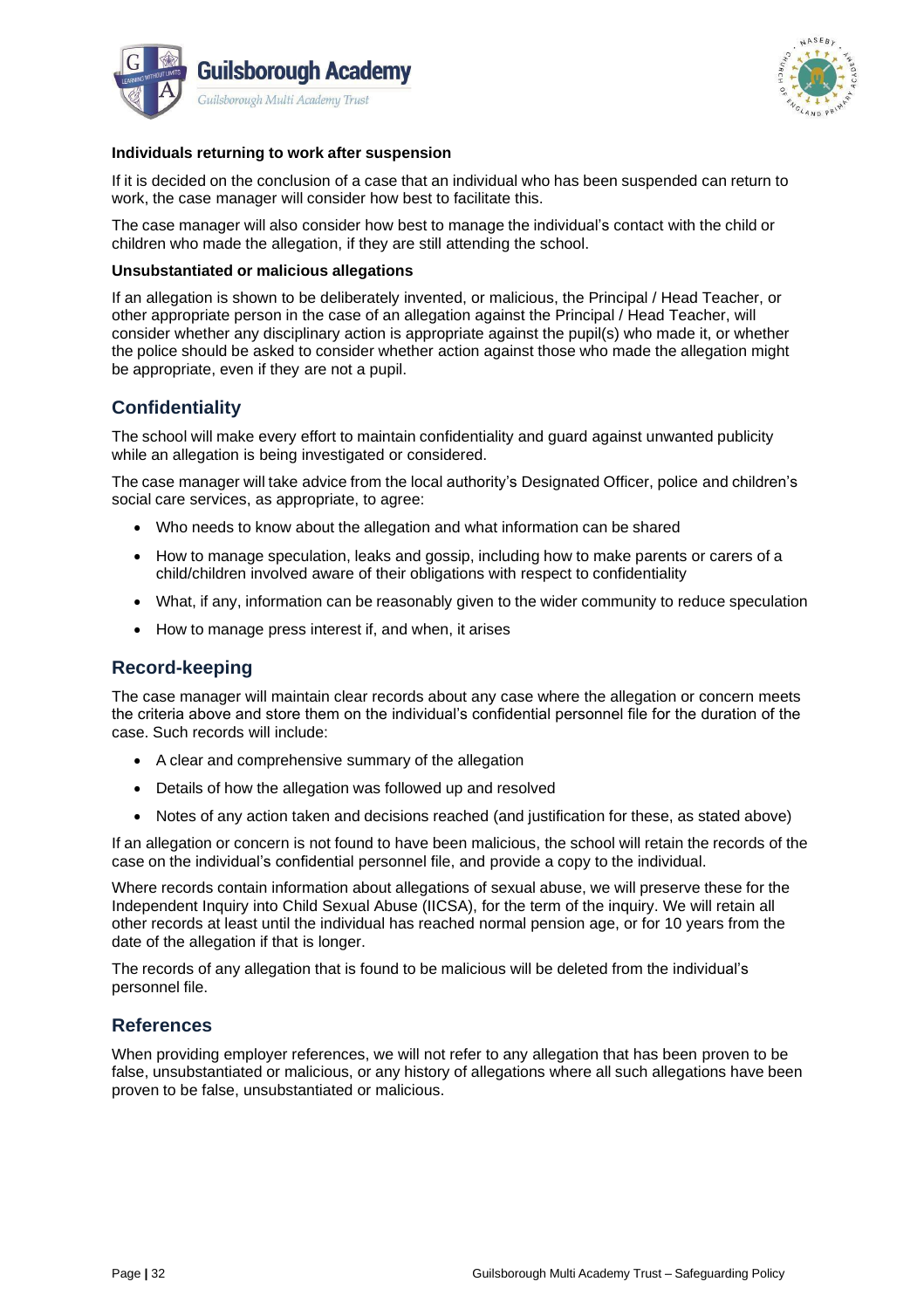



# **Learning lessons**

After any cases where the allegations are *substantiated*, we will review the circumstances of the case with the local authority's Designated Officer to determine whether there are any improvements that we can make to the school's procedures or practice to help prevent similar events in the future.

This will include consideration of (as applicable):

- Issues arising from the decision to suspend the member of staff
- The duration of the suspension
- Whether or not the suspension was justified
- The use of suspension when the individual is subsequently reinstated. We will consider how future investigations of a similar nature could be carried out without suspending the individual

# **Staff working in alternative provision settings**

Where we place a student with an alternative provision provider, we obtain written confirmation from the provider that they have carried out the appropriate safeguarding checks on individuals working there that we would otherwise perform.

### **Adults who supervise pupils on work experience**

When organising work experience, we will ensure that policies and procedures are in place to protect children from harm.

We will also consider whether it is necessary for barred list checks to be carried out on the individuals who supervise a student under 16 on work experience. This will depend on the specific circumstances of the work experience, including the nature of the supervision, the frequency of the activity being supervised, and whether the work is regulated activity.

### **Students staying with host families**

Where the school makes arrangements for pupils to be provided with care and accommodation by a host family to which they are not related (for example, during a foreign exchange visit), we will request enhanced DBS checks with barred list information on those people.

Where the school is organising such hosting arrangements overseas and host families cannot be checked in the same way, we will work with our partner schools abroad to ensure that similar assurances are undertaken prior to the visit.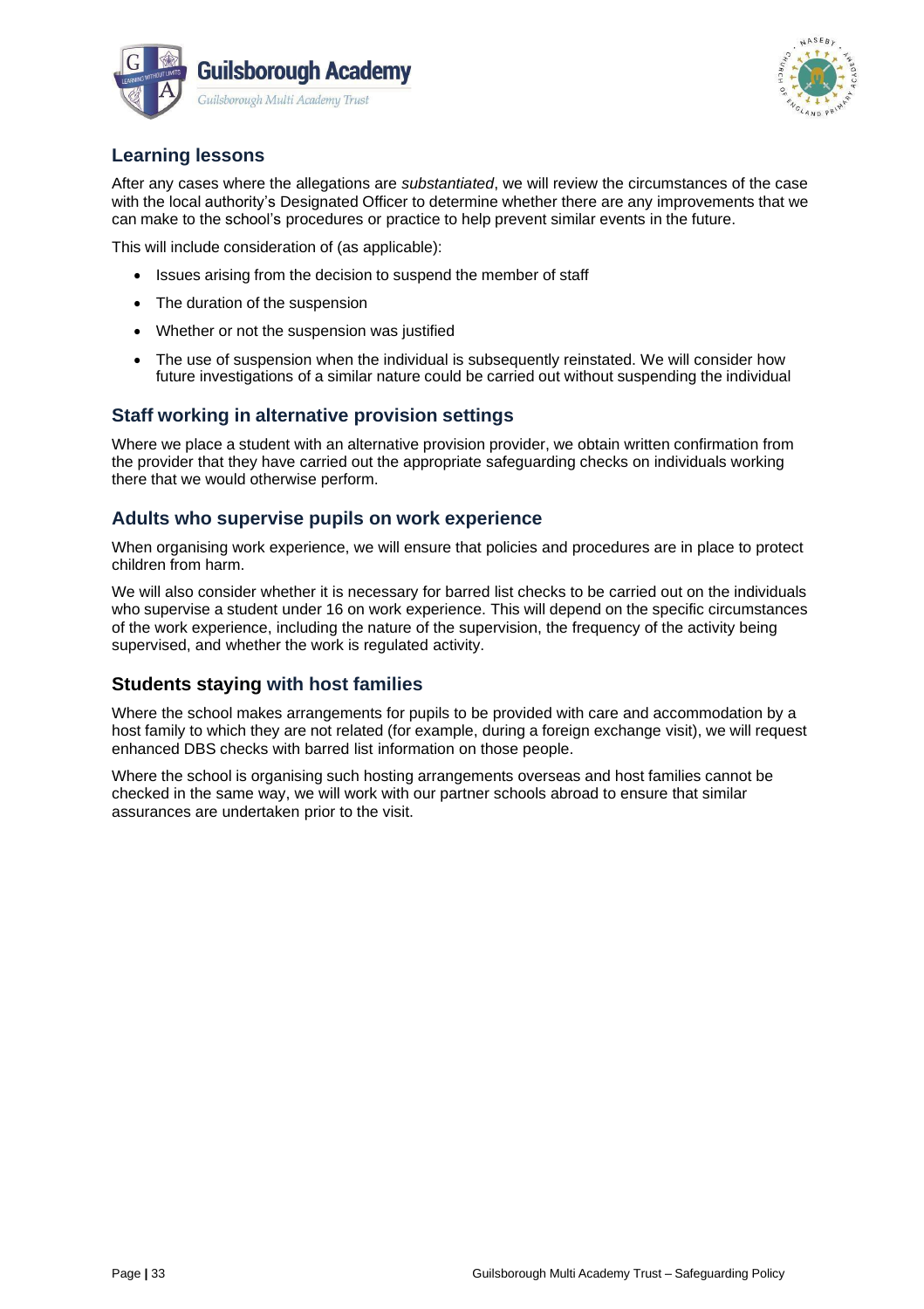



<span id="page-33-0"></span>**Appendix 4: specific safeguarding issues**

# **Children missing from education**

A child going missing from education, particularly repeatedly, can be a warning sign of a range of safeguarding issues. This might include abuse or neglect, such as sexual abuse or exploitation or child criminal exploitation, or issues such as mental health problems, substance abuse, radicalisation, FGM or forced marriage.

There are many circumstances where a child may become missing from education, but some children are particularly at risk. These include children who:

- Are at risk of harm or neglect
- Are at risk of forced marriage or FGM
- Come from Gypsy, Roma, or Traveller families
- Come from the families of service personnel
- Go missing or run away from home or care
- Are supervised by the youth justice system
- Cease to attend a school
- Come from new migrant families

We will follow our procedures for unauthorised absence and for dealing with children who go missing from education, particularly on repeat occasions, to help identify the risk of abuse and neglect, including sexual exploitation, and to help prevent the risks of going missing in future. This includes informing the local authority if a child leaves the school without a new school being named, and adhering to requirements with respect to sharing information with the local authority, when applicable, when removing a child's name from the admission register at non-standard transition points.

#### **We will always follow up with parents/carers when pupils are not at school. This means we need to have at least two, up to date, contacts for parents/carers. Parents/carers should remember to update the school as soon as possible where these contact details change.**

Staff will be trained in signs to look out for and the individual triggers to be aware of when considering the risks of potential safeguarding concerns which may be related to being missing, such as travelling to conflict zones, FGM and forced marriage.

If a staff member suspects that a child is suffering from harm or neglect, we will follow local child protection procedures, including with respect to making reasonable enquiries. We will make an immediate referral to the local authority children's social care team, and the police, if the child is suffering or likely to suffer from harm, or in immediate danger.

# **Child Sexual Exploitation (CSE)**

Child sexual exploitation is a form of child sexual abuse, It occurs where an individual or group takes advantage of an imbalance of power to coerce, manipulate or deceive a child or young person under the age of 18 into sexual activity (a) in exchange for something the victim needs or wants, and/or (b) for financial advantage or increased status of the perpetrator or facilitator.

The sexual exploitation of children and young people under 18 involves exploitative situations,contexts and relationships where young people, (or a third person or persons) receive something, (e.g. food, accommodation, drugs, alcohol, cigarettes, affections, gifts, money) as a result of them performing and/or others performing on them, sexual activities. Child sexual exploitation can occur through the use of technology without the child's immediate recognition; for example being persuaded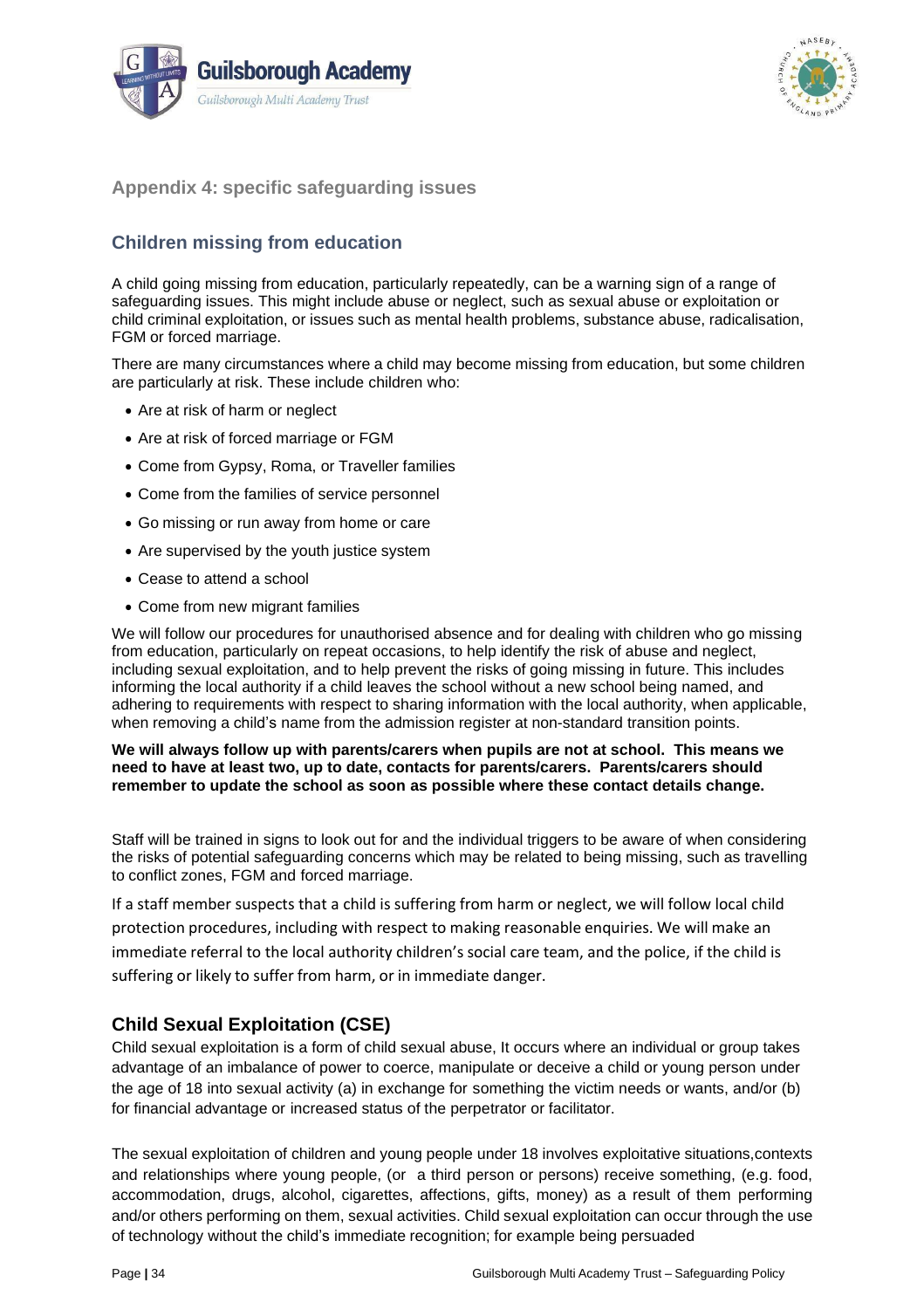



to post sexual images on the internet/mobile phones without immediate payment or gain. In all cases those exploiting the child/young person have power over them by virtue of their age, gender, intellect, physical strength and/or economic or other resources. Violence, coercion and intimidations are common, involvement in exploitative relationships being characterised in the main by the child's or young person's limited availability of choice, resulting from their social/economic and/or emotional vulnerability. (DCSF 2009).

The above CCE indicators can also be indicators of CSE, as can:

- children who have older boyfriends or girlfriends; and
- children who suffer from sexually transmitted infections or become pregnant.

#### **Key Facts about CSE**

- Although children of all ages can be sexually abused, sexual exploitation often starts around the age of 10 years old. Girls are usually targeted from age 10 and boys from age 8.
- It affects both girls and boys and can happen in all communities.
- Children can be targeted by other children
- Any person can be targeted but there are some particularly vulnerable groups: Looked after Children, Children Leaving Care and Children with Disabilities.
- Victims of CSE may also be trafficked (locally, nationally and internationally).
- Over 70% of adults involved in prostitution were sexually exploited as children or teenagers.

Sexual violence or abuse against children represents a major public health and social welfare problem within UK society, affecting 16% of children under 16. That is approximately 2 million children.

The MAT's good practice includes:

- Training staff to recognise the symptoms and distinguish them from other forms of abuse
- Treating the child/young person as a victim of abuse
- Understanding the perspective/behaviour of the child/young person and be patient with them
- Helping the child/young person to recognise that they are being exploited
- Collating and recording as much information as possible
- Sharing information with other agencies and seek advice/refer to Social Care
- Having robust safeguarding policies and procedures in place which cover CSE
- Promoting and engaging in effective multi-agency working to prevent abuse
- Supporting victims move out of exploitation
- Cooperating to enable successful investigations and prosecutions of perpetrators

# **Child criminal exploitation**

Child criminal exploitation (CCE) is a form of abuse where an individual or group takes advantage of an imbalance of power to coerce, control, manipulate or deceive a child into criminal activity, in exchange for something the victim needs or wants, and/or for the financial or other advantage of the perpetrator or facilitator, and/or through violence or the threat of violence.

- The abuse can be perpetrated by all genders, and children or adults. It can be a one-off occurrence or a series of incidents over time, and range from opportunistic to complex organised abuse. can affect any child or young person under the age of 18 years;
- It does not always involve physical contact and can happen online. For example, young people may be forced to work in cannabis factories, coerced into moving drugs or money across the country (county lines), forced to shoplift or pickpocket, or to threaten other young people.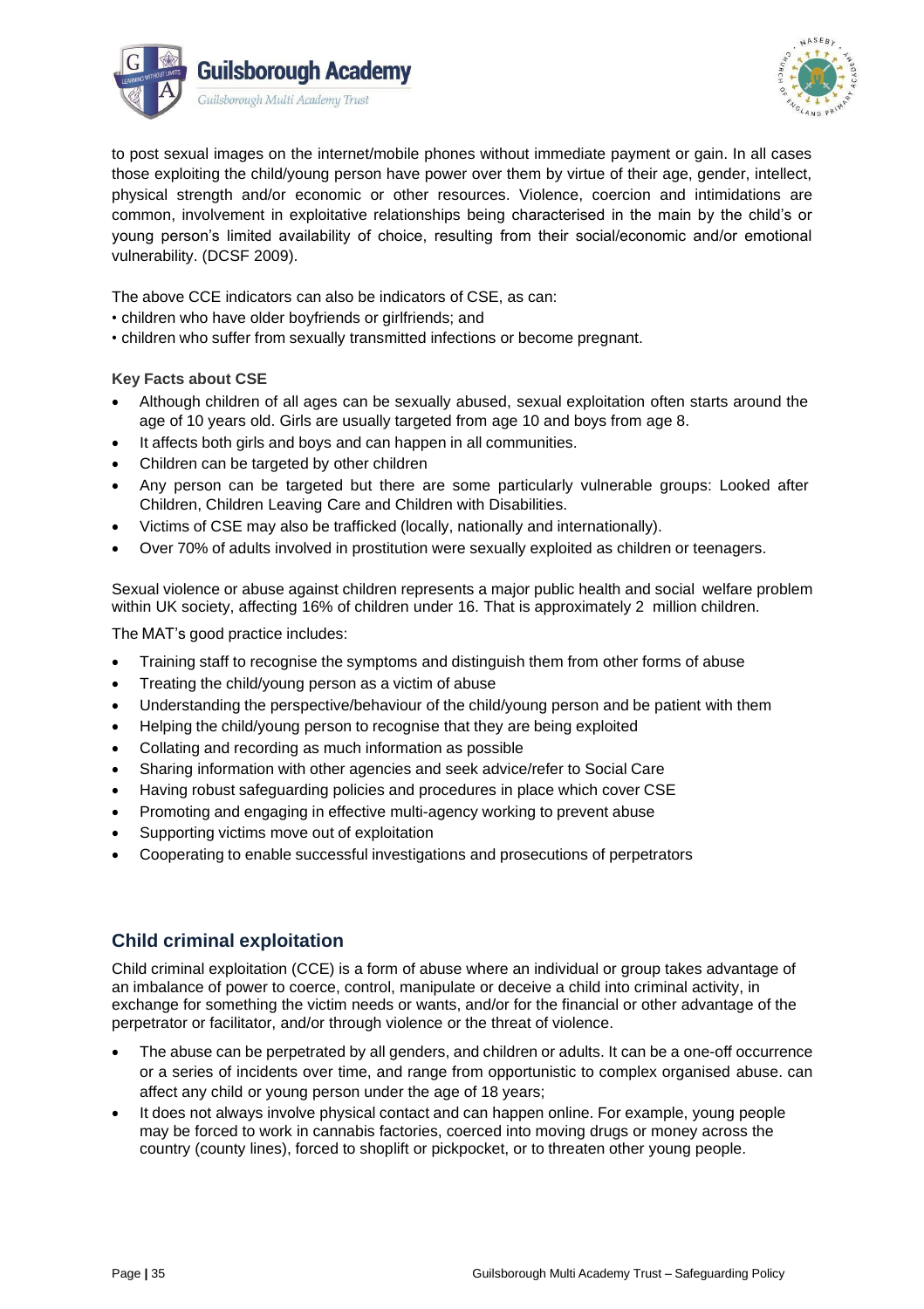



- The victim can still be exploitation even if the activity appears consensual;
- can involve force and/or enticement-based methods of compliance and is often accompanied by violence or threats of violence;
- can be perpetrated by individuals or groups, males or females, and young people or adults; and
- is typified by some form of power imbalance in favour of those perpetrating the exploitation. Whilst age may be the most obvious, this power imbalance can also be due to a range of other factors including gender, cognitive ability, physical strength, status, and access to economic or other resources.

#### **Indicators of CCE can include a child:**

- Appearing with unexplained gifts or new possessions
- Associating with other young people involved in exploitation
- Suffering from changes in emotional wellbeing
- Misusing drugs and alcohol
- Going missing for periods of time or regularly coming home late
- Regularly missing school or education
- Not taking part in education

If a member of staff suspects CCE, they will discuss this with the DSL. The DSL will trigger the local safeguarding procedures, including a referral to the local authority's children's social care team and the police, if appropriate.

#### **County Lines**

Is a form of CCE. It is a geographically widespread form of harm involving drug networks or gangs who groom and exploit children and young people to carry drugs and money from urban areas to suburban and rural areas, market and seaside towns.

Exploitation is an integral part of the county lines offending model with children and vulnerable adults exploited to move [and store] drugs and money. Offenders will often use coercion, intimidation, violence (including sexual violence) and weapons to ensure compliance of victims. Children can be targeted and recruited into county lines in a number of locations including schools, further and higher educational institutions, pupil referral units, special educational needs schools, children's homes and care homes. Children are often recruited to move drugs and money between locations and are knownto be exposed to techniques such as 'plugging', where drugs are concealed internally to avoid detection. Children can easily become trapped by this type of exploitation as county lines gangs create drug debts and can threaten serious violence and kidnap towards victims (and their families) if they attempt to leave the county lines network. One of the ways of identifying potential involvement in county lines are missing episodes (both from home and school), when the victim may have been trafficked for the purpose of transporting drugs and a referral to the National Referral Mechanism103 should be considered. If a child is suspected to be at risk of or involved in county lines, a safeguarding referral should be considered alongside consideration of availability of local services/third sector providers who offer support to victims of county lines exploitation.

#### **Children who are young carers**

Some young carers experience **bullying about the family member they care for**. Many young carers face difficulties in schools as they often fall behind with work due to their caring responsibilities. Attendance levels are often poor as young carers can feel very anxious about leaving their family member home alone.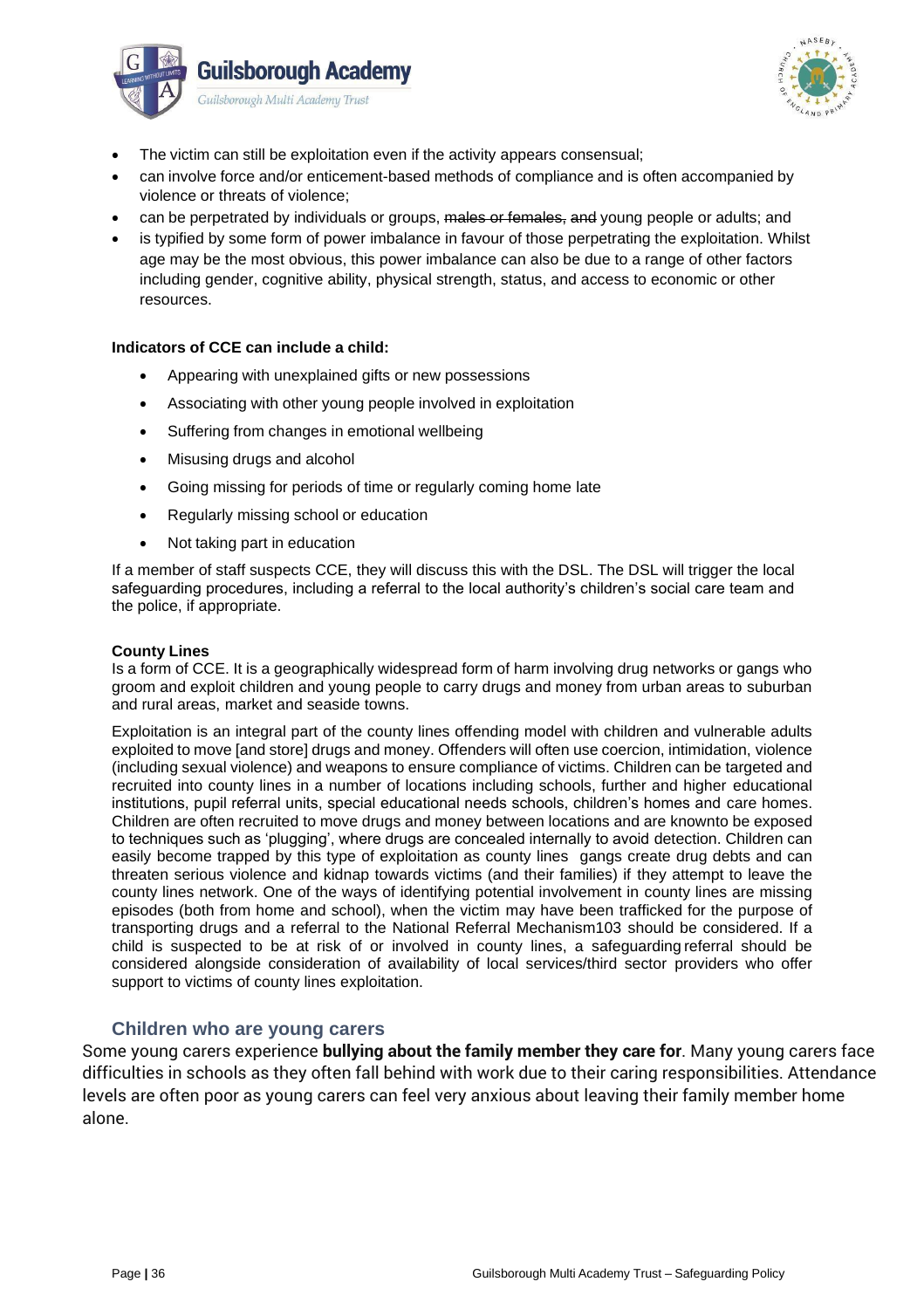



# **Children with family members in prison**

Approximately 200,000 children have a parent sent to prison each year. These children are at risk of poor outcomes including poverty, stigma, isolation and poor mental health. NICCO (The National Information Centre on Children of Offenders) [www.NICCO.org.uk,](http://www.nicco.org.uk/) provides information designed to support professionals working with offenders and their children, to help mitigate negative consequences for those children.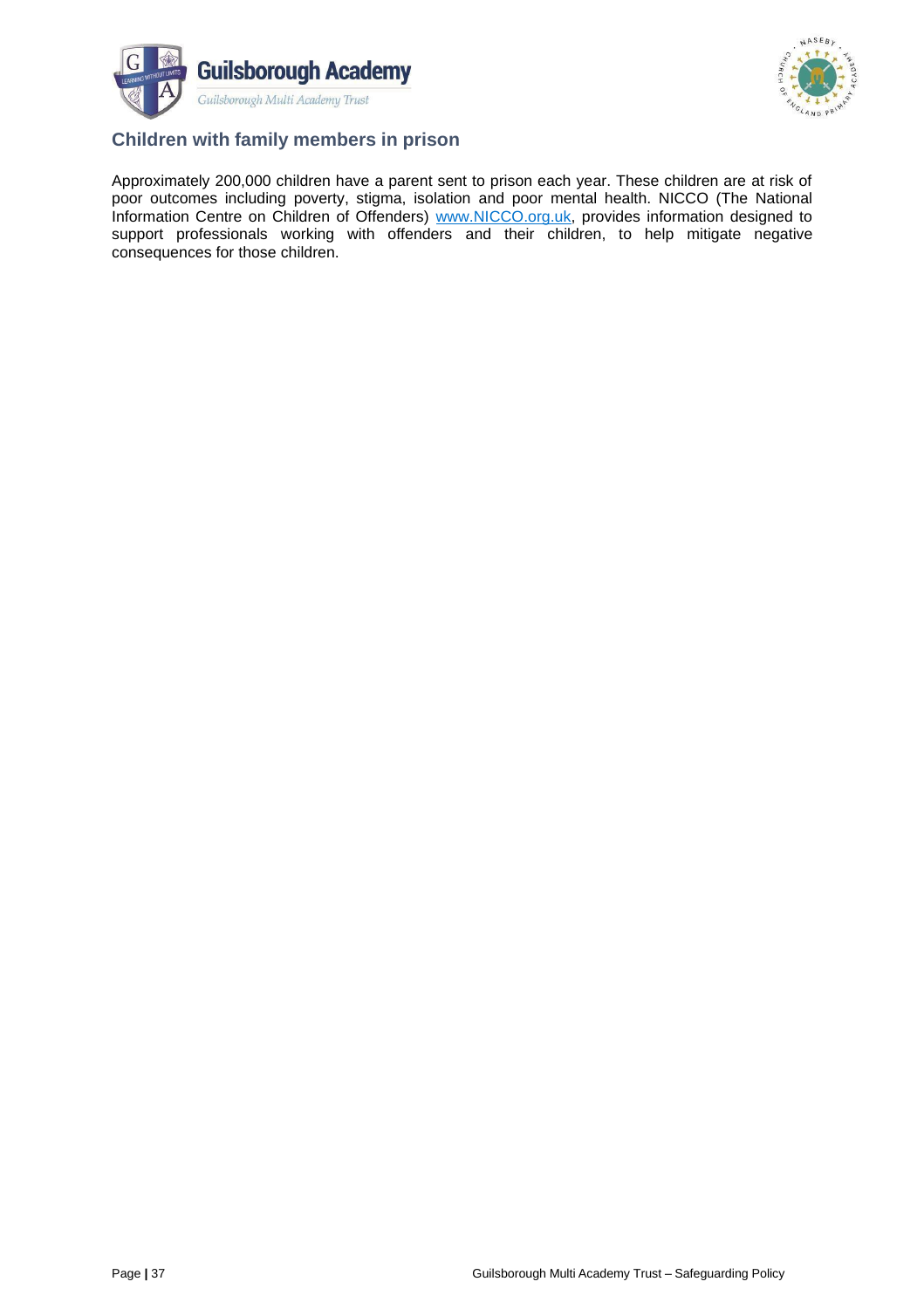



# **Children and the court system**

Children are sometimes required to give evidence in criminal courts, either for crimes committed against them or for crimes they have witnessed. There are two age appropriate guides to support children 5- 11-year olds [Guide 5-11 years](https://www.gov.uk/government/publications/young-witness-booklet-for-5-to-11-year-olds) and 12-17 year olds [Guide 12-17 years. T](http://www.gov.uk/government/publications/advice-to-schools-and-colleges-on-gangs-and-youth-)hey explain each step of the process and support and special measures that are available. There are diagramsillustrating the courtroom structure and the use of video links is explained.

Making child arrangements via the family courts following separation can be stressful and entrench conflict in families. This can be stressful for children. The Ministry of Justice has launched an online child arrangements information tool with clear and concise information on the dispute resolution service. This may be useful for some parents and carers.

# **Private Fostering**

A private fostering arrangement is one that is made privately (without the involvement of a local authority) for the care of a child under the age of 16 years (under 18, if disabled) by someone other than a parent or close relative, in their own home, with the intention that it should last for 28 days or more. ( A close family relative is defined as a 'grandparent, brother, sister, uncle or aunt' and includes half-siblings and step-parents; it does not include great-aunts or uncles, great grandparents or cousins.)

Staff are aware of their mandatory duty to report if they suspect a student is being privately fostered. The DSL will make a referral to Children's service.

[http://www.northamptonshirescb.org.uk/schools/safeguarding-themes/private-fostering/](https://www.gov.uk/government/publications/advice-to-schools-and-colleges-on-gangs-and-youth-violence)

# **Domestic Abuse**

The cross-government definition of domestic abuse is:

Any incident or pattern of incidents of controlling, coercive, threatening behaviour, violence or abuse between those aged 16 or over who are, or have been, intimate partners or family members regardless of gender or sexuality. The abuse can encompass, but is not limited to:

- psychological;
- physical;
- sexual;
- financial; and
- emotional

Exposure to domestic abuse and/or violence can have a serious, long lasting emotional and psychological impact on children. In some cases, a child may blame themselves for the abuse or may have had to leave the family home as a result. Domestic abuse affecting young people can also occur within their personal relationships, as well as in the context of their home life.

The DSL and deputies will provide support according to the child's needs and update records about their circumstances.

If the Police attend an incident of Domestic Abuse at a home where children live (whether they are present or not present) the children's school will be informed.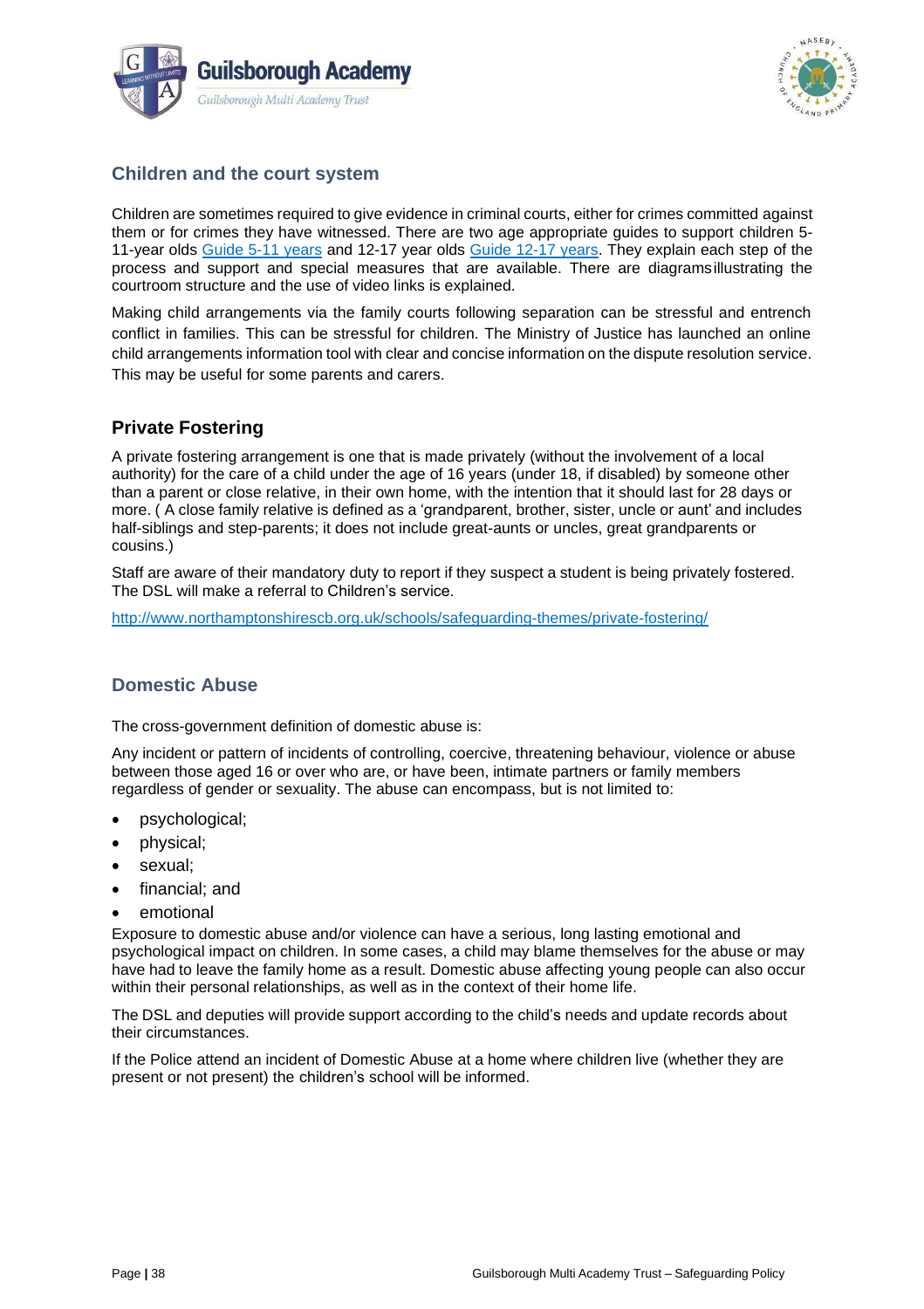



# **Homelessness**

Being homeless or being at risk of becoming homeless presents a real risk to a child's welfare. The Designated Safeguarding Lead (and any deputies) will support families in this situation by contacting the Local Housing Authority to raise/progress concerns at the earliest opportunity.

This support does not replace a referral to children's social care where a child has been harmed or is at risk of harm.

MAT staff are aware that indicators that a family may be at risk of homelessness can include household debt, rent arrears, domestic abuse and anti-social behaviour, as well as the family being asked to leave a property.

The Homelessness Reduction Act 2017 places a new legal duty on English councils so that everyone who is homeless or at risk of homelessness will have access to meaningful help including an assessment of their needs and circumstances, the development of a personalised housing plan, and work to help them retain their accommodation or find a new place to live. The following factsheets usefully summarise the new duties: [Homeless Reduction](https://www3.northamptonshire.gov.uk/councilservices/children-families-education/help-and-protection-for-children/protecting-children-information-for-professionals/Documents/NSCB%20Thresholds%20Guidance%202018.pdf) Act Factsheets. The new duties shift focus to early intervention and encourage those at risk to seek support as soon as possible, before they are facing a homelessness crisis.

Some 16 and 17 year olds could be living independently from their parents or guardians, for example through their exclusion from the family home, and will require a different level of intervention and support. Children's services will be the lead agency for these young people and the designated safeguarding lead (or a deputy) should ensure appropriate referrals are made based on the child's circumstances.

The Academy will support these young people by seeking the joint statutory guidance issues by the department and the Ministry of Housing, Communities and Local Government on the provision of accommodation for 16 and 17 year olds who may be homeless and/ or require accommodation.

# **So-called 'honour-based' abuse (including FGM and Forced Marriage)**

So-called 'honour-based' violence (HBA) encompasses incidents or crimes which have been committed to protect or defend the honour of the family and/or the community, including female genital mutilation (FGM), forced marriage, and practices such as breast ironing. Abuse committed in the context of preserving "honour" often involves a wider network of family or community pressure andcan include multiple perpetrators. It is important to be aware of this dynamic and additional risk factorswhen deciding what form of safeguarding action to take. All forms of HBA are abuse (regardless of the motivation) and should be handled and escalated as such. Professionals in all agencies, and individuals and groups in relevant communities, need to be alert to the possibility of a child being at risk of HBA, or already having suffered HBA.

#### **Actions**

The MAT's procedure is:

- If staff have a concern regarding a child that might be at risk of HBV or who has suffered from HBA, they should speak to the designated safeguarding lead (or deputy).
- The DSL or Deputies will activate local safeguarding procedures, using existing national and local protocols for multiagency liaison with police and children's social care.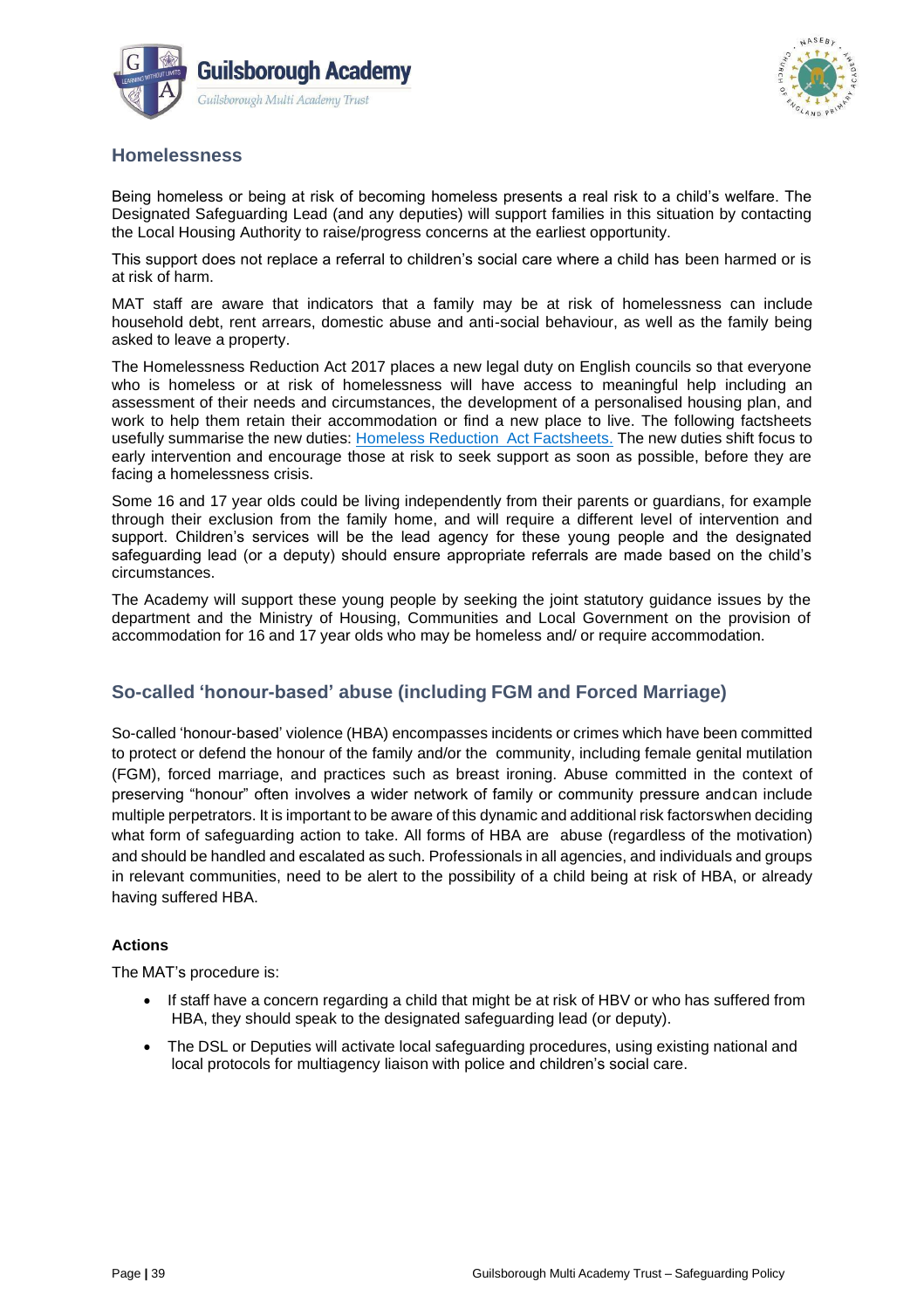



#### **Female Genital Mutilation FGM**

- Since 31 October 2015 there has been a mandatory reporting duty placed on **teachers** to report when they are aware that FGM has taken place
- Staff will inform the Designated Safeguarding Lead or deputies immediately and ensure that a report to the Police and Children's social care. In exception circumstances where the DSL or Deputies are not available, the member of staff will make these referrals themselves
- FGM is child abuse and a form of violence against women and girls, and therefore should be dealt with as part of existing child safeguarding/protection structures, policies and procedures.
- FGM is illegal in the UK. In England, Wales and Northern Ireland, the practice is illegal under the Female Genital Mutilation Act 2003.
- Other than in the excepted circumstances, it is an offence for **any person (regardless of their nationality or residence status)** to:
- perform FGM in England, Wales or Northern Ireland (section 1 of the Act);
- assist a girl to carry out FGM on herself in England, Wales or Northern Ireland (section 2 of the Act); and (from England, Wales or Northern Ireland) assist a non-UK person to carry out FGM outside the UK on a **UK national or permanent UK resident** (section 3 of the Act).

#### **FGM Indicators that FGM has already occurred include:**

- A student confiding in a professional that FGM has taken place
- A mother/family member disclosing that FGM has been carried out
- A family/student already being known to social services in relation to other safeguarding issues
- A girl:
	- o Having difficulty walking, sitting or standing, or looking uncomfortable
	- o Finding it hard to sit still for long periods of time (where this was not a problem previously)
	- o Spending longer than normal in the bathroom or toilet due to difficulties urinating
	- o Having frequent urinary, menstrual or stomach problems
	- o Avoiding physical exercise or missing PE
	- o Being repeatedly absent from school, or absent for a prolonged period
	- o Demonstrating increased emotional and psychological needs for example, withdrawal or depression, or significant change in behaviour
	- o Being reluctant to undergo any medical examinations
	- o Asking for help, but not being explicit about the problem
	- o Talking about pain or discomfort between her legs

#### **Potential signs that a pupil may be at risk of FGM include:**

- The girl's family having a history of practising FGM (this is the biggest risk factor to consider)
- FGM being known to be practised in the girl's community or country of origin
- A parent or family member expressing concern that FGM may be carried out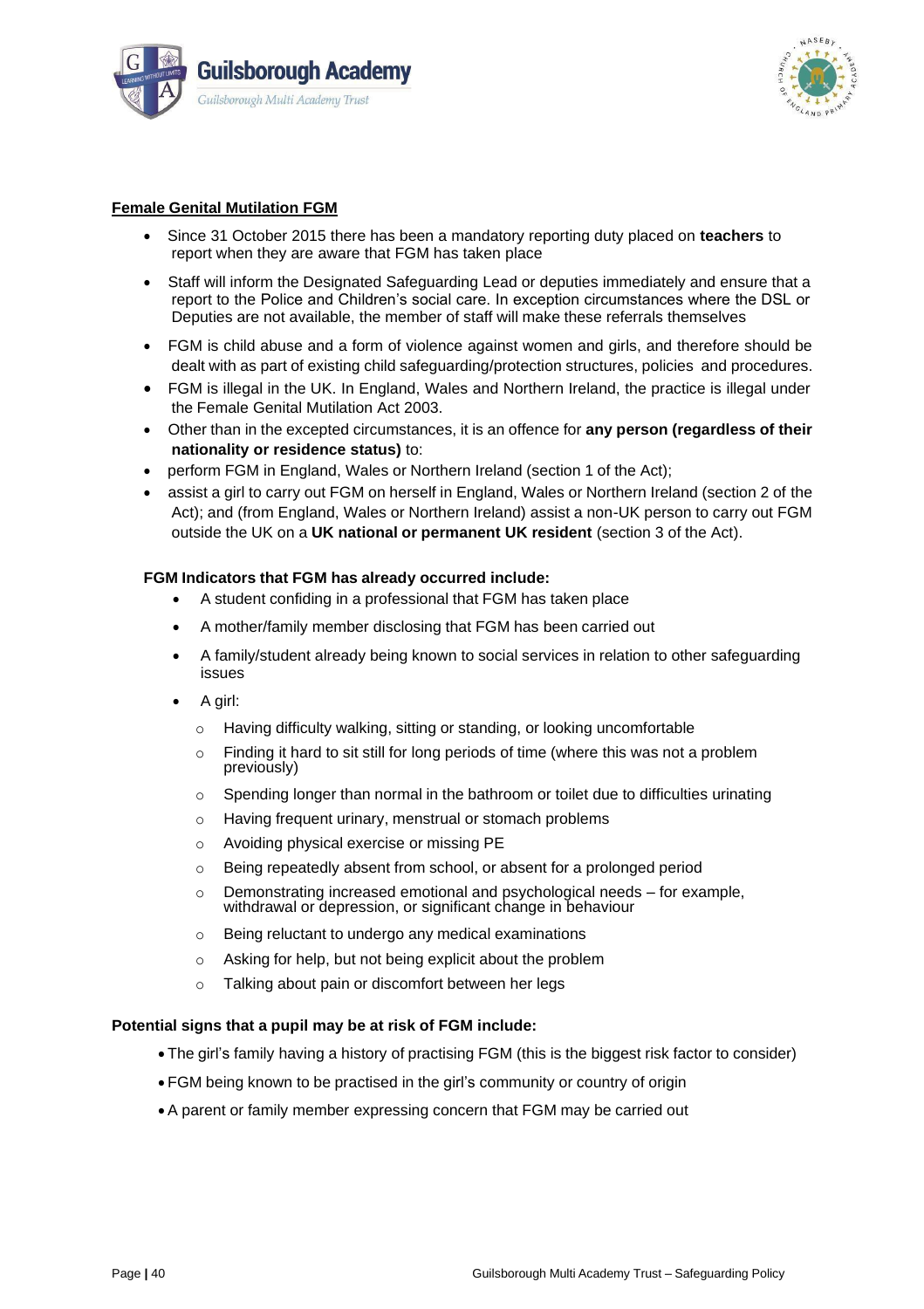



- A family not engaging with professionals (health, education or other) or already being known to social care in relation to other safeguarding issues
	- o Having a mother, older sibling or cousin who has undergone FGM
	- o Having limited level of integration within UK society
	- $\circ$  Confiding to a professional that she is to have a "special procedure" or to attend a special occasion to "become a woman"
	- $\circ$  Talking about a long holiday to her country of origin or another country where the practice is prevalent, or parents stating that they or a relative will take the girl out of the country for a prolonged period
	- o Requesting help from a teacher or another adult because she is aware or suspects that she is at immediate risk of FGM
	- o Talking about FGM in conversation for example, a girl may tell other children about it (although it is important to take into account the context of the discussion)
	- o Being unexpectedly absent from school
	- o Having sections missing from her 'red book' (child health record) and/or attending a travel clinic or equivalent for vaccinations/anti-malarial medication.

#### **Breast Ironing**

**Breast ironing**, also known as **breast flattening**[,](https://en.wikipedia.org/wiki/Breast_ironing#cite_note-tapscott-1) [\[1\]](https://en.wikipedia.org/wiki/Breast_ironing#cite_note-tapscott-1) the process during which young pubescent girls' breasts are ironed, massaged, flattened and/or pounded down over a period of time (sometimes years) in order for the breasts to disappear or delay the development of the breasts entirely..

It is usually performed by a close female relative of the girl who believes that it will make teenage girls look less "womanly" and prevent pregnancy and rape.

Therefore allowing the girl to continue her education

prevent dishonour being brought upon the family if the girl begins sexual relations outside of marriageIndications of breast ironing include:

- A girl is embarrassed about her body
- A girl is born to a woman who has undergone breast flattening/li>
- A girl has an older sibling or cousin who has undergone breast flattening
- If there are references to breast flattening in conversation, for example a girl may tell other children about it
- A girl may request help from a teacher or another adult if she is aware or suspects that she is at immediate risk
- A girl from an affected community is withdrawn from PSHE and/or Sex and Relationship Education as her parents wish to keep her uninformed about her rights
- One or both parents or elder family members consider breast flattening integral to their cultural identity
- The family indicate that there are strong levels of influence held by elders who are involved in bringing up female children and support breast flattening/li>
- A girl/family has limited level of integration within UK community
- Some girls may ask for help, perhaps talk about pain or discomfort in their chest area, but may not be explicit about the problem due to embarrassment or fear
- A girl may be fearful of changing for physical activities due to scars showing or bandages being visible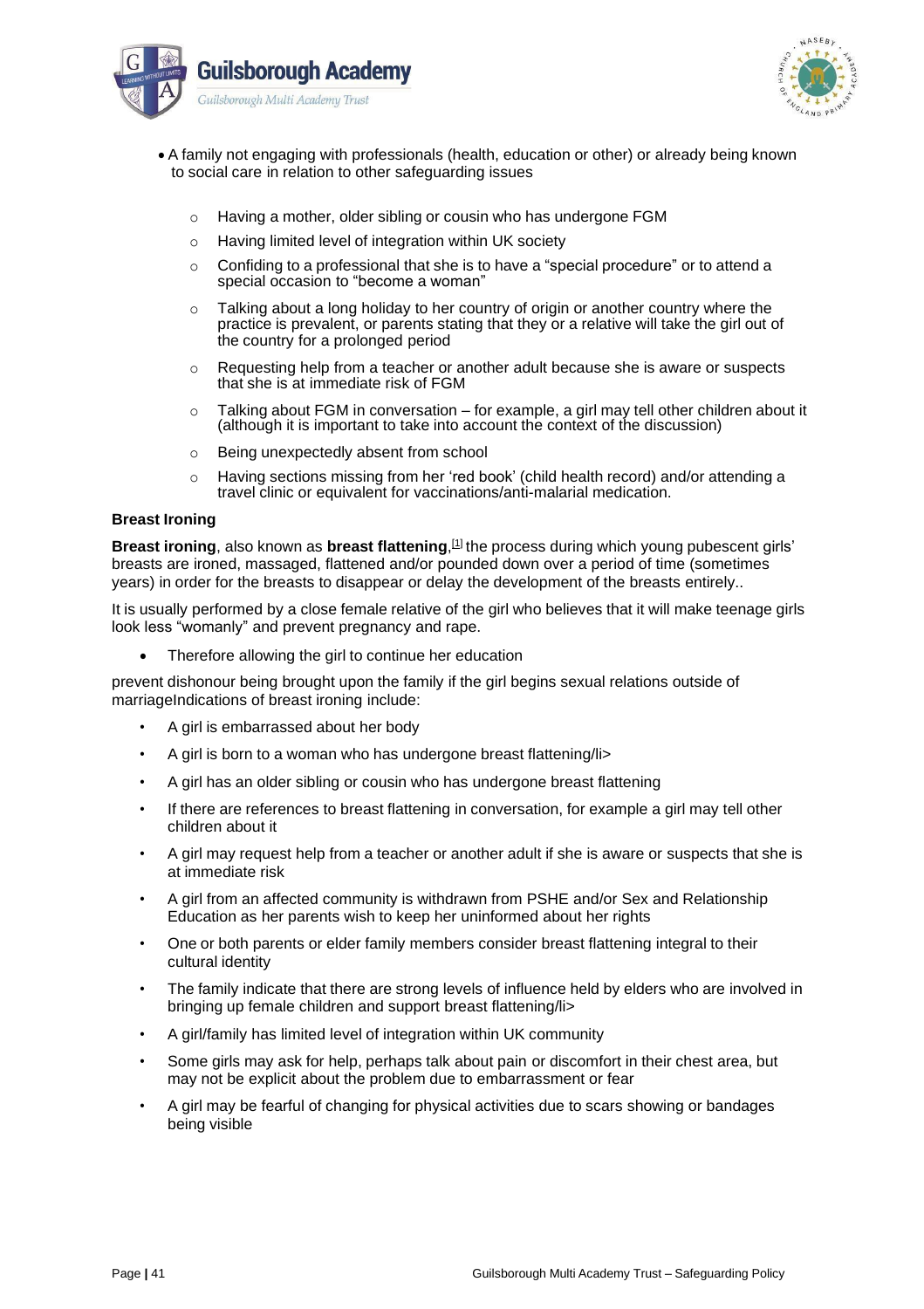



Although there is no specific law in the UK against breast ironing, it is a form of physical abuse and should be reported as such.

Further information can be found at the Northamptonshire Safeguarding Partnership website [http://www.northamptonshirescb.org.uk/about-northamptonshire-safeguarding-children](http://www.northamptonshirescb.org.uk/more/borough-and-district-councils/how-to-make-an-online-referral/)[partnership/the-partnership/](http://www.legislation.gov.uk/ukpga/2015/9/part/5/crossheading/female-genital-mutilation)

And at nationalfgmcentre.org.uk/breast-flattening

**Forced Marriage (FM)**

FM is now a specific offence under s121 of the Anti-Social Behaviour, Crime and Policing Act 2014 that came into force on 16 June 2014.

A FM is a marriage conducted without the valid consent of one or both parties, and where duress is a factor Forced marriage is when someone faces physical pressure to marry (e.g. threats, physical violence or sexual violence) or emotional and psychological pressure (e.g. if someone is made to feel like they're bringing shame on their family). This is very different to an arranged marriage where both parties give consent.

FM is illegal in England and Wales and include

- taking someone overseas to force them to marry (whether or not the forced marriage takes place)
- marrying someone who lacks the mental capacity to consent to the marriage (whether they're pressured to or not)
- The Academy's staff will report any suspicion that a Forced Marriage is planned and the DSL will report it to the police and children's social care

# **Radicalisation (The Counter Terrorism & Security Act 2015)**

### **Preventing radicalisation**

**Radicalisation** refers to the process by which a person comes to support terrorism and extremist ideologies associated with terrorist groups

**Extremism** is vocal or active opposition to fundamental values, such as democracy, the rule of law, individual liberty, and mutual respect and tolerance of different faiths and beliefs. This also includes calling for the death of members of the armed forces

**Terrorism** is an action that:

- Endangers or causes serious violence to a person/people;
- Causes serious damage to property; or
- Seriously interferes or disrupts an electronic system

The use or threat of terrorism must be designed to influence the government or to intimidate the public and is made for the purpose of advancing a political, religious or ideological cause.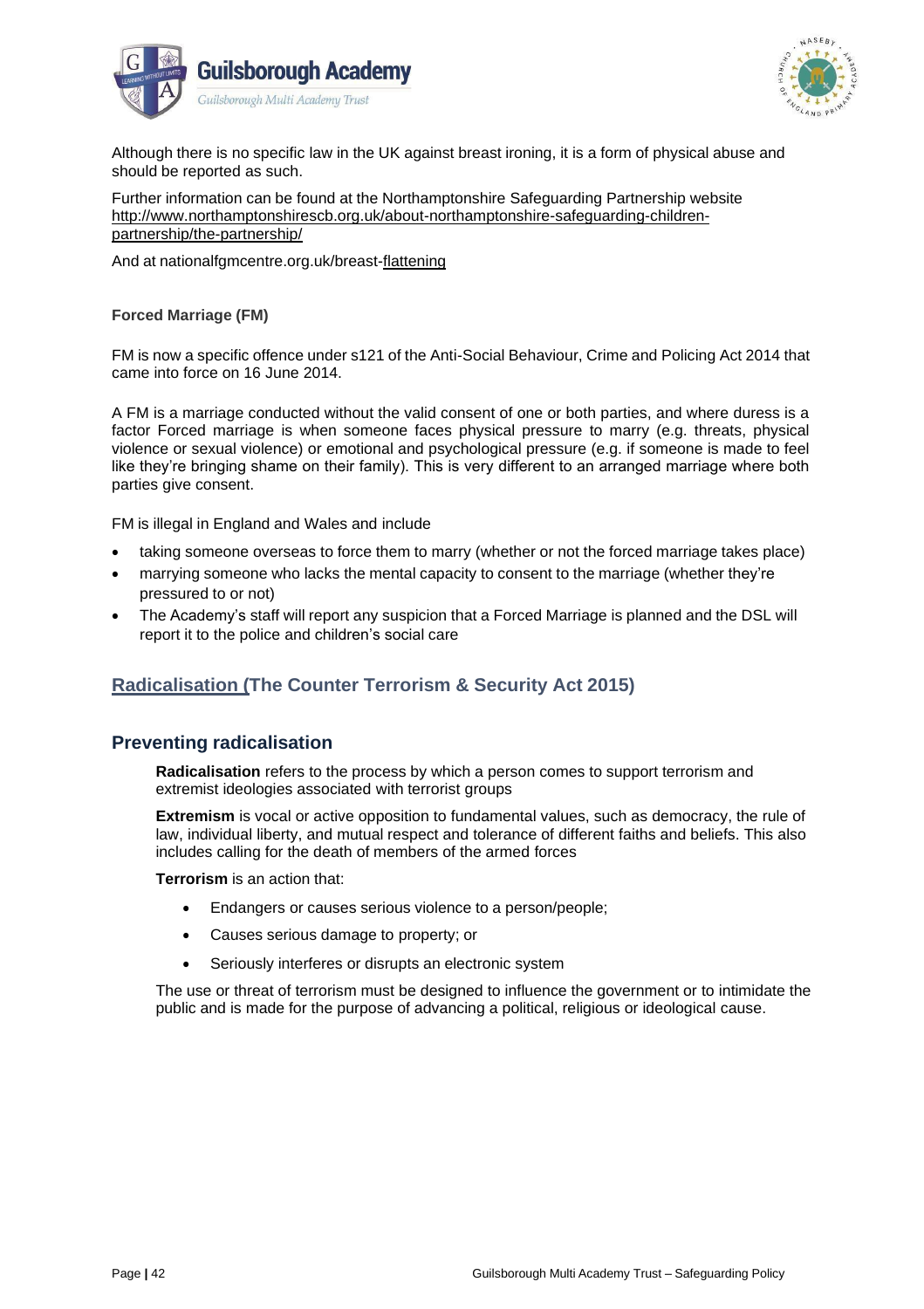



# **The Prevent Duty**

Schools have a duty to prevent children from being drawn into terrorism. The DSL will undertake Prevent awareness training and make sure that staff have access to appropriate training to equip them to identify children at risk.

We will assess the risk of children in our school being drawn into terrorism. This assessment will be based on an understanding of the potential risk in our local area, in collaboration with our local safeguarding partners and local police force.

We will ensure that suitable internet filtering is in place, and equip our pupils to stay safe online at school and at home.

There is no single way of identifying an individual who is likely to be susceptible to an extremist ideology. Radicalisation can occur quickly or over a long period.

Staff will be alert to changes in pupils' behaviour.

The government website [Educate](https://www.net-aware.org.uk/) Against Hate and charity [NSPCC](https://www.nspcc.org.uk/what-you-can-do/report-abuse/dedicated-helplines/protecting-children-from-radicalisation/) say that signs that a pupil is being radicalised can include:

- Refusal to engage with, or becoming abusive to, peers who are different from themselves
- Becoming susceptible to conspiracy theories and feelings of persecution
- Changes in friendship groups and appearance
- Rejecting activities they used to enjoy
- Converting to a new religion
- Isolating themselves from family and friends
- Talking as if from a scripted speech
- An unwillingness or inability to discuss their views
- A sudden disrespectful attitude towards others
- Increased levels of anger
- Increased secretiveness, especially around internet use
- Expressions of sympathy for extremist ideologies and groups, or justification of their actions
- Accessing extremist material online, including on Facebook or Twitter
- Possessing extremist literature
- Being in contact with extremist recruiters and joining, or seeking to join, extremist organisations

Children who are at risk of radicalisation may have low self-esteem, or be victims of bullying or discrimination. It is important to note that these signs can also be part of normal teenage behaviour – staff should have confidence in their instincts and seek advice if something feels wrong.

If staff are concerned about a pupil, they will follow our procedures set out in section 7.5 of this policy, including discussing their concerns with the DSL.

Staff should **always** take action if they are worried.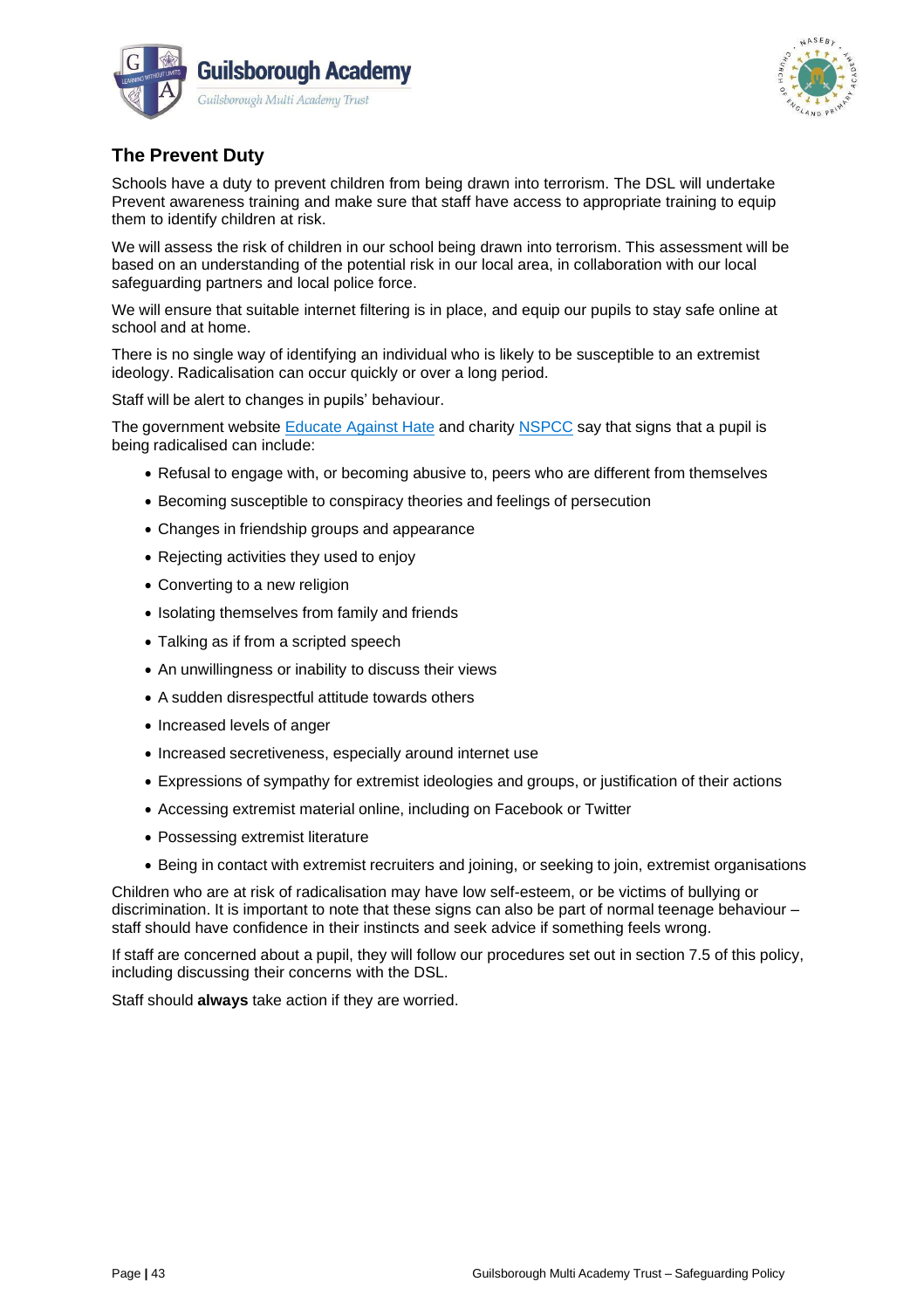



# **Channel**

Channel is a voluntary, confidential support programme which focuses on providing support at an early stage to people who are identified as being vulnerable to being drawn into terrorism.

Prevent referrals may be passed to a multi-agency Channel panel, which will discuss the individual referred to determine whether they are vulnerable to being drawn into terrorism and consider the appropriate support required.

A representative from the school or college may be asked to attend the Channel panel to help with this assessment.

An individual's engagement with the programme is entirely voluntary at all stages. Guidance on Channel is available at:.

http[s://www.go](http://www.gov.uk/government/publications/channel-guidance)[v.uk/gov](https://reportharmfulcontent.com/)[ernment/publications/channel-guidance](http://www.northamptonshirescb.org.uk/about-northamptonshire-safeguarding-children-partnership/policies/case-conflict-resolution-protocol/)

The statutory guidance can be found on GOV.UK.

# **Peer on Peer Abuse**

We recognise that children are capable of abusing their peers. This is generally referred to as peer on peer abuse and can take many forms.

This can include but is not limited to:

- Bullying including cyberbullying
- Sexual violence and sexual harassment
- Physical abuse such as hitting, kicking, shaking, biting, hair pulling or otherwise causing physical harm
- Nudes and Semi-Nudes
- Initiation/hazing type violence and rituals

Abuse is abuse and should never be tolerated or passed off as "banter" or "part of growing up". Most cases of pupils hurting other pupils will be dealt with under the schools behaviour policy but this child protection and safeguarding policy will apply to any allegation that raises safeguarding concerns. This might include where the alleged behaviour:

- Is serious and potentially a criminal offence
- Could put pupils in the school at risk
- Is violent
- Involves pupils being forced to use drugs or alcohol
- Involves sexual exploitation or sexual abuse, such as indecent exposure, sexual assault, or sexually inappropriate pictures or videos (including Nudes and Semi-Nudes)

If one child or young person causes harm to another, this should not necessarily be dealt with as abuse. When considering whether behaviour is abusive, it is important to consider:

- Whether there is a large difference in power (for example age, size, ability, development) between the young people concerned; or
- Whether the perpetrator has repeatedly tried to harm one or more other children; or
- Whether there are concerns about the intention of the alleged perpetrator.

Peer on peer abuse can manifest itself in many ways and different gender issues can be prevalent. Severe harm may be caused to children by abusive and bullying behaviour of other children, which may be physical, sexual or emotional and can include gender based violence/sexual assaults, (Nudes and Semi-Nudes), domestic abuse, peer-on-peer exploitation, serious youth violence, sexual bullying or harmful sexual behaviour.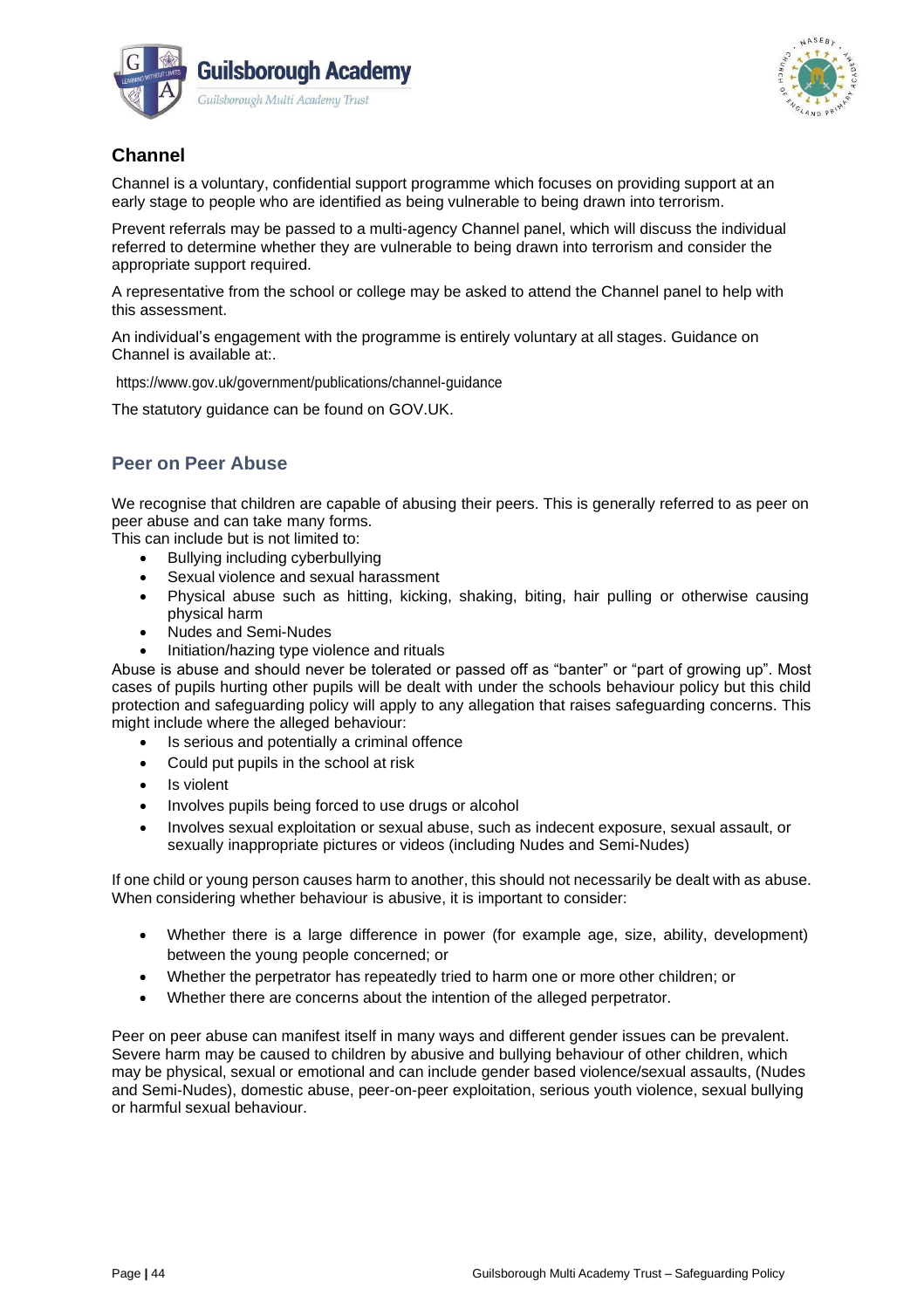



# **Sexual Violence & Sexual Harm**

If a pupil makes an allegation of abuse against another pupil:

The member of staff will record the allegation and tell the DSL, but not investigate it themselves

The DSL will contact the local authority children's social care team and follow its advice, as well as the police if the allegation involves a potential criminal offence

The DSL will put a risk assessment and support plan into place for all children involved (including the victim(s), the child(ren) against whom the allegation has been made and any others affected) with a named person they can talk to if needed

The DSL will contact the children and adolescent mental health services (CAMHS), if appropriate

We will minimise the risk of peer-on-peer abuse by:

- Challenging any form of derogatory or sexualised language or behaviour, including requesting or sending sexual images
- Being vigilant to issues that particularly affect different genders
- Ensuring our curriculum helps to educate pupils about appropriate behaviour and consent
- Ensuring pupils know they can talk to staff confidentially
- Ensuring staff are trained to understand that a pupil harming a peer could be a sign that the child is being abused themselves, and that this would fall under the scope of this policy

The Academy will refer to: http[s://www.go](http://www.northamptonshirescb.org.uk/about-northamptonshire-safeguarding-children-partnership/policies/case-conflict-resolution-protocol/)[v.uk/go](https://www.internetmatters.org/)[vernment/publications/sexual-violence-and](http://www.gov.uk/government/publications/sexual-violence-and-)sexual-harassment-between-children-in-schools-and-collegesThe Academy will follow the guidance in Keeping Children Safe in Education 2021 when considering how to keep the alleged perpetrator(s) and victim apart.

The National Organisation for the Treatment of Abusers https:/[/www.nota.co.uk/](https://www.saferinternet.org.uk/advice-centre/parents-and-carers)

http[s://www.go](mailto:scheltsj@nasebyacademy.com)[v.uk/go](https://www.legislation.gov.uk/ukpga/2008/25/section/128)[vernment/publications/sexual-violence-and-sexual-harassment-between](https://www.gov.uk/government/publications/designated-teacher-for-looked-after-children)children-in-schools-and-colleges

Guidance on responding to and managing Peer on Peer Abuse incidents can be found at: [Sexual violence and sexual harassment between children in schools and colleges.pdf](mailto:head@naseby-ce.northants-ecl.gov.uk) Nudes and Semi-Nudes In [Schools FINAL Jan17.pdf](https://www.legislation.gov.uk/ukpga/2008/25/section/128)

In order to minimise the risk of peer on peer abuse the school:

- Provides a developmentally appropriate PSHE curriculum which develops students understanding of acceptable behaviour and keeping themselves safe.
- Have systems in place for any student to raise concerns with staff, knowing that they will be listened to, believed and valued.
- Develop robust risk assessments where appropriate.
- Have relevant policies in place (e.g. behaviour policy).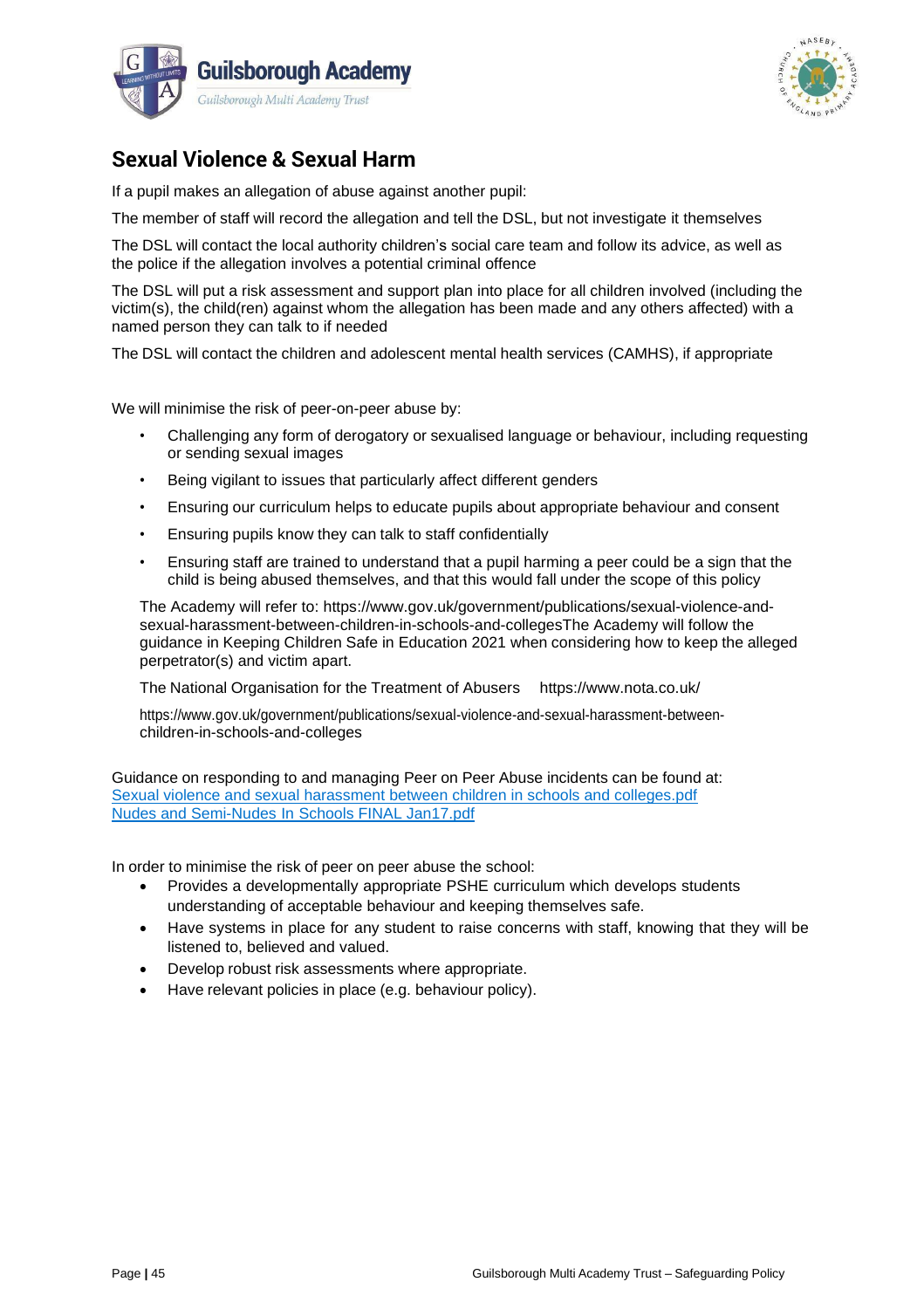



#### **Sexual violence and sexual harassment between children in schools and colleges**

#### **See Part 5 of Keeping Children Safe in Education 2021**

[https://www.gov.uk/government/publications/sexual-violence-and-sexual-harassment-between](https://www.gov.uk/government/publications/sexual-violence-and-sexual-harassment-between-children-in-schools-and-colleges)[children-in-schools-and-colleges](https://www.gov.uk/government/publications/sexual-violence-and-sexual-harassment-between-children-in-schools-and-colleges)

[https://www.gov.uk/government/publications/sharing-nudes-and-semi-nudes-advice-for](https://www.gov.uk/government/publications/early-years-foundation-stage-framework--2)[education-settings-working-with-children-and-young-people](https://www.gov.uk/government/publications/early-years-foundation-stage-framework--2)

There is a separate Academy policy for Sexual Violence and Sexual Harassment Policy to complement this information further.

#### Guilsborough Academy Sexual

Sexual violence and sexual harassment can occur between two children of **any** age and sex. It can also occur through a group of children sexually assaulting or sexually harassing a single child or group of children.

Children who are victims of sexual violence and sexual harassment will likely find the experience stressful and distressing. This will, in all likelihood, adversely affect their educational attainment. Sexual violence and sexual harassment exist on a continuum and may overlap, they can occur online and offline (both physical and verbal) and are never acceptable. It is important that **all** victims are taken seriously and offered appropriate support. Staff should be aware that some groups are potentially more at risk. Evidence shows girls, children with SEND and LGBT children are at greater risk.

Staff should be aware of the importance of:

- making clear that sexual violence and sexual harassment is not acceptable, will never be tolerated and is not an inevitable part of growing up;
- not tolerating or dismissing sexual violence or sexual harassment as "banter", "part of growing up", "just having a laugh" or "boys being boys"; and
- challenging behaviours (potentially criminal in nature), such as grabbing bottoms, breasts and genitalia, flicking bras and lifting up skirts. Dismissing or tolerating such behaviours risks normalising them.

# **Sexual Violence and Sexual Harrassment**

#### **What is Sexual Violence and Sexual Harassment?**

#### **Sexual violence**

It is important that school and college staff are aware of sexual violence and the fact children can, and sometimes do, abuse their peers in this way. When referring to sexual violence we are referring to sexual offences under the Sexual Offences Act 2003 as described below:

**Rape:** A person (A) commits an offence of rape if: he intentionally penetrates the vagina, anus or mouth of another person (B) with his penis, B does not consent to the penetration and A does not reasonably believe that B consents.

**Assault by Penetration:** A person (A) commits an offence if: s/he intentionally penetrates the vagina or anus of another person (B) with a part of her/his body or anything else, the penetration is sexual, B does not consent to the penetration and A does not reasonably believe that B consents.

**Sexual Assault:** A person (A) commits an offence of sexual assault if: s/he intentionally touches another person (B), the touching is sexual, B does not consent to the touching and A does not reasonably believe that B consents.

**What is consent?** Consent is about having the freedom and capacity to choose. Consent to sexual activity may be given to one sort of sexual activity but not another, e.g.to vaginal but not anal sex or penetration with conditions, such as wearing a condom. Consent can be withdrawn at any time during sexual activity and each time activity occurs. Someone consents to vaginal, anal or oral penetration only if s/he agrees by choice to that penetration and has the freedom and capacity to make that choice.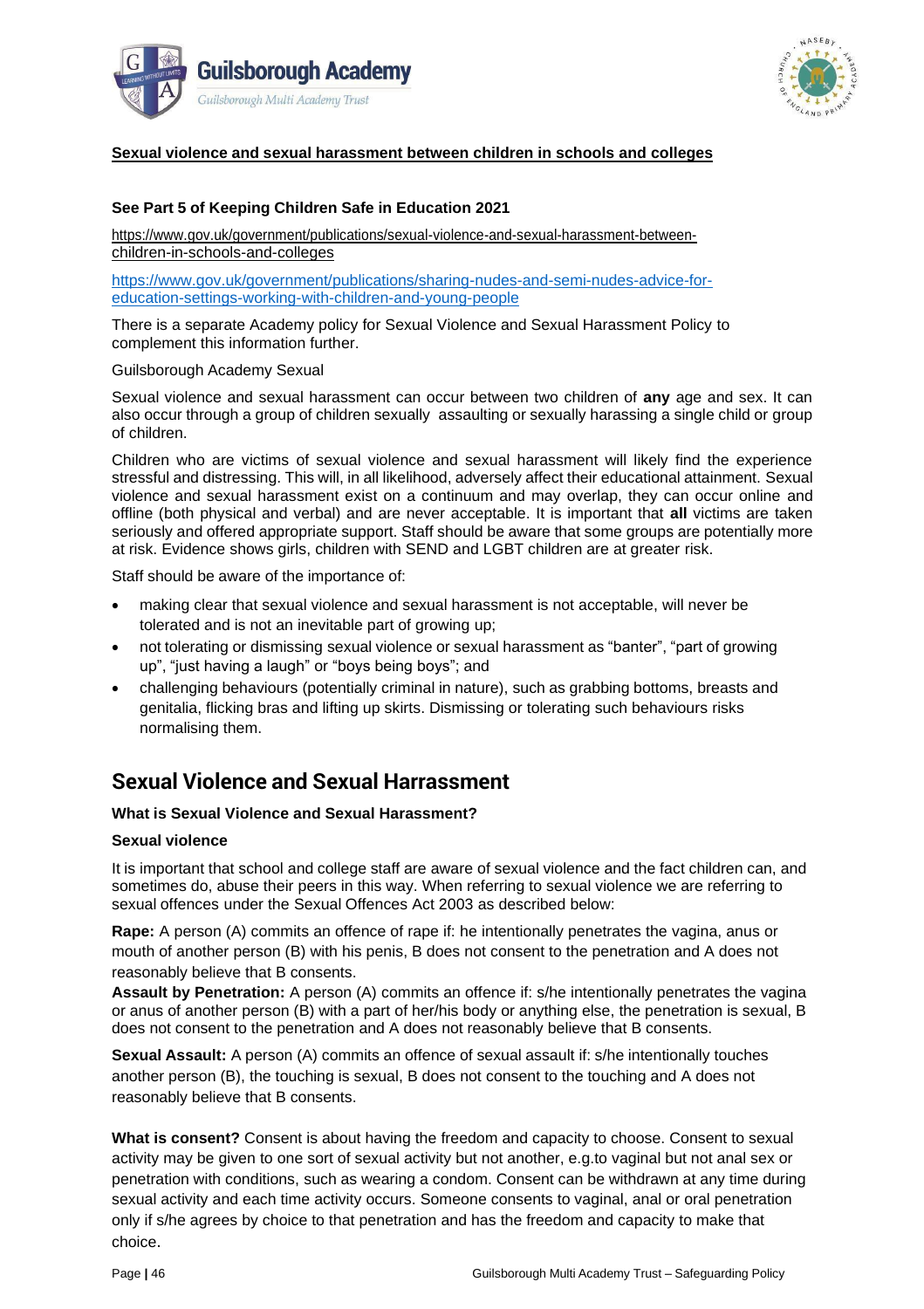



#### **Sexual Harassment**

When referring to sexual harassment we mean 'unwanted conduct of a sexual nature' that can occur online and offline. When we reference sexual harassment, we do so in the context of child on child sexual harassment. Sexual harassment is likely to: violate a child's dignity, and/or make them feel intimidated, degraded or humiliated and/or create a hostile, offensive or sexualised environment. Whilst not intended to be an exhaustive list, sexual harassment can include:

- sexual comments, such as: telling sexual stories, making lewd comments, making sexual remarks about clothes and appearance and calling someone sexualised names;
- sexual "jokes" or taunting;
- physical behaviour, such as: deliberately brushing against someone, interfering with someone's clothes (schools and colleges should be considering when any of this crosses a line into sexual violence - it is important to talk to and consider the experience of the victim) and displaying pictures, photos or drawings of a sexual nature; and
- online sexual harassment. This may be standalone, or part of a wider pattern of sexual harassment and/or sexual violence.

It may include:

- non-consensual sharing of sexual images and videos;
- sexualised online bullying;
- unwanted sexual comments and messages, including, on social media; and
- sexual exploitation; coercion and threats
- **Upskirts**
- Upskirting generally involves taking a picture under a person's clothing without them knowing, with the intention of viewing their genitals or buttocks to obtain sexual gratification, or cause the victim humiliation, distress or alarm. It is now a criminal offence.
- Sharing Nudes and Semi-Nudes
- Incidents of sharing images of Nudes and Semi-Nudes incidents will be investigated as an incident of Peer on Peer abuse and the decisions made in responding to them will be recorded.

#### **The response to a report of sexual violence or sexual harassment**

The initial response to a report from a child is important. It is essential that all victims are reassured that they are being taken seriously and that they will be supported and kept safe. A victim should never be given the impression that they are creating a problem by reporting sexual violence or sexual harassment. Nor should a victim ever be made to feel ashamed for making a report.

All staff will be trained to manage a report of sexual violence or harassment

We will also keep in mind that some students may face additional barriers to telling someone because of their disability, sex, ethnicity and/or sexual orientation

The DSL will make an immediate risk and needs assessment which will consider:

- the victim especially their protection and support
- the alleged perpetrator(s)
- all the other children at the school, especially any actions that are appropriate to protect them.
- •

The risk assessment will be recorded and reviewed – this will depend on whether other risk assessments will be required from other professional agencies involved, e.g. police and social workers **Initial review meeting**

Following a report of an incident, the DSL will hold an initial review meeting with appropriate school staff. This meeting will consider the initial evidence and aim to determine: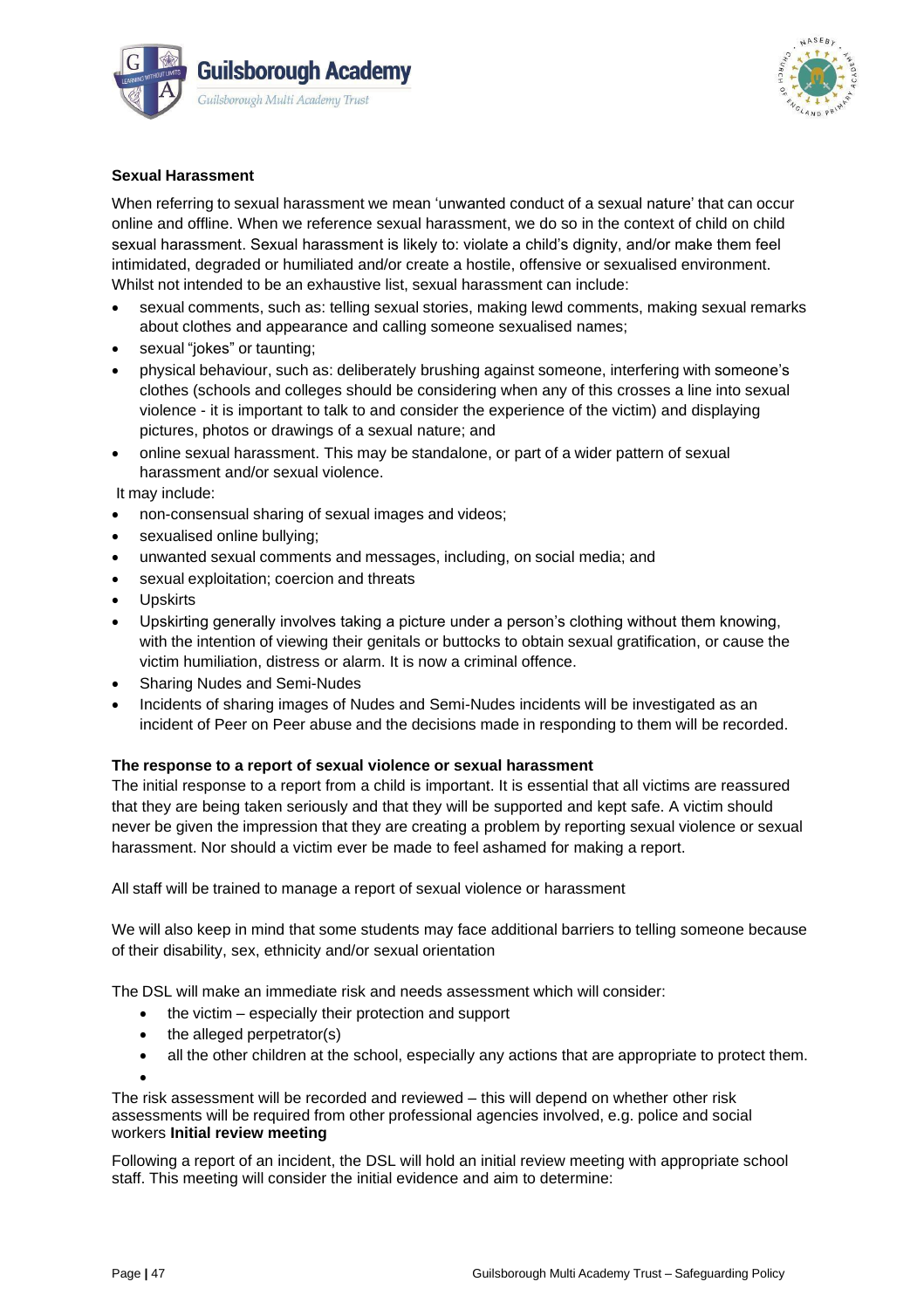



- Whether there is an immediate risk to pupil(s)
- If a referral needs to be made to the police and/or children's social care
- What further information is required to decide on the best response
- Any relevant facts about the pupils involved which would influence risk assessment
- If there is a need to contact another school, college, setting or individual
- Whether to contact parents or carers of the pupils involved (in most cases parents should be involved)
- The DSL will make an immediate referral to police and/or children's social care if:
- The incident involves an adult
- There is reason to believe that a young person has been coerced, blackmailed or groomed, or if there are concerns about their capacity to consent (for example owing to special educational needs)

#### **If the abuse involves nudes or semi-nudes**

- If images are involved, the DSL must decide whether is it necessary to view the imagery in order to safeguard the young person? **(in most cases, imagery should not be viewed)**
- Whether the imagery has been shared widely and via what services and/or platforms (this may be unknown)
- Whether immediate action should be taken to delete or remove images from devices or online services
- What the DSL knows about the imagery suggests the content depicts sexual acts which are unusual for the young person's developmental stage, or are violent
- The imagery involves sexual acts and any pupil in the imagery is under 13
- The DSL has reason to believe a pupil is at immediate risk of harm owing to the sharing of the imagery (for example, the young person is presenting as suicidal or self-harming)

If none of the above apply then the DSL, in consultation with the Principal / Head Teacher and other members of staff as appropriate, may decide to respond to the incident without involving the police or children's social care.

#### **Further review by the DSL**

If at the initial review stage a decision has been made not to refer to police and/or children's social care, the DSL will conduct a further review.

They will hold interviews with the pupils involved (if appropriate) to establish the facts and assess the risks.

If at any point in the process there is a concern that a pupil has been harmed or is at risk of harm, a referral will be made to children's social care and/or the police immediately.

#### **Informing parents**

The DSL will inform parents at an early stage and keep them involved in the process, unless there is a good reason to believe that involving them would put the pupil at risk of harm.

#### **Referring to the police**

If it is necessary to refer an incident to the police, this will be done through Northamptonshire Police by dialling 101